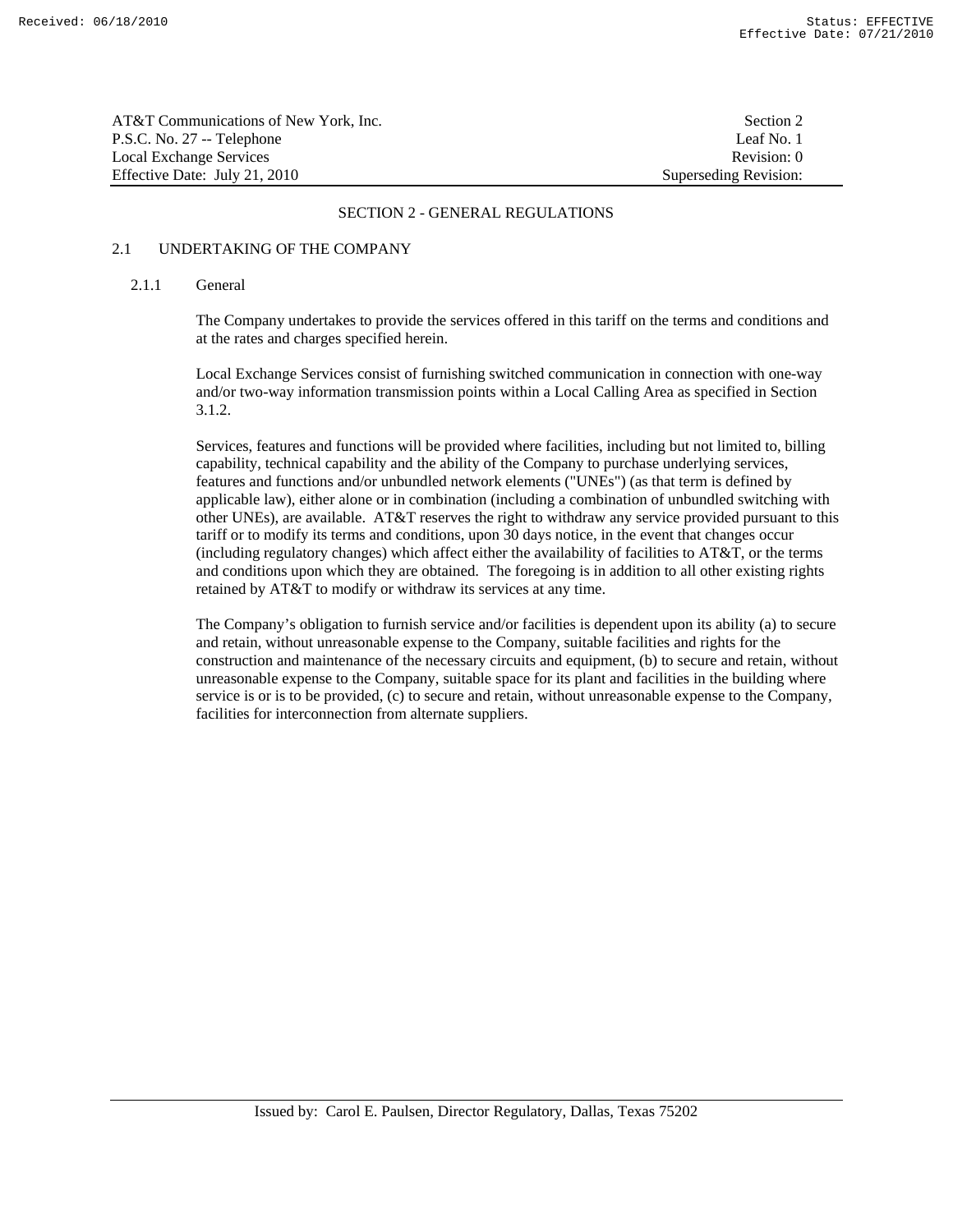| AT&T Communications of New York. Inc. | Section 2             |
|---------------------------------------|-----------------------|
| P.S.C. No. 27 -- Telephone            | Leaf No. 2            |
| Local Exchange Services               | Revision: 0           |
| Effective Date: July 21, 2010         | Superseding Revision: |

# 2.1 UNDERTAKING OF THE COMPANY (Cont'd)

#### 2.1.2 Terms and Conditions

 Customers may be required to enter into written service orders which shall contain or reference a specific description of the service ordered, the rates to be charged, the duration of the services, and the terms and conditions in this tariff. The Customer may also be required to execute any other documents as may reasonably be requested by the Company in connection with the provisioning of Local Exchange Service.

 At the expiration of the initial term specified in each service order, or of any extension thereof, service shall continue on a month to month basis at the then current rates unless terminated by either party upon 30 days written notice. Any termination shall not relieve the Customer of its obligation to pay any charges incurred under the service order and this tariff prior to termination. The rights and obligations which by their nature extend beyond the termination of the term of the service order shall survive such termination.

#### 2.1.3 Notification of Service-Affecting Activities

 The Company will provide the Customer reasonable notification of service-affecting activities that may occur in normal operation of the Company's business. Such activities may include, but are not limited to, equipment or facilities additions, removals or rearrangements and routine preventative maintenance. Generally, such activities are not specific to an individual Customer but affect many Customers' services. No specific advance notification period is applicable to all service activities. With some emergency or unplanned service-affecting conditions, such as an outage resulting from cable damage, notification to the Customer may not be possible.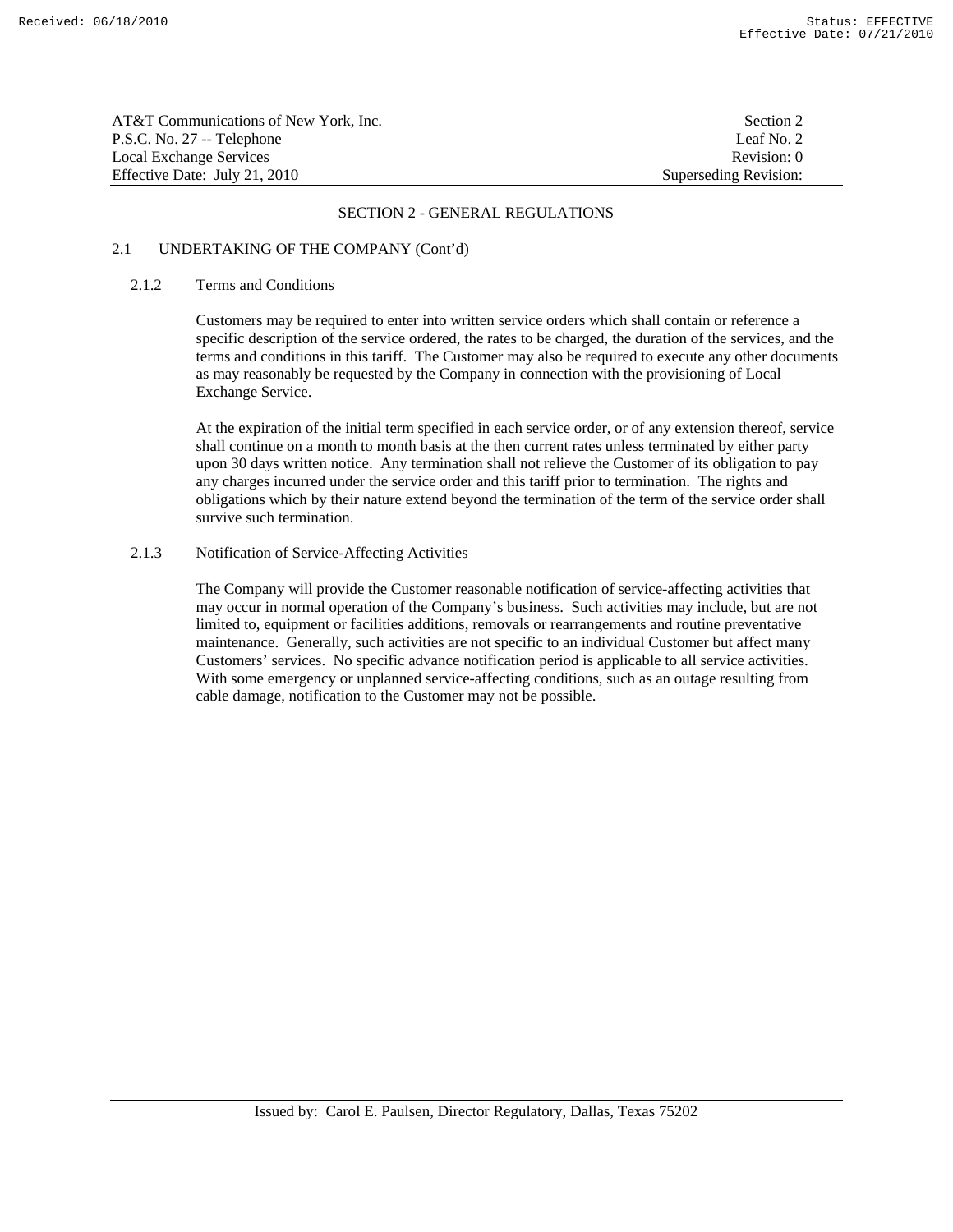| AT&T Communications of New York, Inc. | Section 2             |
|---------------------------------------|-----------------------|
| P.S.C. No. 27 -- Telephone            | Leaf No. 3            |
| Local Exchange Services               | Revision: 0           |
| Effective Date: July 21, 2010         | Superseding Revision: |

# 2.1 UNDERTAKING OF THE COMPANY (Cont'd)

## 2.1.4 Provision of Equipment and Facilities

- A. The Company shall use reasonable efforts to make services available to a Customer on or before a particular date, subject to the provisions of and compliance by the Customer with the regulations contained in this tariff. The Company does not guarantee availability, except as stated or expressly provided for in this tariff.
- B. The Company shall use reasonable efforts to maintain facilities and equipment that it furnishes to the Customer. The Customer may not, nor may the Customer permit others to rearrange, disconnect, remove, attempt to repair or otherwise interfere with any of the facilities or equipment provided or installed by the Company, except upon the written consent of the Company.
- C. The Company may substitute, change or rearrange any equipment or facility at any time and from time to time, but shall not thereby alter the technical parameters of the service provided to the Customer.
- D. Equipment the Company provides or installs at the Customer premises for use in connection with the services the Company offers shall not be used for any purpose other than that for which the Company provides, installs or has installed on its behalf.
- E. The Company shall not be responsible for the installation, operation or maintenance of any Customerprovided communications equipment. Where such equipment is connected to the facilities furnished pursuant to this tariff, the responsibility of the Company shall be limited to the furnishing of facilities offered under this tariff and to the maintenance and operation of such facilities.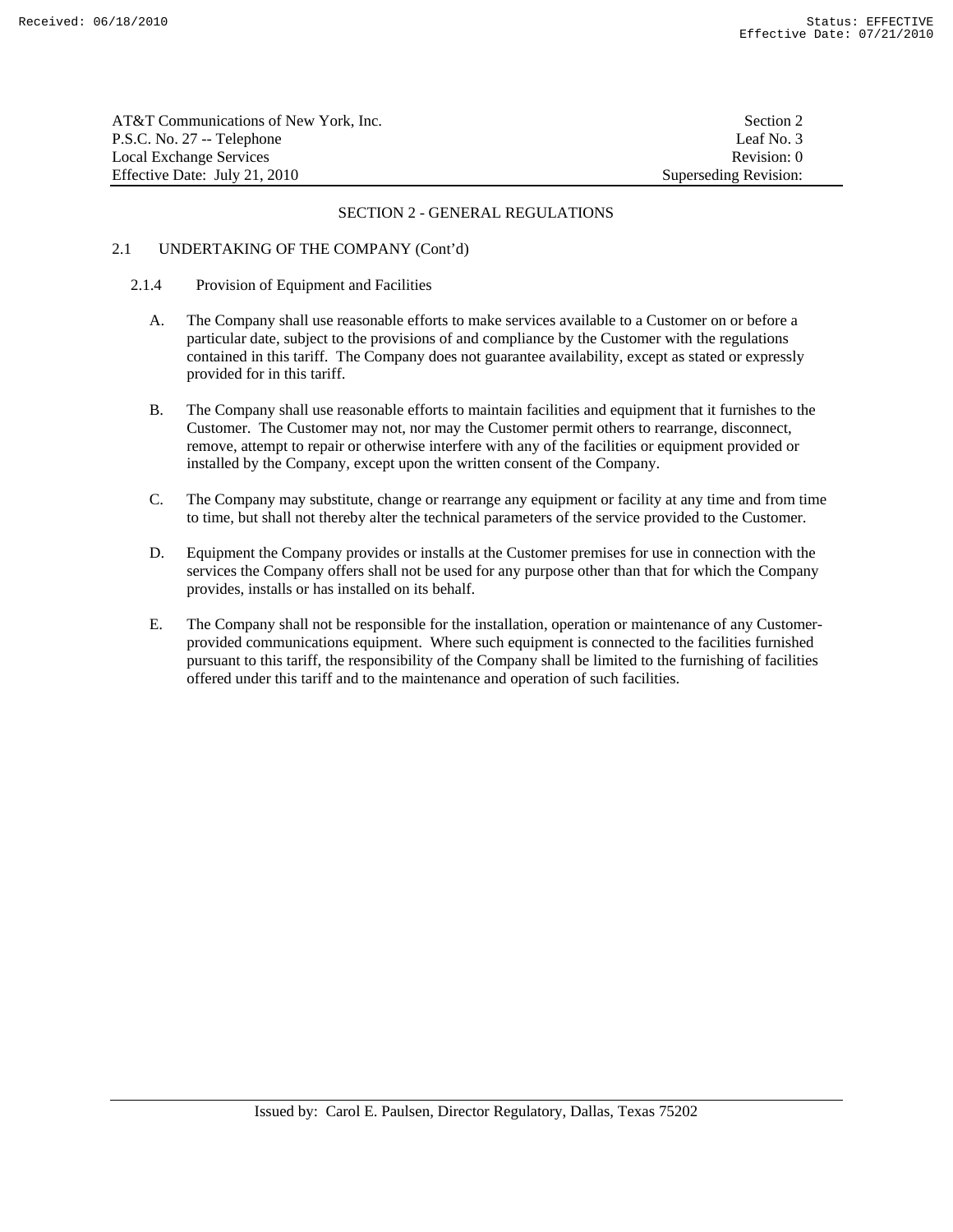| AT&T Communications of New York, Inc. | Section 2             |
|---------------------------------------|-----------------------|
| P.S.C. No. 27 -- Telephone            | Leaf No. 4            |
| Local Exchange Services               | Revision: 0           |
| Effective Date: July 21, 2010         | Superseding Revision: |

# 2.1 UNDERTAKING OF THE COMPANY (Cont'd)

## 2.1.4 Provision of Equipment and Facilities (Cont'd)

- F. The Customer shall be responsible for the payment of service charges, as set forth herein, for visits by the Company's agents or employees to the premises of the Customer when the service difficulty or trouble report results from the use of equipment or facilities provided by any party other than the Company, including but not limited to the Customer.
- G. Use of Facilities of Other Companies

 When the facilities or equipment of other companies are used by the Customer, the Company is not liable for any act, error, omission or interruption caused by the other company or their agents or employees. This includes but is not limited to:

- 1. The provision of a signaling system database by another company.
- 2. The transmission of signals by Customer-provided equipment or for the quality of, or defects in, such transmission; or
- 3. The reception of signals by Customer-provided equipment.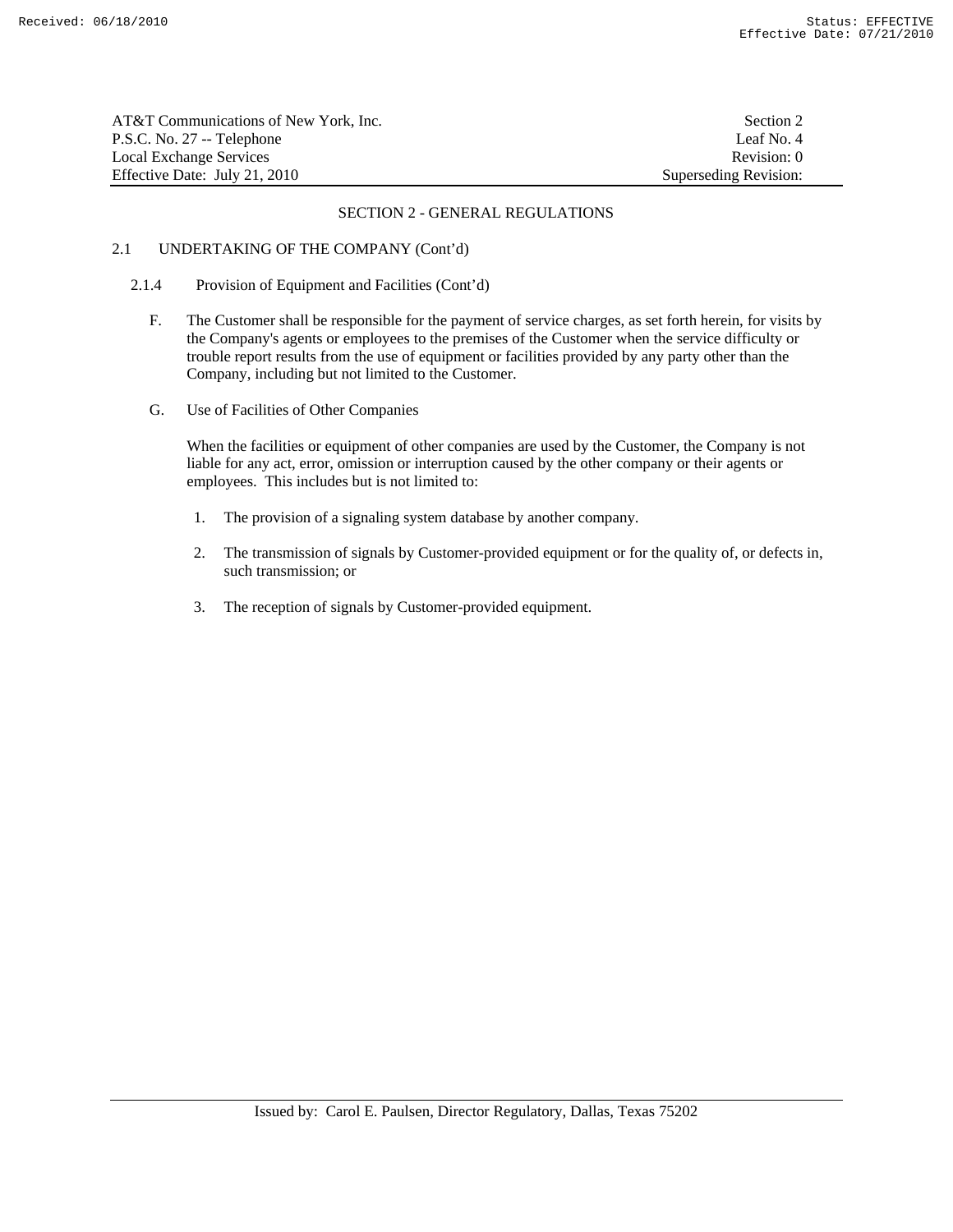| AT&T Communications of New York. Inc. | Section 2             |
|---------------------------------------|-----------------------|
| P.S.C. No. 27 -- Telephone            | Leaf No. 5            |
| Local Exchange Services               | Revision: 0           |
| Effective Date: July 21, 2010         | Superseding Revision: |

# 2.1 UNDERTAKING OF THE COMPANY (Cont'd)

#### 2.1.5 Customer Equipment

 A Customer may transmit or receive information or signals via the facilities of the Company by use of Customer-provided equipment.

#### A. Station Equipment

 Customer-provided terminal equipment on the Customer premises, and the electric power consumed by such equipment, shall be provided by and maintained at the expense of the Customer.

 The Customer is responsible for ensuring that Customer-provided equipment connected to Company equipment and facilities is compatible with such equipment and facilities. The magnitude and character of the voltages and currents impressed on Company-provided equipment and wiring by the connection, operation or maintenance of such equipment and wiring must be such as not to cause damage to the Company-provided equipment and wiring or injury to the Company's employees or other persons. If the Company, in its sole discretion, reasonably determines that additional protective equipment is required to prevent such damage or injury, it shall be provided at the Customer's expense.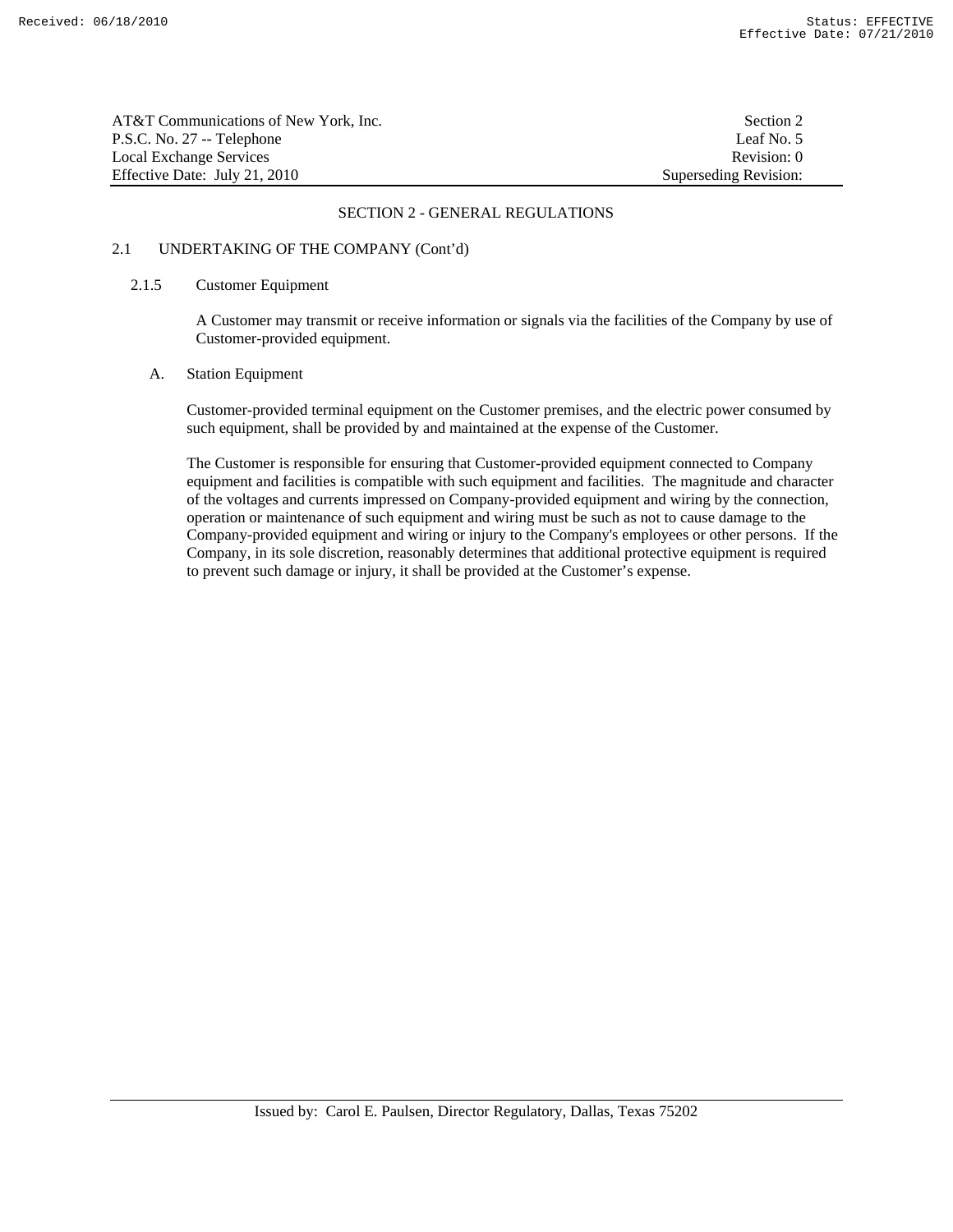AT&T Communications of New York, Inc. Section 2 P.S.C. No. 27 -- Telephone Leaf No. 6 Local Exchange Services **Revision:** 0 Effective Date: July 21, 2010 Superseding Revision:

#### SECTION 2 - GENERAL REGULATIONS

# 2.1 UNDERTAKING OF THE COMPANY (Cont'd)

#### 2.1.5 Customer Equipment (Cont'd)

#### B. Inspections

 Upon reasonable notification to the Customer, and at a reasonable time, the Company may make such tests and inspections as may be necessary to determine that the Customer is complying with the requirements set forth in 2.4.A. following:

 If the protective requirements for Customer-provided equipment are not being complied with, the Company may take such action as it deems necessary to protect its facilities, equipment and personnel. The Company will notify the Customer promptly if there is any need for further corrective action. Within ten days of receiving this notice, the Customer must take corrective action and notify the Company of the action taken. If the Customer fails to do this, the Company may take whatever additional action is deemed necessary, including the suspension of service, to protect its facilities, equipment and personnel from harm.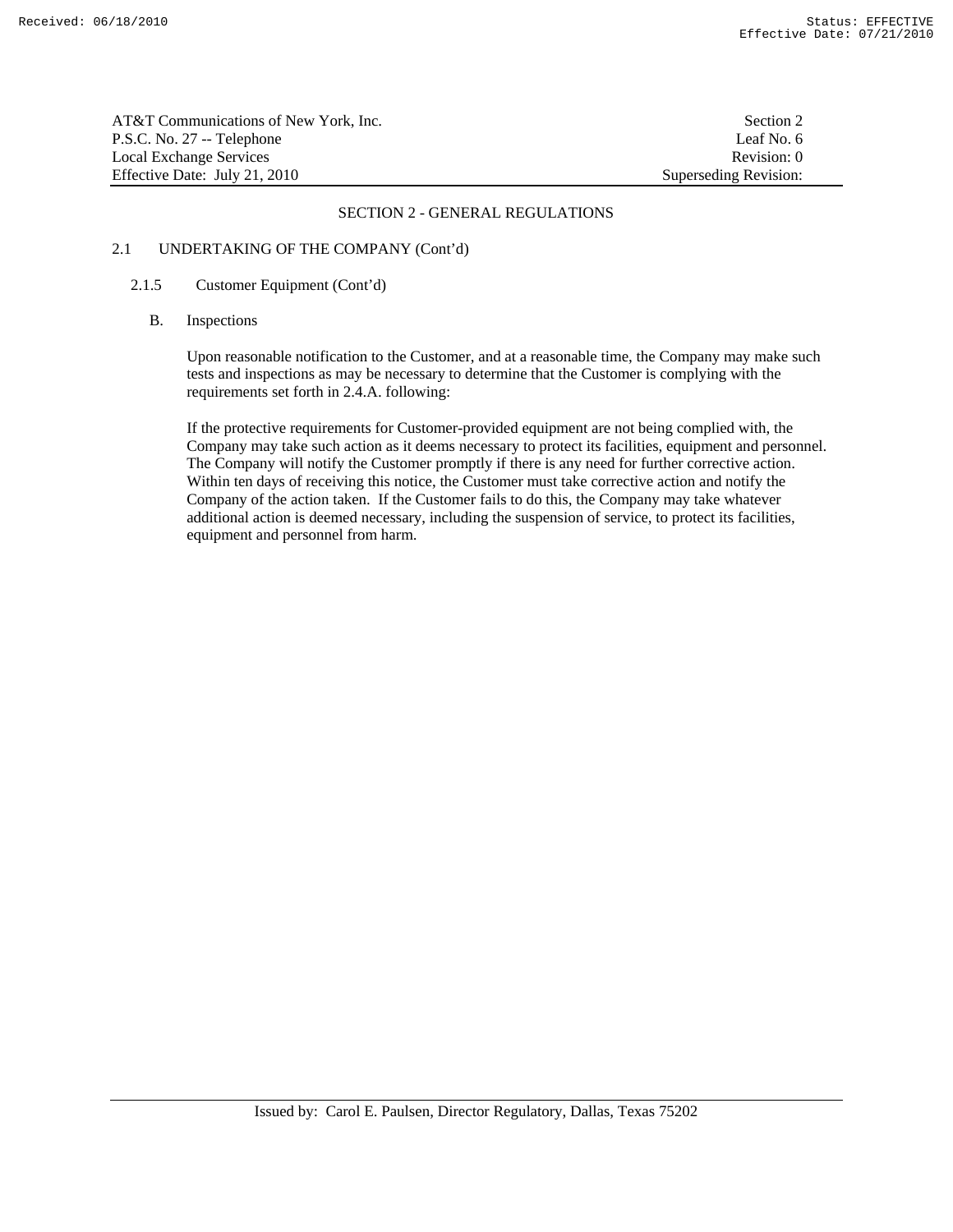AT&T Communications of New York, Inc. Section 2 P.S.C. No. 27 -- Telephone Leaf No. 7 Local Exchange Services **Revision: 0 Revision: 0 Revision: 0 Revision: 0 Revision: 0** Effective Date: July 21, 2010 Superseding Revision:

#### SECTION 2 - GENERAL REGULATIONS

# 2.2 USE OF SERVICE AND FACILITIES

#### 2.2.1 Privacy Regulations

 1. Every billing and collection agent providing services for AT&T Customers must abide by the Public Service Law and the New York State Public Service Commission's regulations and orders with respect to Customer proprietary network information, Automatic Number Identification, Private Listings, Caller ID, and privacy principles, with respect to any services or Customer information obtained from AT&T.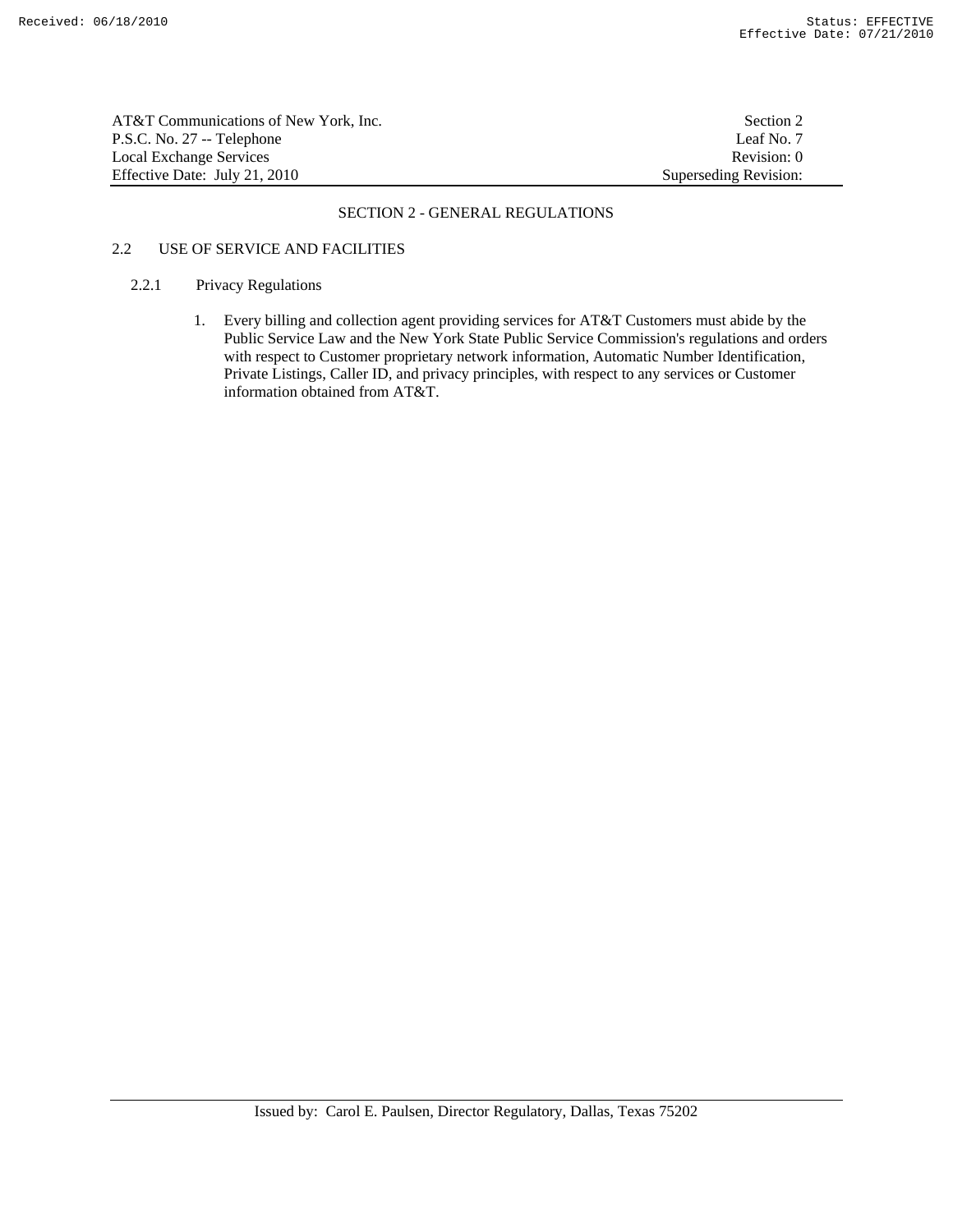| AT&T Communications of New York, Inc. | Section 2             |
|---------------------------------------|-----------------------|
| P.S.C. No. 27 -- Telephone            | Leaf No. 8            |
| Local Exchange Services               | Revision: 0           |
| Effective Date: July 21, 2010         | Superseding Revision: |

# 2.2 USE OF SERVICE AND FACILITIES (Cont'd)

## 2.2.2 Resale

All Company services and equipment are available for resale unless otherwise specifically indicated.

 AT&T will communicate with the Customer of Record ("Customer") with respect to ordering, provisioning, maintenance, repair, billing, collection, and other matters related to AT&T Local Exchange Services. AT&T has no obligation to provide notice to, or communicate with the Customer's end-users.

 Customers, who subscribe to AT&T Local Exchange Service and resell this service to others, shall be responsible for complying with all laws and regulations of the State of New York, which relate in any way to the Customer's provision of local telephone service, including, but not limited to, laws and regulations regarding consumer protection, billing and collection practices, tariffing obligations, and the payment of applicable taxes.

 With respect to resold services, applications for service as well as requests for additions, rearrangements or discontinuances of service will be accepted only from the Customer.

 AT&T is not responsible for the allocation of usage or charges for resold services. The Customer is responsible for allocating charges to its end-users.

 In connection with the marketing of its services, the Customer may not directly or indirectly (1) use AT&T's trade names, trademarks, service marks, registered marks or other indicia or origin (or confusingly similar names, marks, or other indicia) in a manner that may cause third parties (including the Customer's end-users) to believe that service provided by the Customer is  $AT&T$  service; or (2) use AT&T's corporate logos, or trade dress (or confusingly similar logos or trade dress).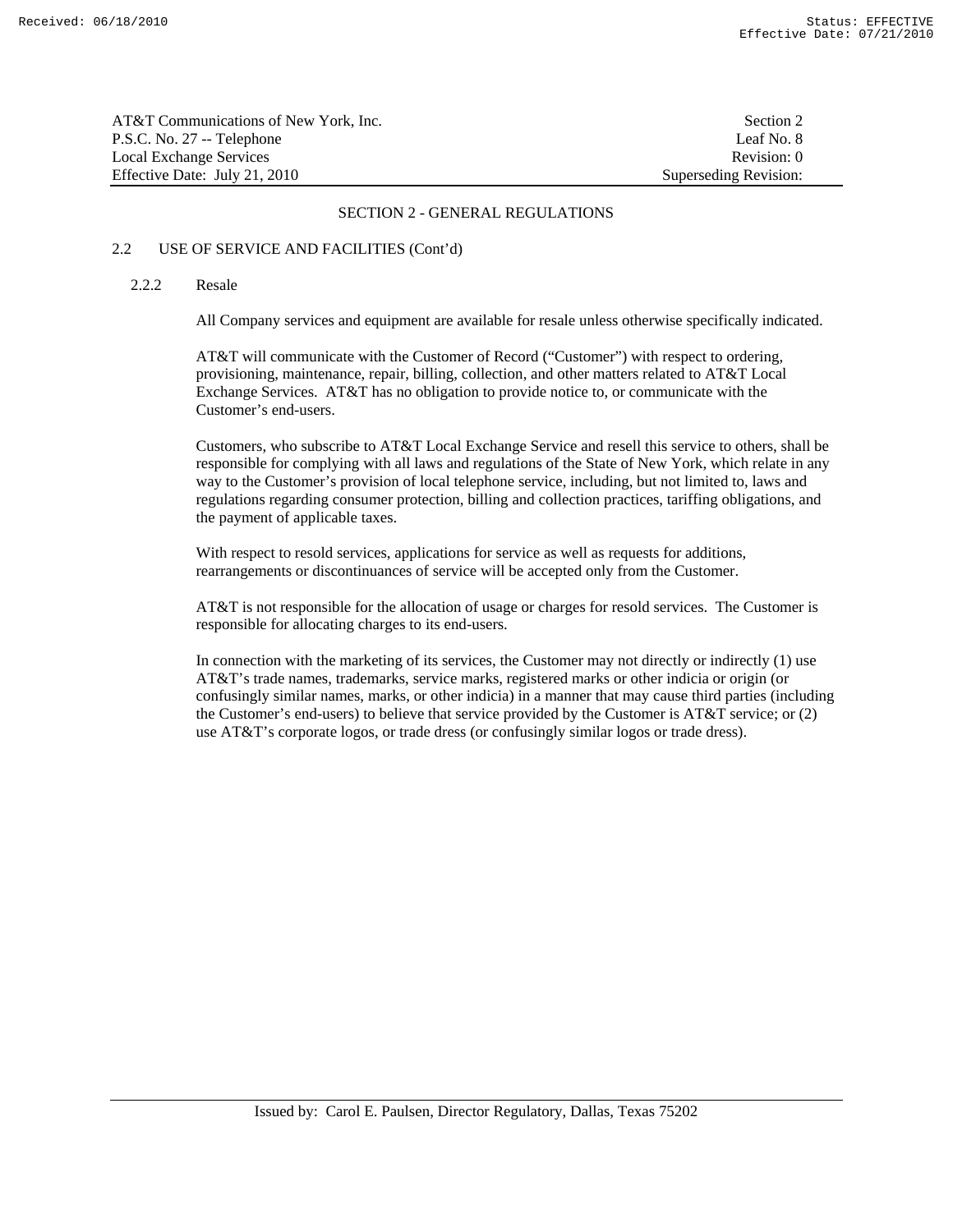| AT&T Communications of New York, Inc. | Section 2             |
|---------------------------------------|-----------------------|
| P.S.C. No. 27 -- Telephone            | Leaf No. 9            |
| Local Exchange Services               | Revision: 0           |
| Effective Date: July 21, 2010         | Superseding Revision: |

# 2.2 USE OF SERVICE AND FACILITIES (Cont'd)

#### 2.2.2 Resale (Cont'd)

 The Company will bill the Customer who is at all times responsible for payment of the full amount of all charges incurred.

 The Company retains the right to serve directly the ultimate user of telephone services and equipment if that user so chooses. The Company will provide services and equipment to a reseller under the condition that the Company is permitted access or right of way to serve directly the ultimate user of telephone service and equipment if that user so chooses.

 The furnishing of special arrangements to resellers is subject to the regulations set forth in Section 4, Paragraphs 4.1. of this Tariff.

 Use of AT&T Marks - When local exchange service is resold, neither the Customer nor any other reseller or intermediary in the sales chain between their Customer and an end user may make any use (including but not limited to use in advertising, promotional materials, Internet or other on-line website, stationery, business cards, billing material or signage) of AT&T's name, logo, trademarks and service marks (registered and unregistered), trade dress or other symbols that serve to identify and distinguish AT&T from its competitors ("AT&T's Marks"), or of any confusingly similar name, logo, trademarks and service marks (registered and unregistered), trade dress or other symbols, except that a reseller may:

a. use AT&T's Marks in comparative advertising solely to identify AT&T as a competitor, or to identify AT&T's competing services, provided such use is not made in a factually incorrect or misleading context or in a manner that is likely to cause confusion or mistake, or to deceive or to identify AT&T as an underlying provider of the reseller's service;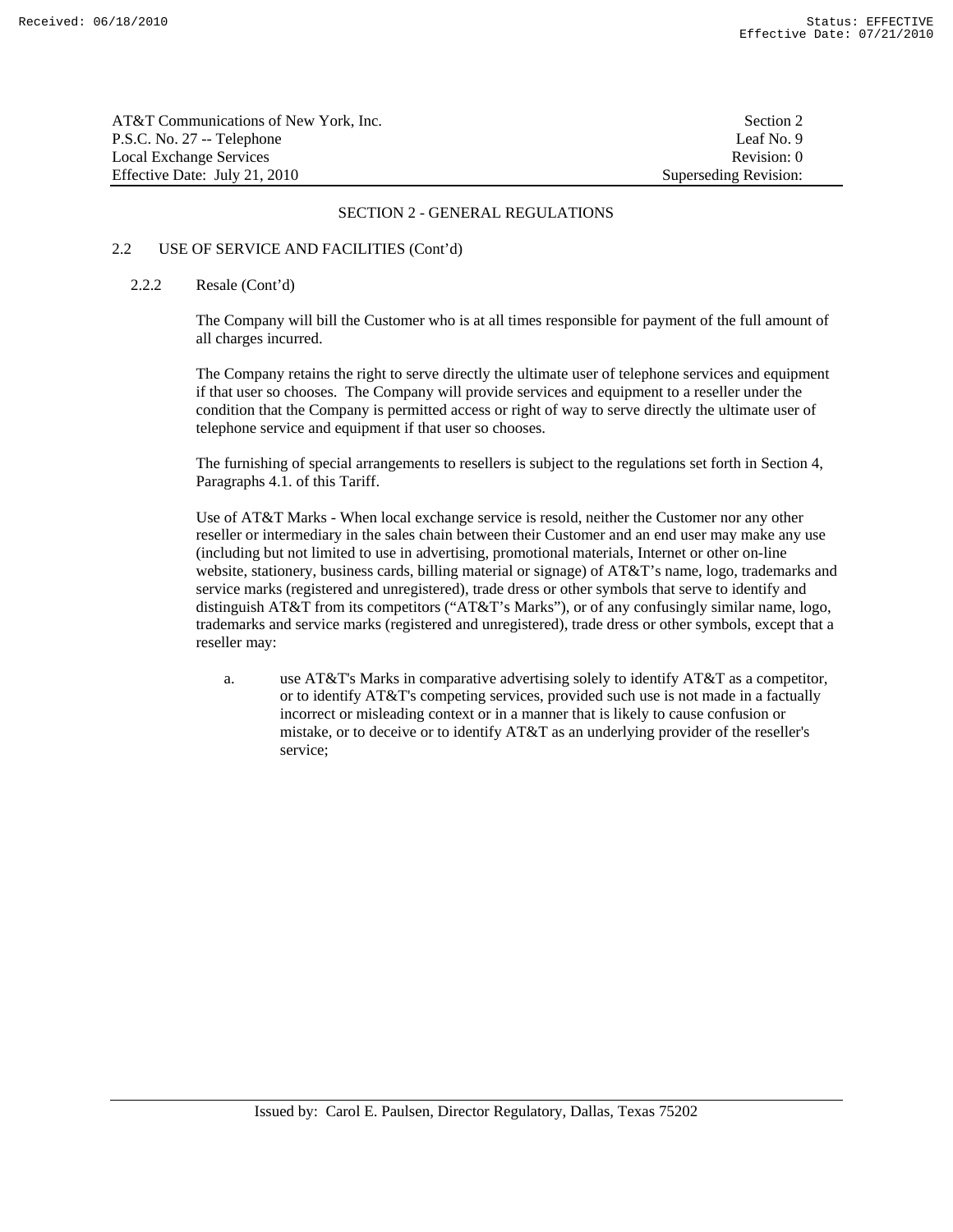| AT&T Communications of New York. Inc. | Section 2             |
|---------------------------------------|-----------------------|
| P.S.C. No. 27 -- Telephone            | Leaf No. 10           |
| Local Exchange Services               | Revision: 0           |
| Effective Date: July 21, 2010         | Superseding Revision: |

# 2.2 USE OF SERVICE AND FACILITIES (Cont'd)

#### 2.2.2 Resale (Cont'd)

- b. use AT&T's Marks pursuant to the terms of a separate written brand licensing agreement;
- c. use AT&T's name to the extent it is specifically required by statute, regulation or other government requirement to do so, and;
- d. indicate, in response to an unsolicited inquiry from an end user (including a prospective end user), that it uses AT&T as its underlying carrier, provided the reseller also:
	- 1. advises the end user that a portion of its service will be provided using reseller's own switching or transmission facilities (if applicable);
	- 2. identifies any other long distance providers the reseller uses in providing service to the end user;
	- 3. advises the end user it will not be an AT&T Customer for the resold service, and;
	- 4. does not emphasize AT&T's name more than either its own name or that of any other long distance provider the reseller uses,

 For purposes of this provision, local exchange service is resold if the Customer (or any other reseller or intermediary in the sales chain between the Customer and an end user) uses local exchange service to re-offer telecommunications service to others (with or without "adding value") for profit.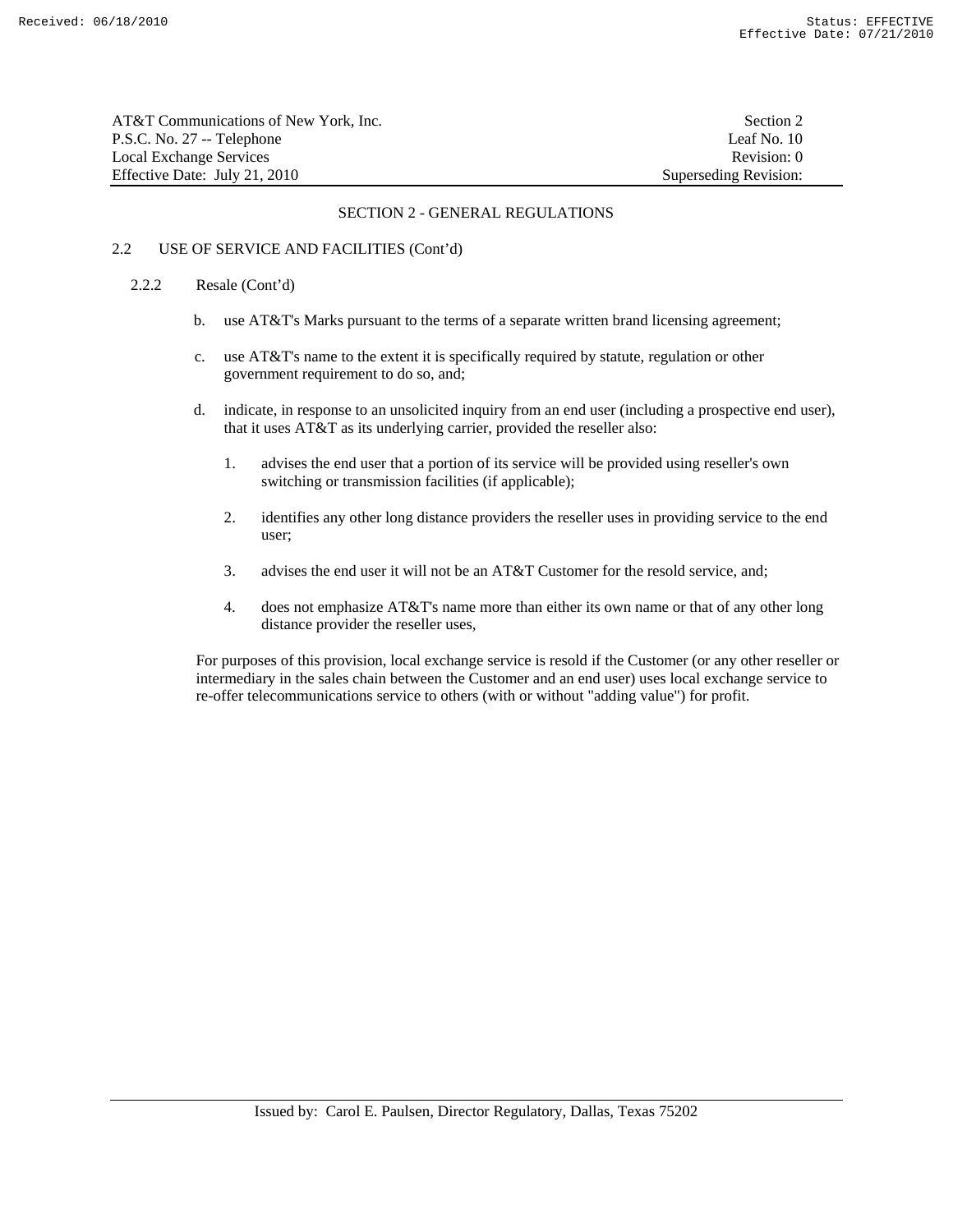| AT&T Communications of New York, Inc. | Section 2             |
|---------------------------------------|-----------------------|
| P.S.C. No. 27 -- Telephone            | Leaf No. 11           |
| Local Exchange Services               | Revision: 0           |
| Effective Date: July 21, 2010         | Superseding Revision: |

# 2.3 LIABILITY OF THE COMPANY

#### 2.3.1 Service Liability

 The Company's liability, if any, for its willful misconduct is not limited by this tariff. With respect to any other claim or suit by a Customer or by any others, for damages associated with the installation, provision, billing and collection, termination, maintenance, repair or restoration of a service, and subject to the provisions following, the Company's liability, if any, shall not exceed an amount equal to the proportionate charge for the service for the period during which the service was affected. This liability for damages shall be in addition to any amounts that may otherwise be due the Customer under this tariff as a Credit Allowance for Interruptions and Service Quality Guarantees.

 The Company is not liable for any act or omission of any other communications carrier that furnishes a portion of a service.

The Company is not liable for damages associated with any service that it does not furnish.

 The Company shall be indemnified, defended and held harmless by the Customer against any claim, loss or damage arising from the use of service offered under this tariff, involving:

- 1. Claims for libel, slander, invasion of privacy, or infringement of copyright arising from any communication;
- 2. Claims for patent infringement arising from the Customer or authorized user combining or using the service furnished by the Company in connection with facilities or equipment furnished by others; or
- 3. All other claims arising out of any act or omission of others in the course of using services provided pursuant to this tariff.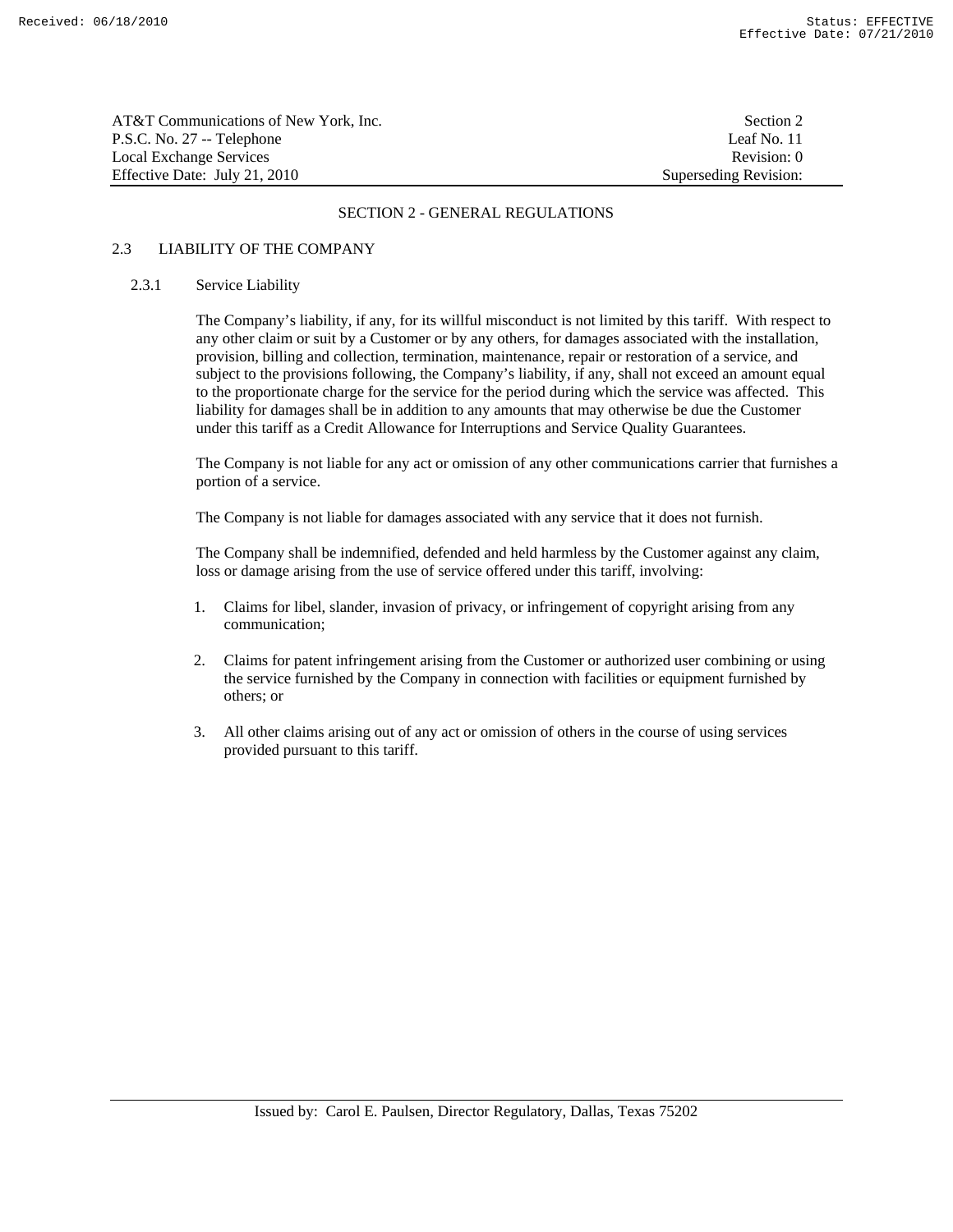| AT&T Communications of New York. Inc. | Section 2             |
|---------------------------------------|-----------------------|
| P.S.C. No. 27 -- Telephone            | Leaf No. 12           |
| Local Exchange Services               | Revision: 0           |
| Effective Date: July 21, 2010         | Superseding Revision: |

# 2.3 LIABILITY OF THE COMPANY (Cont'd)

#### 2.3.1 Service Liability (Cont'd)

 The Company does not guarantee or make any warranty with respect to its services when used in an explosive atmosphere. The Company shall be indemnified, defended and held harmless by the Customer and authorized user from any and all claims by any person relating to the services so provided.

 No license under patents (other than the limited license to use) is granted by the Company or shall be implied or arise by estoppel, with respect to any service offered under this tariff. The Company will defend the Customer and authorized user against claims of patent infringement arising solely from the use by the Customer or authorized user of services offered under this tariff and will indemnify such Customer or authorized user for any damages awarded based solely on such claims.

 In case of a shortage of facilities existing at any time either for temporary or protracted periods, the establishment of message telecommunications service shall take precedence over all other telecommunications services.

 The Company's failure to provide or maintain services under this tariff shall be excused by labor difficulties, facility availability, governmental orders, civil commotions, preemption of existing services to restore services in compliance with Part 64, Subpart D, Appendix A, of the F.C.C.'s Rules and Regulations, acts of God and other circumstances beyond the Company's reasonable control.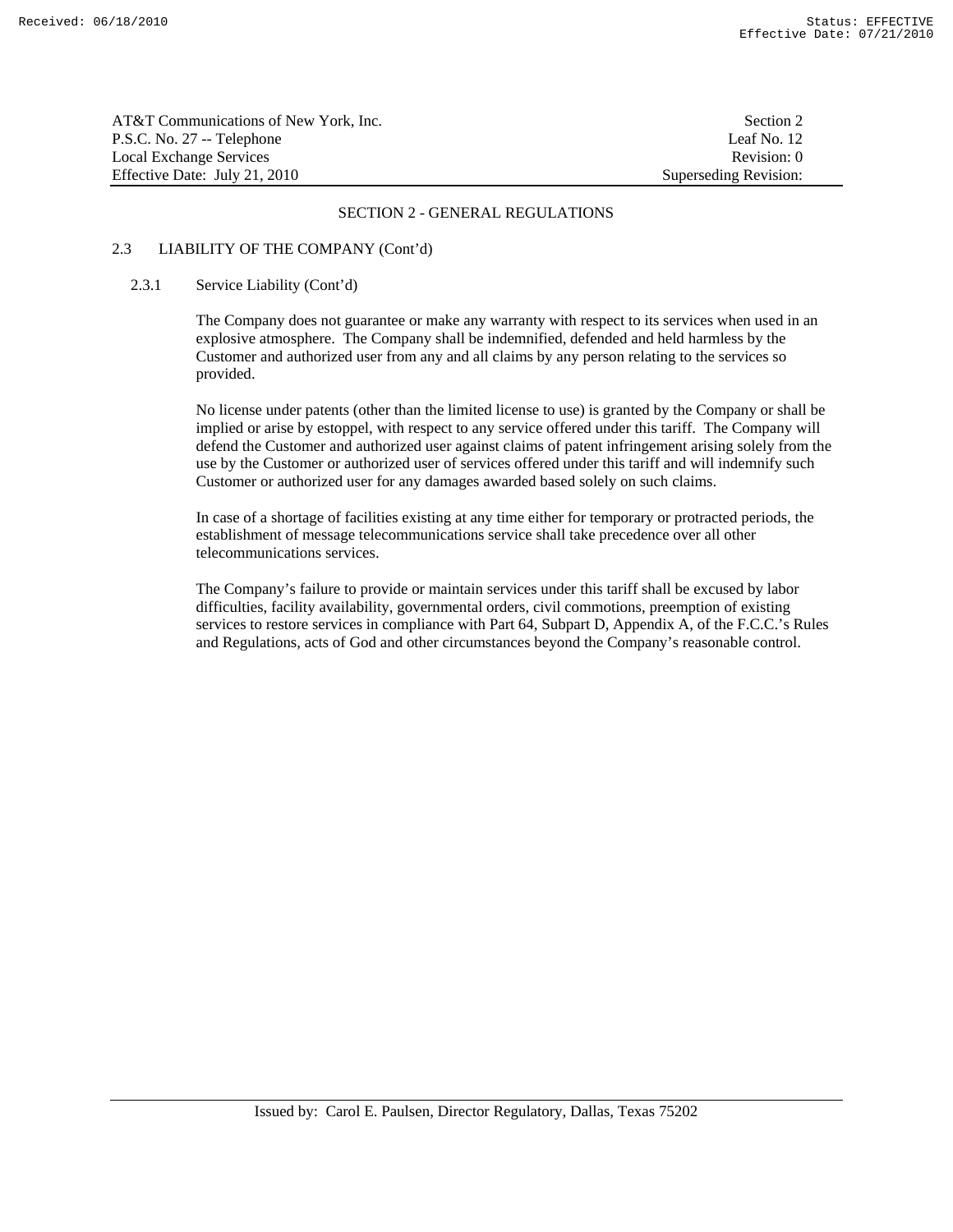| AT&T Communications of New York, Inc. | Section 2             |
|---------------------------------------|-----------------------|
| P.S.C. No. 27 -- Telephone            | Leaf No. 13           |
| Local Exchange Services               | Revision: 0           |
| Effective Date: July 21, 2010         | Superseding Revision: |

# 2.3 LIABILITY OF THE COMPANY (Cont'd)

## 2.3.2 Temporary Suspension for Repairs

 The Company shall have the right to make necessary repairs or changes in its facilities at any time and will have the right to suspend or interrupt service temporarily for the purpose of making the necessary repairs or changes in its system. When such suspension or interruption of service for any appreciable period is necessary, the Company will give the Customers who may be affected as reasonable notice thereof as circumstances will permit, and will perform the work with reasonable diligence, and if practicable at times that will cause the Customer the least inconvenience. When the Company is repairing or changing its facilities, it shall take appropriate precautions to avoid unnecessary interruptions of communications or Customer's service.

#### 2.3.3 Credit Allowance for Interruptions

A. Except as may otherwise be specified in this tariff, interruptions of twenty-four hours or more, which are reported to or detected by the Company, and which are not due to the negligence or willful act of the Customer are credited to the Customer at the proportionate monthly charge (1/30 of the service monthly recurring charge) involved for each twenty-four hours or fraction thereof of interruption. Credit is not allowed for interruptions to service of less than twenty-four hours.

 No interruption allowance shall be made for failures in facilities provided with other carriers except as may otherwise be provided in other Sections of this tariff.

B. No interruption allowance shall apply where service is interrupted by the negligence or willful act of the subscriber or where the Company, pursuant to the terms of the Tariff, suspends or terminates service because of nonpayment of bills due to the Company, unlawful or improper use of the facilities or service, or any other reason covered by the Tariff. No allowance shall be made for interruptions due to electric power failure where, by the provisions of this Tariff, the subscriber is responsible for providing electric power.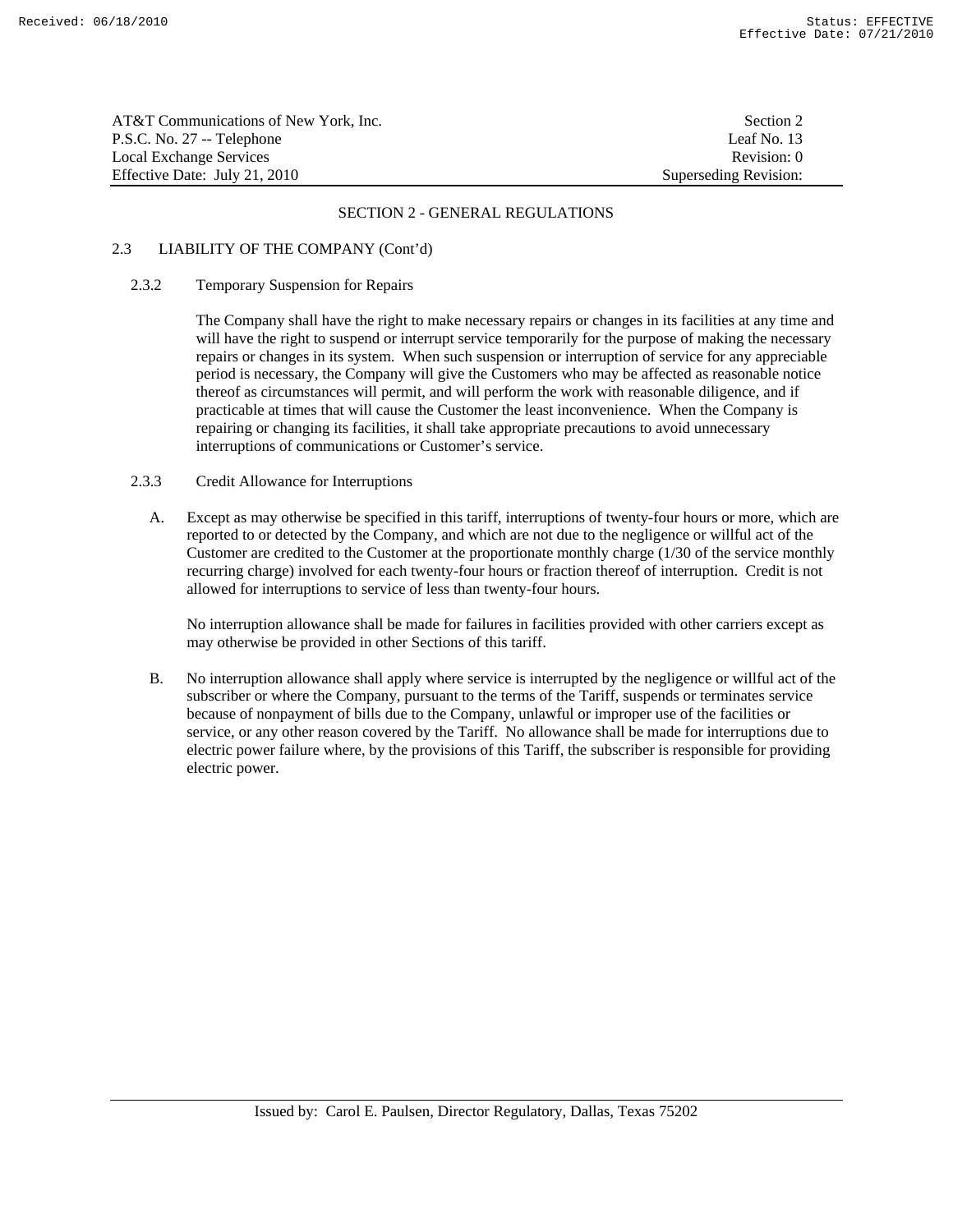| AT&T Communications of New York, Inc. | Section 2             |
|---------------------------------------|-----------------------|
| P.S.C. No. 27 -- Telephone            | Leaf No. 14           |
| Local Exchange Services               | Revision: 0           |
| Effective Date: July 21, 2010         | Superseding Revision: |

# 2.4 OBLIGATIONS OF THE CUSTOMER

- A. The Customer shall be responsible for:
	- 1. The payment of all applicable charges pursuant to this tariff;
	- 2. Damage to or loss of the Company's facilities or equipment caused by the acts or omissions of the Customer or the noncompliance by the Customer with these regulations, or by fire or theft or other casualty on the Customer premises, unless caused by the negligence or willful misconduct of the employees or agents of the Company;
	- 3. Providing at no charge, as specified from time to time by the Company, any needed personnel, equipment, space and power to operate Company facilities and equipment installed on the premises of the Customer, and the level of heating and air conditioning necessary to maintain the proper operating environment on such premises;
	- 4. Obtaining, maintaining, and otherwise having full responsibility for all rights-of-way and conduit necessary for installation of any associated equipment used to provide Local Exchange Services to the Customer from the cable building entrance or property line to the location of the equipment space described above. Any costs associated with obtaining and maintaining the rights-of-way described herein, including the costs of altering the structure to permit installation of the Company-provided facilities, shall be borne entirely by, and may be charged by the Company, to the Customer;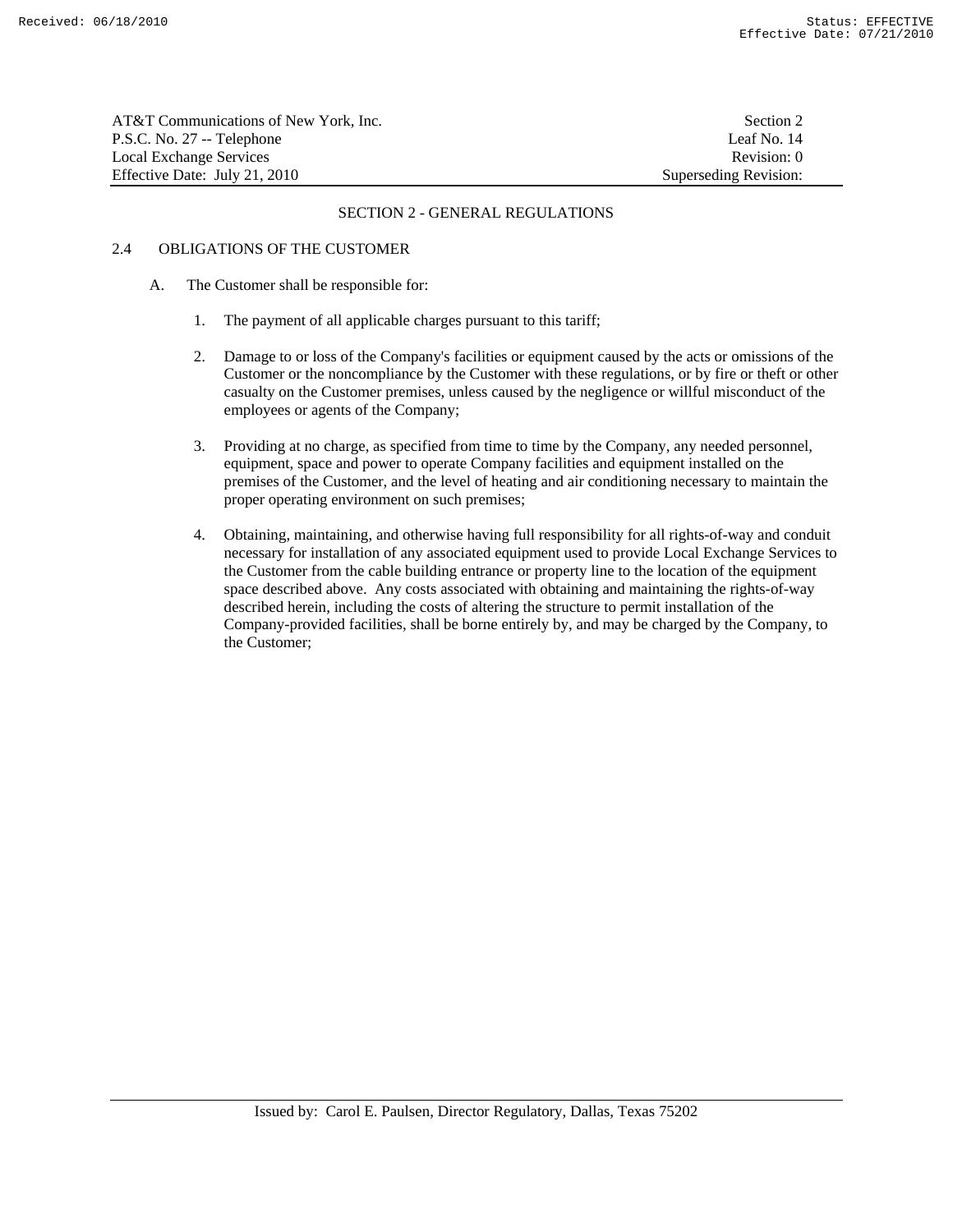| AT&T Communications of New York, Inc. | Section 2             |
|---------------------------------------|-----------------------|
| P.S.C. No. 27 -- Telephone            | Leaf No. 15           |
| Local Exchange Services               | Revision: 0           |
| Effective Date: July 21, 2010         | Superseding Revision: |

# 2.4 OBLIGATIONS OF THE CUSTOMER (Cont'd)

- A. The Customer shall be responsible for: (Cont'd)
	- 5. Providing a safe place to work and complying with all laws and regulations regarding the working conditions on the premises at which Company employees, agents and/or suppliers shall be installing or maintaining the Company's facilities and equipment. The Customer may be required to install and maintain Company facilities and equipment within a hazardous area if, in the Company's opinion, injury or damage to the Company employees or property might result from installation or maintenance by the Company. The Customer shall be responsible for identifying, monitoring, removing and disposing of any hazardous material (e.g. asbestos) prior to any construction or installation work;
	- 6. Complying with all laws and regulations applicable to, and obtaining all consents, approvals, licenses and permits as may be required with respect to the location of Company facilities and equipment in any Customer premises or the rights-of-way for which the Customer is responsible under this section; and granting or obtaining permission for Company agents or employees to enter the premises of the Customer for the purpose of installing, inspecting, maintaining, repairing, or upon termination of service as stated herein, removing the facilities or equipment of the Company; and
	- 7. Not creating or allowing to be placed any liens or other encumbrances on the Company's equipment or facilities.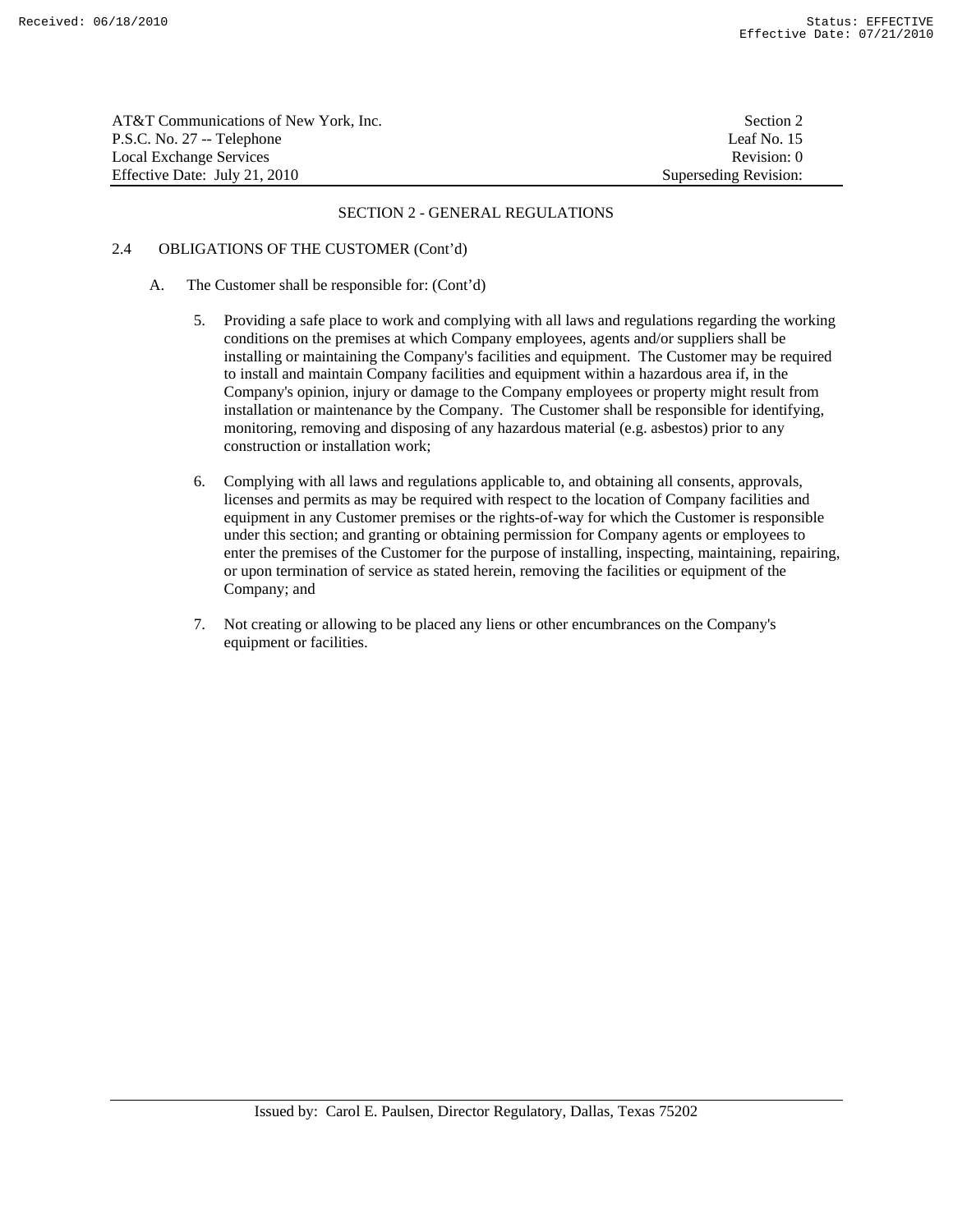| AT&T Communications of New York, Inc. | Section 2             |
|---------------------------------------|-----------------------|
| P.S.C. No. 27 -- Telephone            | Leaf No. 16           |
| Local Exchange Services               | Revision: 0           |
| Effective Date: July 21, 2010         | Superseding Revision: |

# 2.4 OBLIGATIONS OF THE CUSTOMER (Cont'd)

#### B. Claims

 With respect to any service or facility provided by the Company, the Customer shall indemnify, defend and hold harmless the Company from and against all claims, actions, damages, liabilities, costs and expenses, including reasonable attorney's fees for:

- 1. Any loss, destruction or damage to property of the Company or any third party, or the death or injury to persons, including, but not limited to employees or invitees of either party, to the extent caused by or resulting from the negligent or intentional act or omission of the Customer, its employees, agents, representatives or invitees; or
- 2. Any claim, loss, damage, expense or liability for infringement of any copyright, patent, trade secret, or any proprietary or intellectual property right of any third party, arising from any act or omission by the Customer, including, without limitation, use of the Company's services and facilities in a manner not contemplated by the agreement between the Customer and the Company.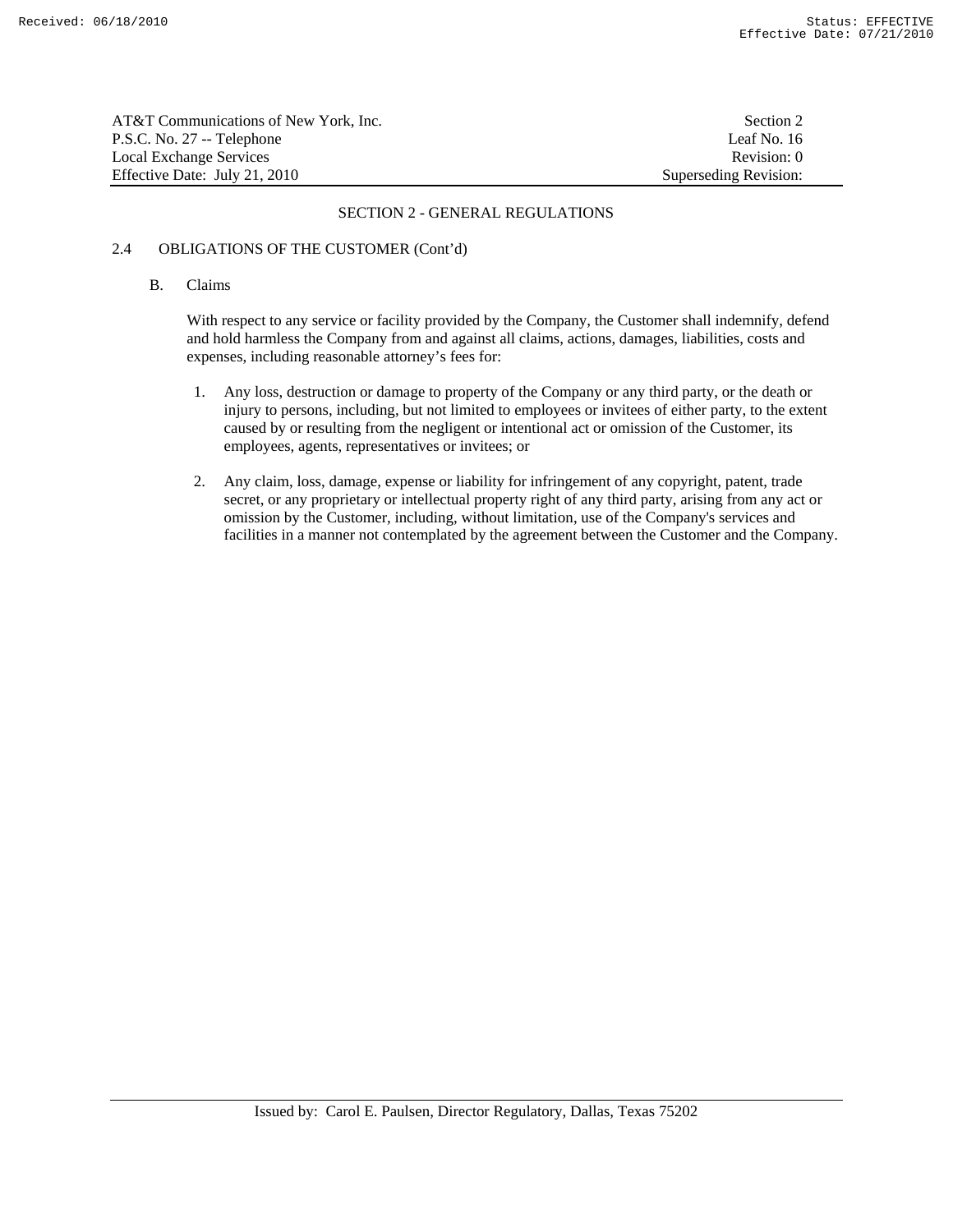| AT&T Communications of New York, Inc. | Section 2             |
|---------------------------------------|-----------------------|
| P.S.C. No. 27 -- Telephone            | Leaf No. 17           |
| Local Exchange Services               | Revision: 0           |
| Effective Date: July 21, 2010         | Superseding Revision: |

# 2.5 CONNECTIONS OF TERMINAL EQUIPMENT AND COMMUNICATIONS SYSTEMS

# 2.5.1 Recording of Two Way Telephone Conversations

 Telecommunications services are not represented as adapted to the recording of two way telephone conversations. However, Customer-provided voice recording equipment may be directly, acoustically or inductively connected with telecommunications services for the recording of such conversations. When such connections are made, the Customer-provided voice recording equipment shall be so arranged that at the will of the user it can be activated or deactivated. In addition, one of the following conditions must apply:

- 1. All parties to the telephone conversation must give their prior consent to the recording of the conversation, and their prior consent must be obtained in writing or be part of, and obtained at the start of, the recording, or
- 2. A distinctive recorder tone, repeated at intervals of approximately fifteen seconds, is required to alert all parties when the recording equipment is in use. The distinctive recording tone can be provided as part of the recording equipment, or
- 3. All parties to the telephone conversation must be verbally notified at the beginning of the conversation and thenotification must be recorded as part of the call, by the recording party.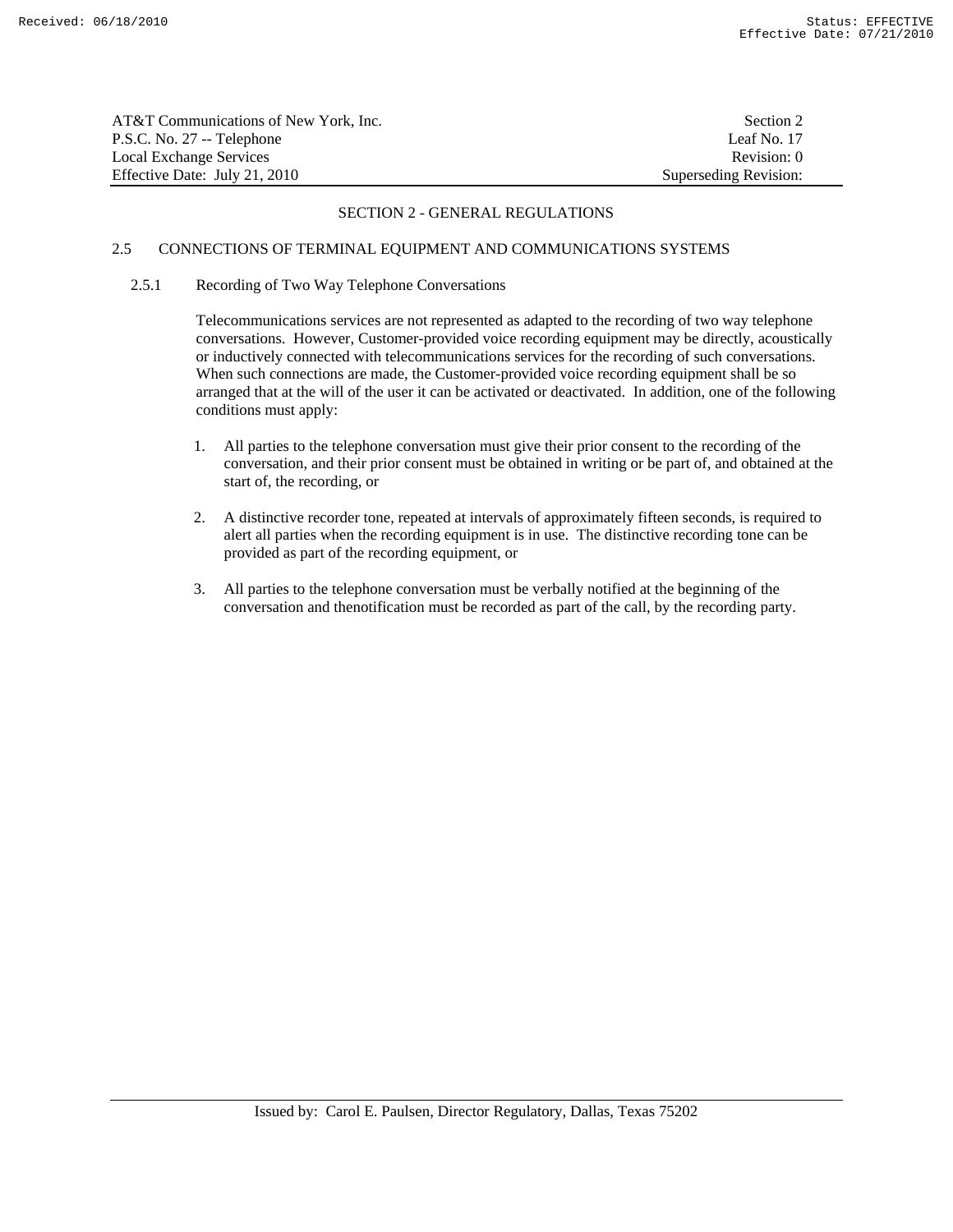| AT&T Communications of New York, Inc. | Section 2             |
|---------------------------------------|-----------------------|
| P.S.C. No. 27 -- Telephone            | Leaf No. 18           |
| Local Exchange Services               | Revision: 0           |
| Effective Date: July 21, 2010         | Superseding Revision: |

# 2.5 CONNECTIONS OF TERMINAL EQUIPMENT AND COMMUNICATIONS SYSTEMS (Cont'd)

# 2.5.1 Recording of Two Way Telephone Conversations (Cont'd)

# A. Exceptions

The exceptions to the foregoing requirements are as follows:

- 1. Recordings made of incoming calls to telephone numbers publicized for emergencies involving health or safety of life and property (e.g., emergency situations involving fire, health care, police, public utilities and emergency road service) and outgoing calls made in immediate response to such calls.
- 2. Recordings of calls made for patently unlawful purposes, such as bomb threats, kidnap ransom requests and obscene telephone calls. Outgoing calls made in immediate response to such calls are also excepted.
- 3. Recording of calls made by Federal, State or local law enforcement authorities, or federal intelligence authorities, acting under cover of law.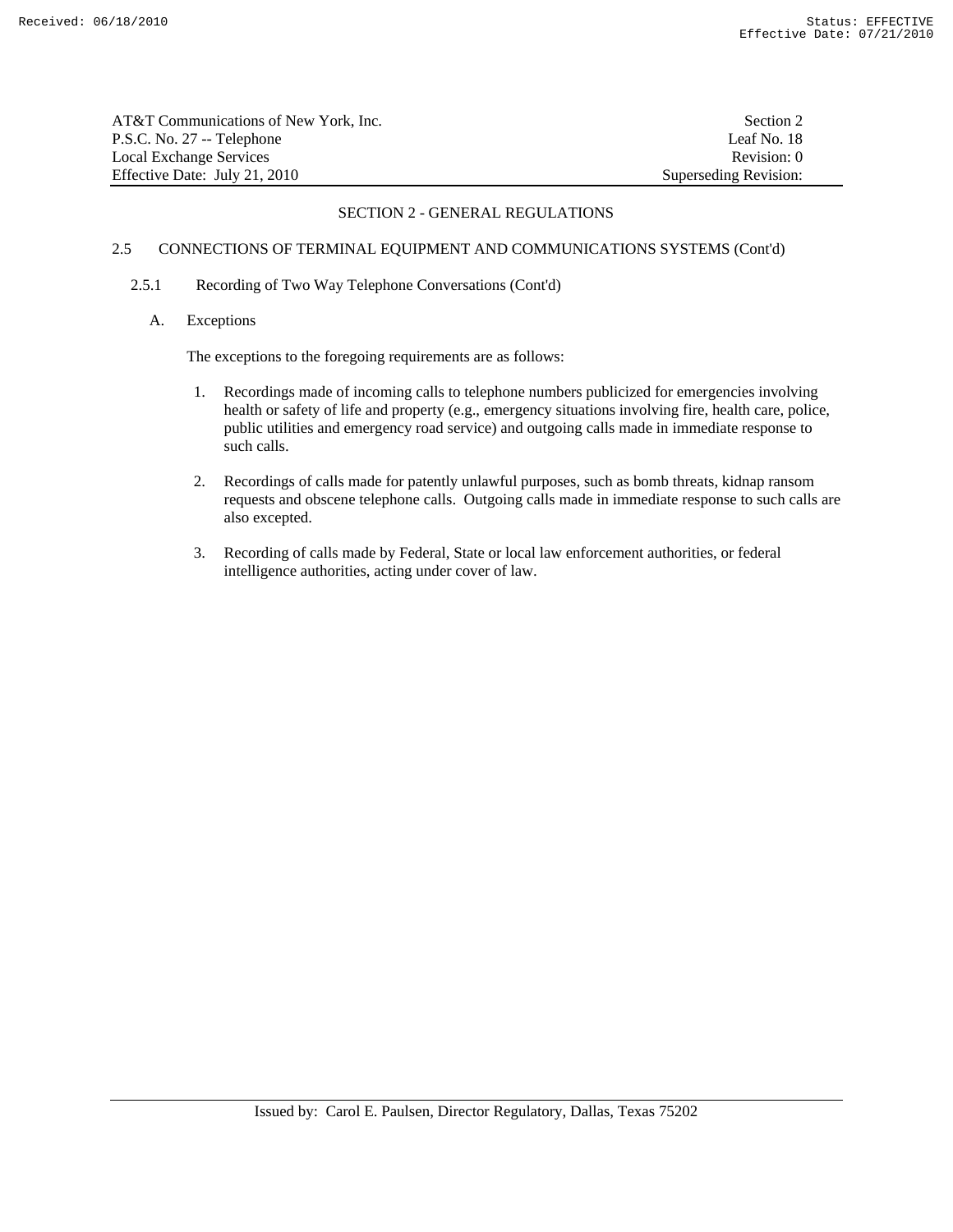| AT&T Communications of New York, Inc. | Section 2             |
|---------------------------------------|-----------------------|
| P.S.C. No. 27 -- Telephone            | Leaf No. 19           |
| Local Exchange Services               | Revision: 0           |
| Effective Date: July 21, 2010         | Superseding Revision: |

# 2.5 CONNECTIONS OF TERMINAL EQUIPMENT AND COMMUNICATIONS SYSTEMS (Cont'd)

## 2.5.2 Violation of Regulations

 When any terminal equipment or communications system is used with telecommunications services in violation of any of the provisions in this Section, the Company will take immediate action, based on the circumstances, to protect its services or interests, including disconnection of the service, and will promptly notify the Customer of the violation. The Customer shall discontinue such improper use of the terminal equipment or communications system or correct the violation and shall confirm in writing to the Company within 10 days, following the receipt of written notice from the Company, that such use has ceased or that the violation has been corrected. Failure of the Customer to discontinue such use or to correct the violation and to give the required written confirmation to the Company within the time stated above shall result in disconnection of the Customer's service until such time as the Customer complies with the provisions of this Tariff.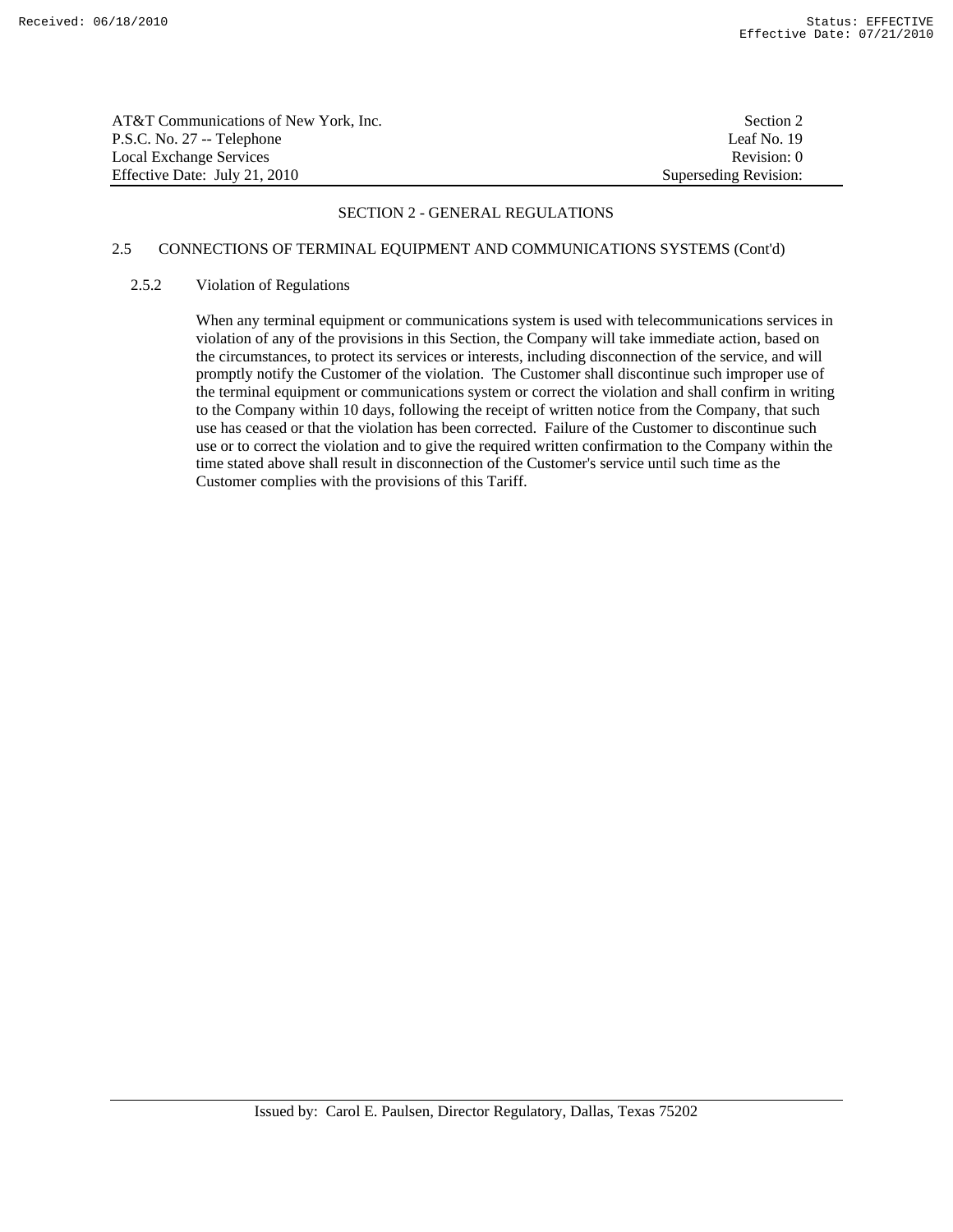| AT&T Communications of New York, Inc. | Section 2             |
|---------------------------------------|-----------------------|
| P.S.C. No. 27 -- Telephone            | Leaf No. 20           |
| Local Exchange Services               | Revision: 0           |
| Effective Date: July 21, 2010         | Superseding Revision: |

# 2.6 CONSUMER PAYMENTS AND CHARGES

#### 2.6.1 Advance Payments

 Any Customer applying for service who has reportable charges or is delinquent with any telephone carrier may be required to pay in advance the service and installation charges, and at least one month's service charge. For residence Customers this amount will not exceed \$75.00. If the Customer is both delinquent, and has reportable charges by any telephone corporation, the Company may request either an advance payment or a deposit as a condition of service.

 The term "reportable charges" shall mean any charges for AT&T Local Exchange Service which are unpaid 45 days from the date of the bill for the charges, provided that the bill was mailed within six business days of the date of the bill.

The term "delinquent" refers to a Customer who:

- 1. accumulates two consecutive months of arrears with any telephone corporation without making reasonable payment of such charges, defined as one half of the total arrears, prior to the due date of the second bill, or
- 2. had telephone service terminated for non-payment during the preceding six months.
- 3. A Customer is not considered delinquent, however, if an amount in dispute is not paid before the dispute is resolved.

 A new Customer is an applicant for service who has not been a Customer of the Company within twelve months of making the request for service. A new Customer shall not be required make an advance payment as a condition of receiving telephone service.

 A seasonal Customer is an individual who applies for and receives telephone service periodically each year, intermittently during the year or at other regular intervals scheduled at the time of application. A seasonal Customer may be required to make an advance payment.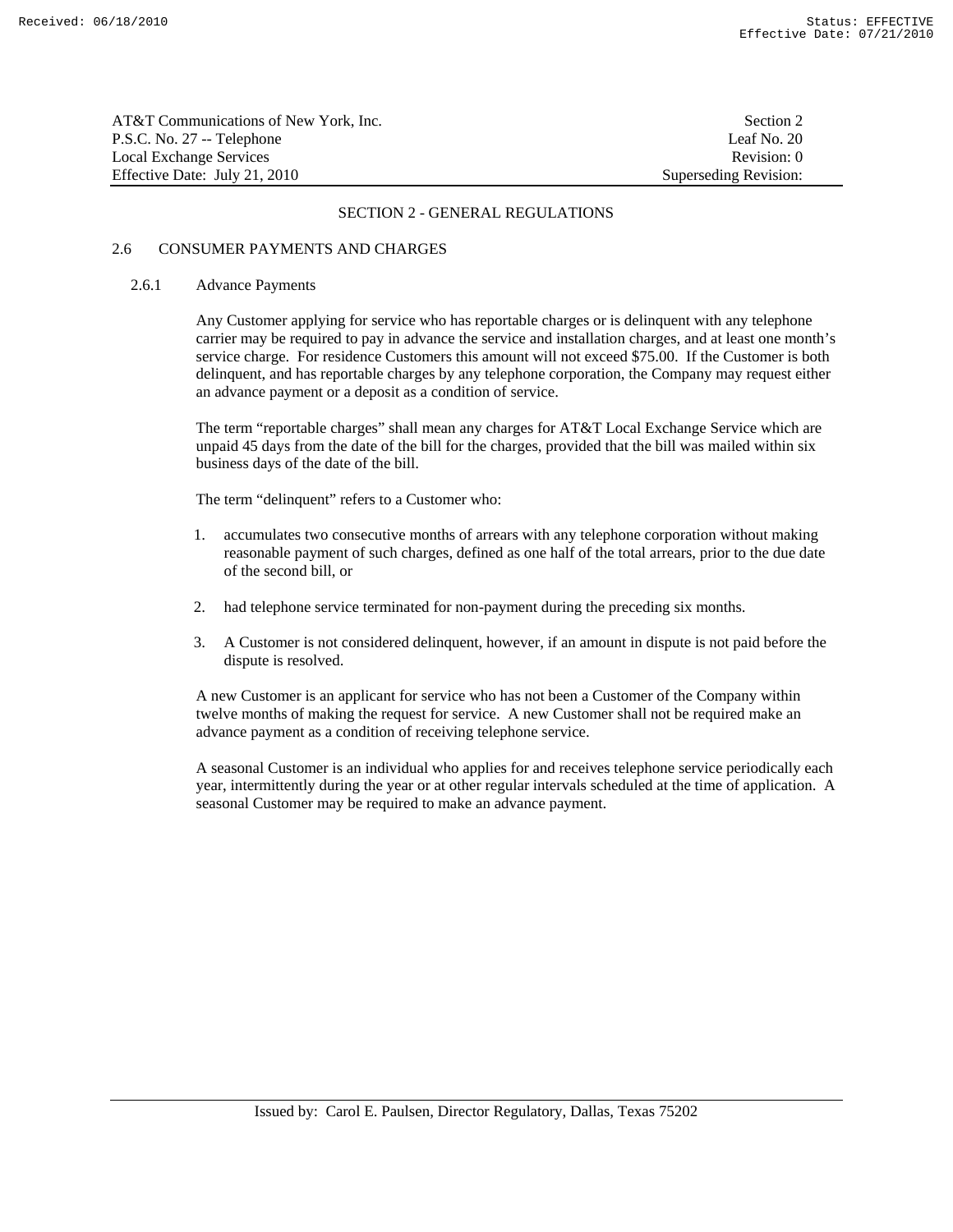| AT&T Communications of New York. Inc. | Section 2             |
|---------------------------------------|-----------------------|
| P.S.C. No. 27 -- Telephone            | Leaf No. 21           |
| Local Exchange Services               | Revision: 0           |
| Effective Date: July 21, 2010         | Superseding Revision: |

# 2.6 CONSUMER PAYMENTS AND CHARGES (Cont'd)

## 2.6.2 Deposits

 Any Customer who has reportable charges or is delinquent as defined in Paragraph 2.6.1 preceding, may be required to deposit a sum no greater than twice the Customer's estimated monthly bill for local service over a calendar year as a condition for AT&T Local Exchange Service.

 Each Customer from whom a deposit is collected shall be given a certificate of deposit and a circular containing the terms and conditions applicable to deposits, in accordance with Part 633 of the Rules and Regulations of the Public Service Commission pertaining to Customer deposits. Either a new Customer or an existing Customer may be required to make a deposit. The need for a deposit is based on a new Customer's ability to establish satisfactory credit and on an existing Customer's payment history with the Company.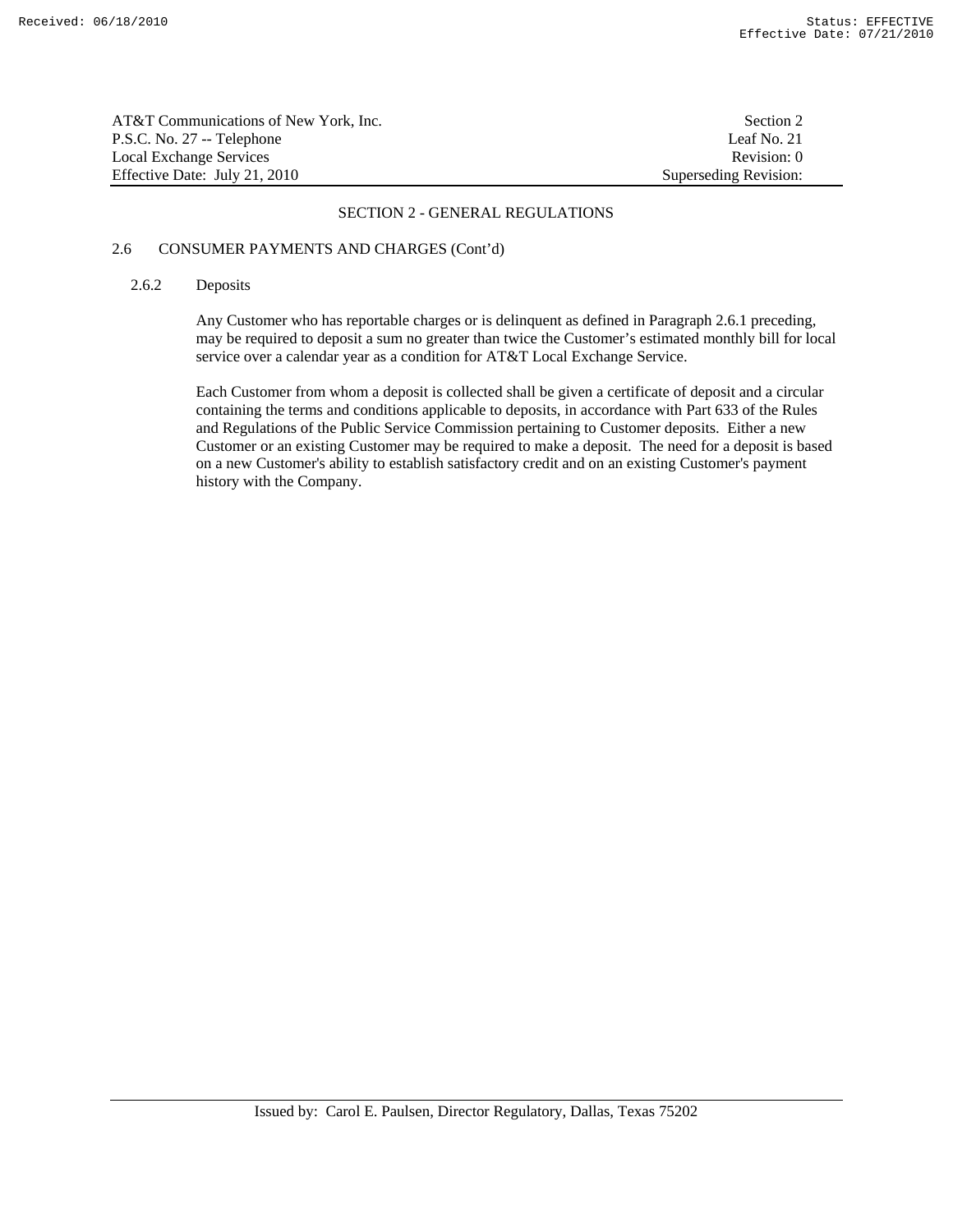| AT&T Communications of New York, Inc. | Section 2             |
|---------------------------------------|-----------------------|
| P.S.C. No. 27 -- Telephone            | Leaf No. 22           |
| Local Exchange Services               | Revision: 0           |
| Effective Date: July 21, 2010         | Superseding Revision: |

# 2.6 CONSUMER PAYMENTS AND CHARGES (Cont'd)

#### 2.6.3 Deposits for New or Existing Customers

- A. A new Customer who has established satisfactory credit will not be required to post a security deposit, as a condition of receiving telephone service, unless the new Customer is a seasonal or short-term Customer. A current residential Customer, other than a delinquent Customer will not be required to post a security deposit.
	- 1. An existing Customer is any applicant for service, who was a Customer of AT&T within twelve months of making the request, provided that prior service was not terminated for nonpayment, unless service is requested within 10 days of such termination for nonpayment. Existing Customers are permitted to pay deposits in installments over a period not to exceed 6 months.
	- 2. AT&T may continue to demand deposits as a condition of receiving telephone service from new Customers who are seasonal Customers or short-term Customers.
	- 3. AT&T may require a deposit from a Customer as a condition of receiving telephone service if that Customer is delinquent in payment of his or her telephone bills. An existing Customer is delinquent for the purpose of a deposit assessment if such Customer:
		- a. Accumulates two consecutive months of arrears without making reasonable payment of such charges, defined as one half of the total arrears, prior to the due date of the second bill, provided that AT&T requests such deposit within two months of such failure to pay. AT&T shall provide a Customer written notice, including the amount in arrears, at least 10 days before it may assess a deposit, and state the failure to make timely payment will permit AT&T to require a deposit from the Customer.
		- b. Had telephone service terminated for nonpayment during the preceding six months.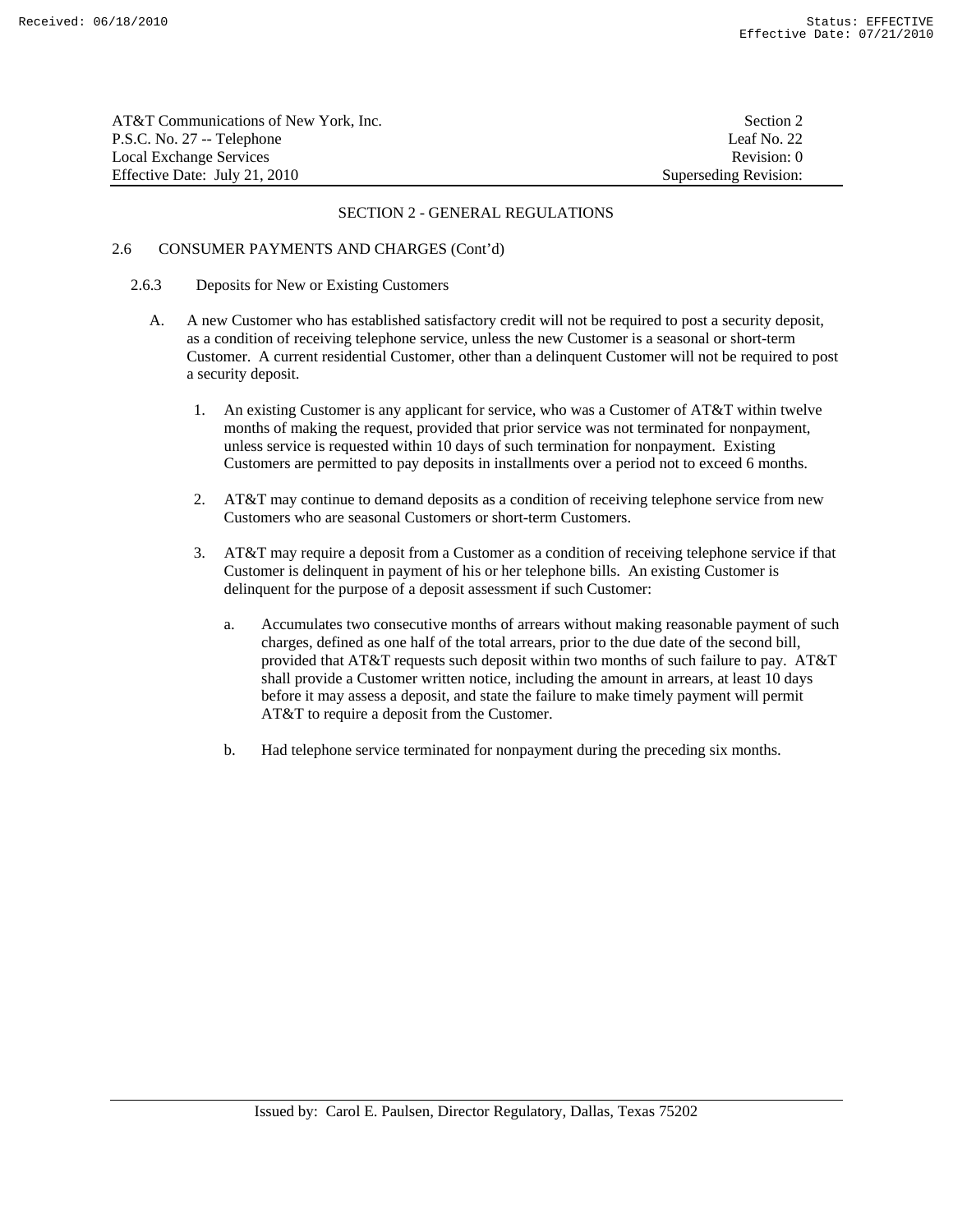| AT&T Communications of New York, Inc. | Section 2             |
|---------------------------------------|-----------------------|
| P.S.C. No. 27 -- Telephone            | Leaf No. 23           |
| Local Exchange Services               | Revision: 0           |
| Effective Date: July 21, 2010         | Superseding Revision: |

# 2.6 CONSUMER PAYMENTS AND CHARGES (Cont'd)

#### 2.6.4 Service Disconnection

 AT&T Local Exchange Service may be disconnected for nonpayment of AT&T Local Exchange Service charges. Nonpayment of charges for other AT&T services (e.g., InterLATA toll charges) will not be a cause for disconnection of AT&T Local Exchange Service.

 When nonpayment of charges would result in disconnection of AT&T Local Exchange Service, the regulations applicable to suspension or termination of consumer service, in the New York State Public Service Commission's Rules Part 633, Rules Governing Provision of Telephone Service to Residential Customers shall apply.

# 2.6.5 Partial Payments

The Company will apply a partial payment from a Customer as directed by the Customer or as follows:

- 1. The full amount of the partial payment is applied to the AT&T Local Exchange Service charges.
- 2. Any residual or subsequent payment received during the same billing period is applied to intraLATA toll and then to InterLATA toll charges.
- 3. Finally, any residual or subsequent payment received during the same billing period is applied to other charges for services provided by the Company.
- 4. In the event of a billing dispute, the disputed amount will be deducted from the balance due prior to the application of any payment.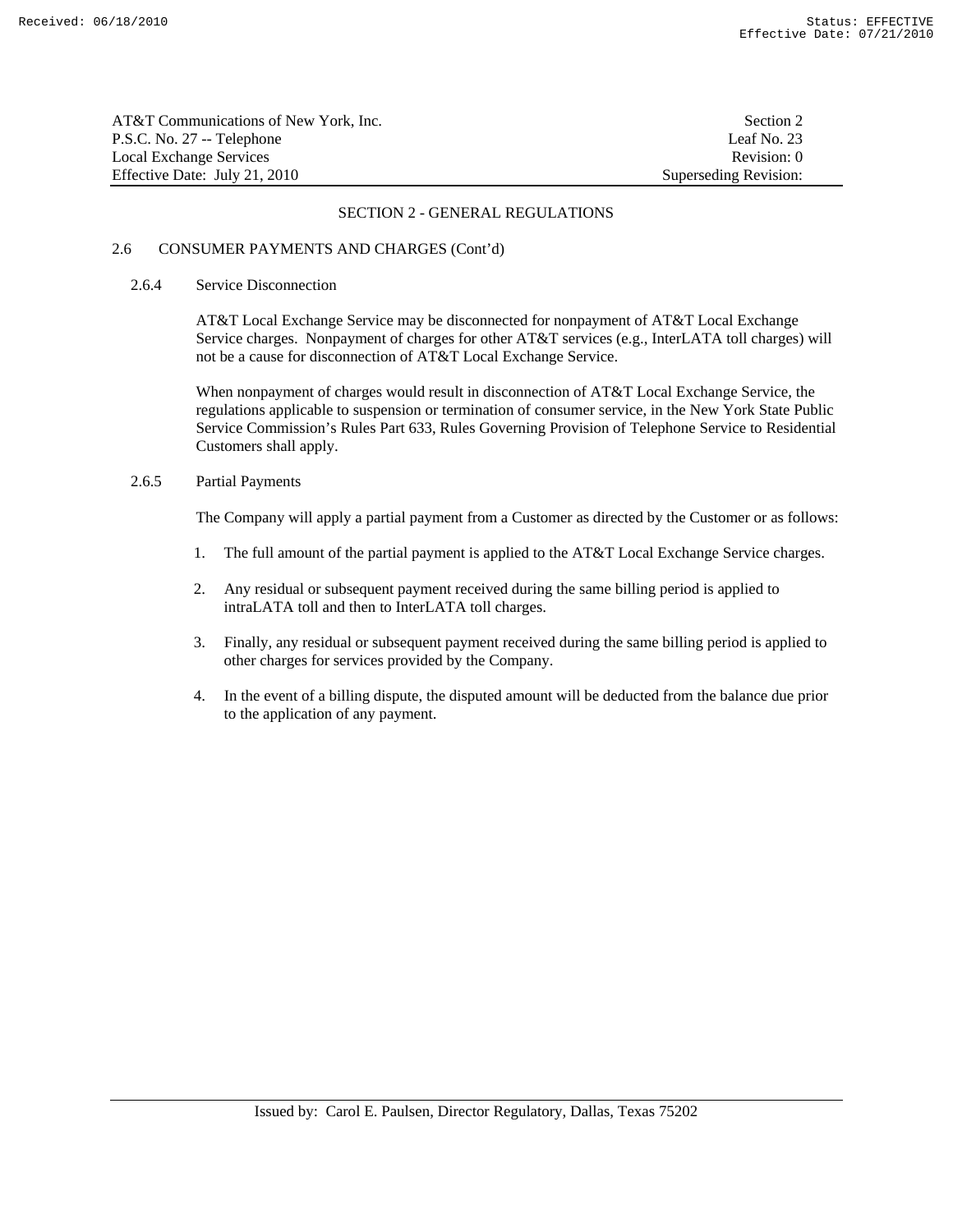| AT&T Communications of New York, Inc. | Section 2             |
|---------------------------------------|-----------------------|
| P.S.C. No. 27 -- Telephone            | Leaf No. 24           |
| Local Exchange Services               | Revision: 0           |
| Effective Date: July 21, 2010         | Superseding Revision: |

# 2.6 CONSUMER PAYMENTS AND CHARGES (Cont'd)

# 2.6.6 Deposits From New or Existing Customers 62 Years of Age or Older

 All new Customers or existing Customers who are 62 years of age or older shall be exempt from any deposit requirement unless such person's telephone service was terminated by any carrier for nonpayment of local telephone service during the preceding six months.

 Proof of age will be required from any person claiming exemption from deposit requirements because of age. If the proof requested by the Company is not received within 30 days from the date service is connected, or 30 days from the date that verification of age is requested from an existing Customer, the Company may terminate service unless the Customer pays the required deposit.

 Any new Customer or existing Customer 62 years of age or older shall be permitted to pay a deposit in installments over a period not to exceed 12 months.

2.6.7 Deposits From New or Existing Customers Receiving Public Assistance

 The Company shall not require any person it knows to be a recipient of public assistance, supplementary security income, or additional state public assistance payments to post a deposit.

# 2.6.8 Recent Payment History

 Customers who have a recent payment history with the Company are entitled to service without payment of a deposit unless their records indicate that they are delinquent in payment. A Customer who still owes money to the Company for residential service on a prior account in his or her name shall be offered a deferred payment plan not to exceed three months provided that the Customer had service for three months and was not terminated for nonpayment during that period. (See also 2.6.15. -Deferred Payment Agreements)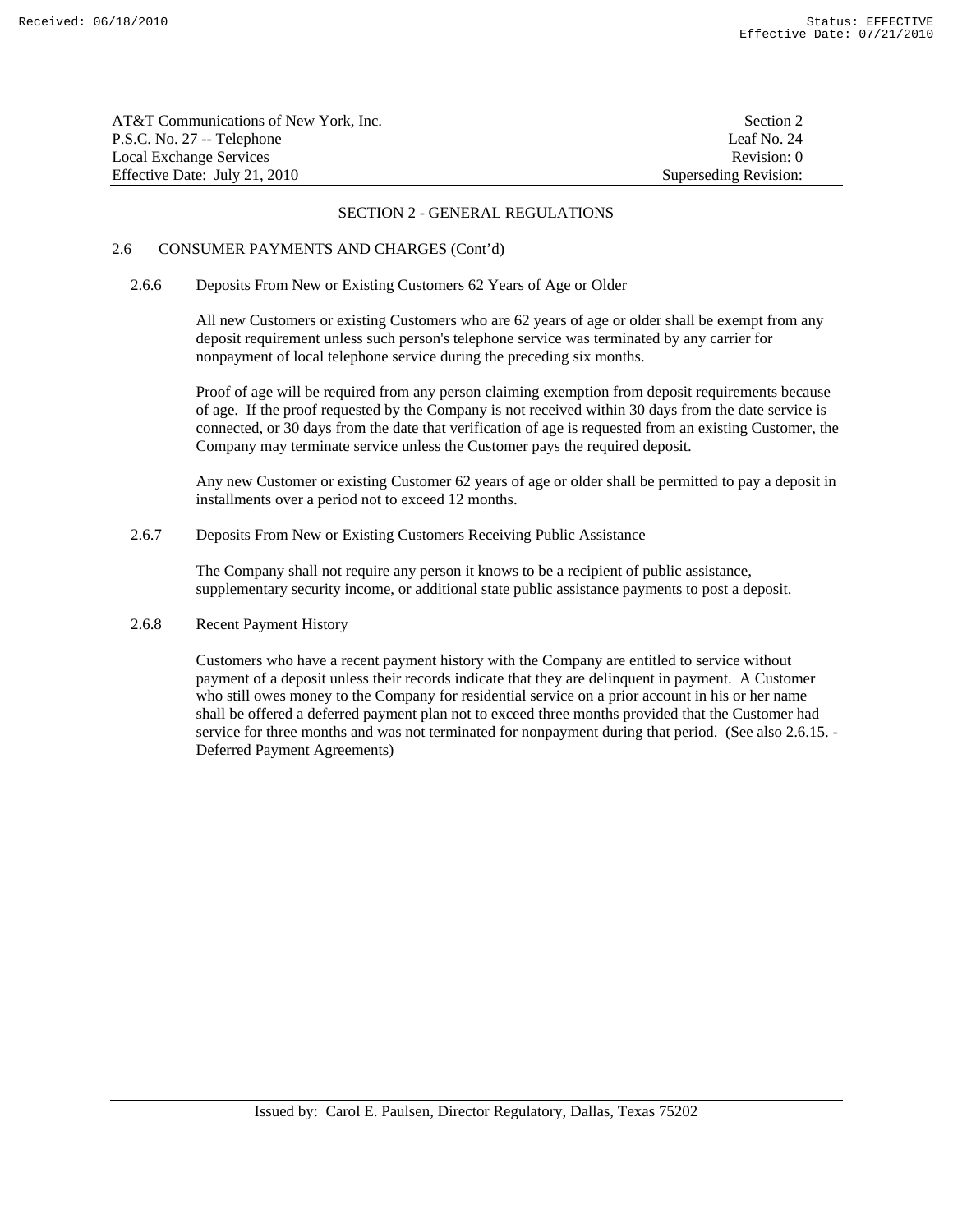| AT&T Communications of New York. Inc. | Section 2             |
|---------------------------------------|-----------------------|
| P.S.C. No. 27 -- Telephone            | Leaf No. 25           |
| Local Exchange Services               | Revision: 0           |
| Effective Date: July 21, 2010         | Superseding Revision: |

# 2.6 CONSUMER PAYMENTS AND CHARGES (Cont'd)

#### 2.6.9 Interest on Deposits

 Simple interest at the rate specified by the Public Service Commission shall be credited or paid to the Customer while the Company holds the money. New deposits from Customers are reviewed after the first three monthly bills have been rendered; if too much has been taken, the excess is returned. The entire deposit is returned to Customers after 1 year, unless the Customer is delinquent in payment, in which case the Company continues to hold it. When the service is discontinued, the amount of any deposit is applied against the final bill, and any balance is returned to the Customer.

# 2.6.10 Inadequate Deposit

 If the amount of a deposit is inadequate, the Customer shall be required to pay an additional deposit on request.

# 2.6.11 Return of Deposit

 When a deposit on existing service is to be returned in whole or in part, the amount to be returned may first be applied to the current amount then payable for telephone service. Return of an amount over and above the current amount then payable for telephone service shall be made by check unless the Customer requests that the full amount be credited to his or her bill, or the Customer may request a full refund.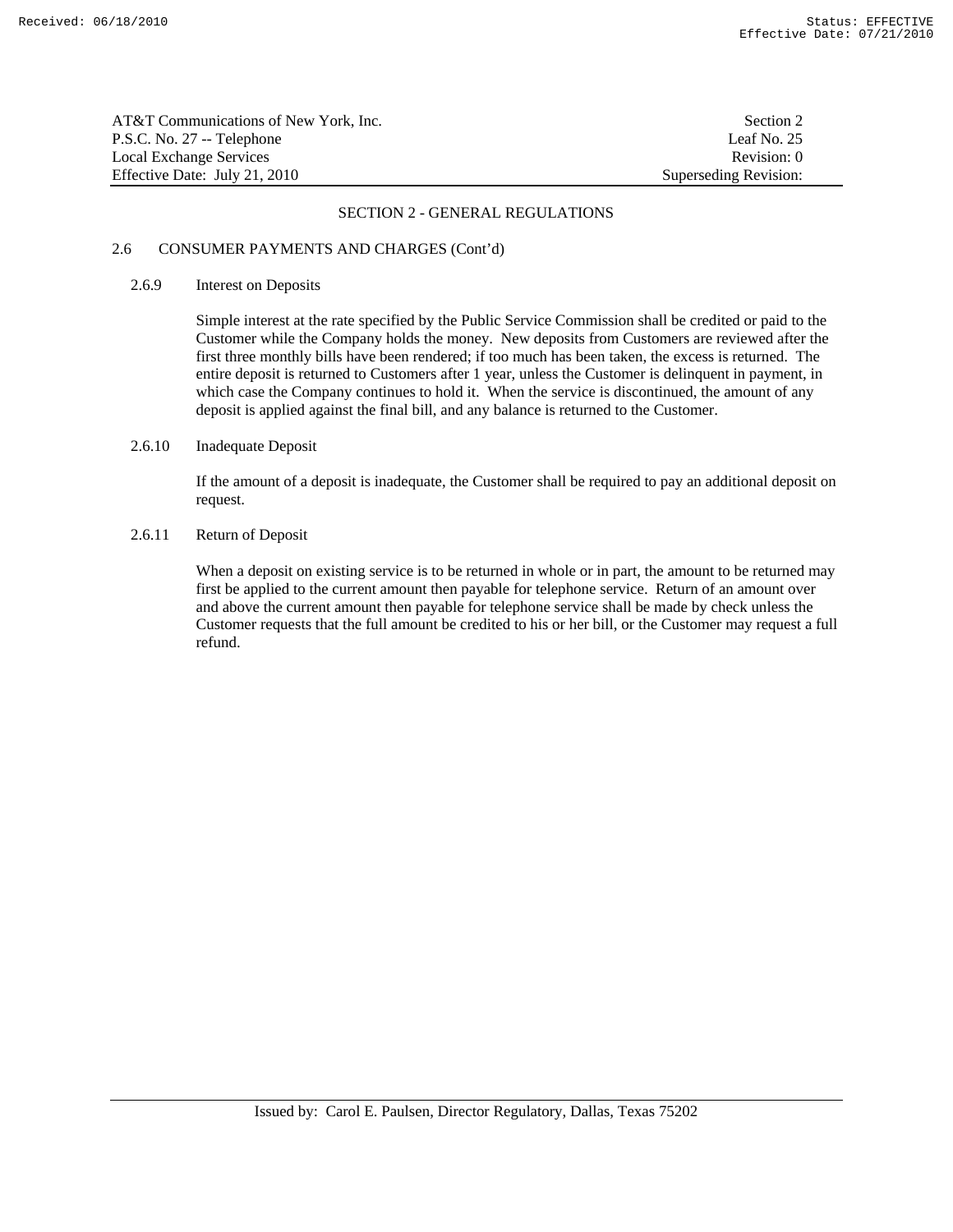| AT&T Communications of New York, Inc. | Section 2             |
|---------------------------------------|-----------------------|
| P.S.C. No. 27 -- Telephone            | Leaf No. 26           |
| Local Exchange Services               | Revision: 0           |
| Effective Date: July 21, 2010         | Superseding Revision: |

# 2.6 CONSUMER PAYMENTS AND CHARGES (Cont'd)

# 2.6.12 Check Return Charge

 A charge will apply whenever a check or draft presented for payment of a deposit is not accepted by the institution on which it is written.

 In the case of an error by the institution on which the check or draft is written, the charge will be waived by the Company.

|                     | Rates   |            |
|---------------------|---------|------------|
|                     | Minimum | Maximum    |
| Check return charge | \$0.00  | $$10.00**$ |

\*\* State law requires that this figure does not exceed \$10.00.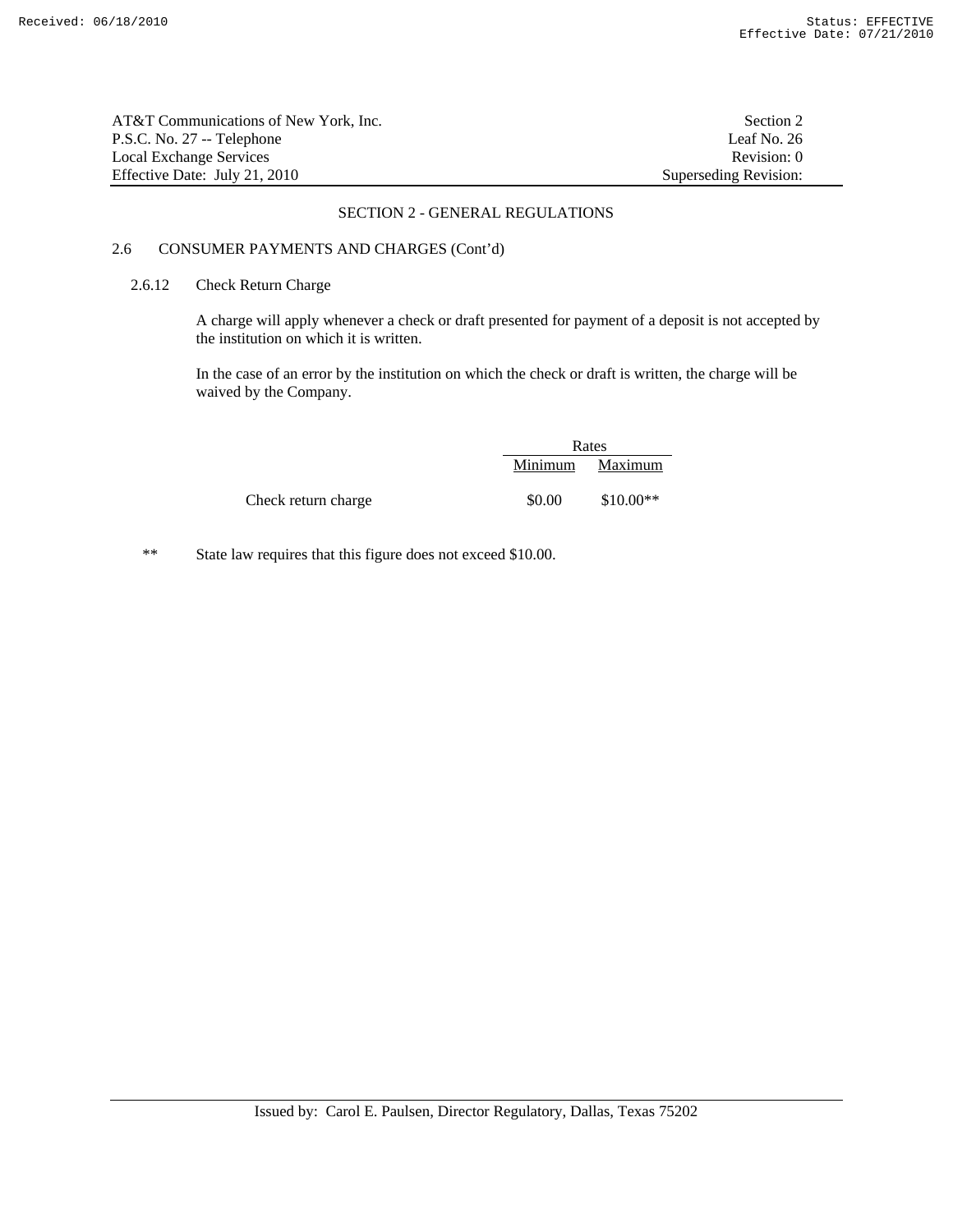| AT&T Communications of New York. Inc. | Section 2             |
|---------------------------------------|-----------------------|
| P.S.C. No. 27 -- Telephone            | Leaf No. 27           |
| Local Exchange Services               | Revision: 0           |
| Effective Date: July 21, 2010         | Superseding Revision: |

# 2.6 CONSUMER PAYMENTS AND CHARGES (Cont'd)

#### 2.6.13 Payment of Charges

 Monthly charges for facilities and service, other than usage charges, are payable monthly in advance, and, except where otherwise provided in this Tariff, all other charges are payable upon request of the Company.

 Bills are due on the due date shown on the bill and are payable by U.S. mail, or at any authorized office or payment agency designated by the Company. If objection is not received by the Company within three months after the bill is rendered, the items and charges appearing thereon shall be determined to be correct and binding upon the Customer. Where an objection to the bill involves a superseded service order, however, the items and charges appearing on the bill shall be deemed to be correct and binding upon the Customer if objection is not received by the Company within two months after the bill is rendered. A bill will not be deemed correct and binding upon the Customer, by virtue of the preceding, if the Company has records on the basis of which the objection may be considered, or if the Customer has in his or her possession such Company records. If objection results in a refund to the Customer, the rate of interest on such refund will be the greater of the unadjusted Customer's deposit rate or the applicable late payment rate. Interest will be paid from the date when the Customer overpayment was made, adjusted for any changes in the deposit rate or late payment rate, compounded monthly, until the over payment is refunded. Notwithstanding the foregoing, no interest will be paid by the Company on Customer overpayments that are refunded within 30 days after the overpayment is received by the Company.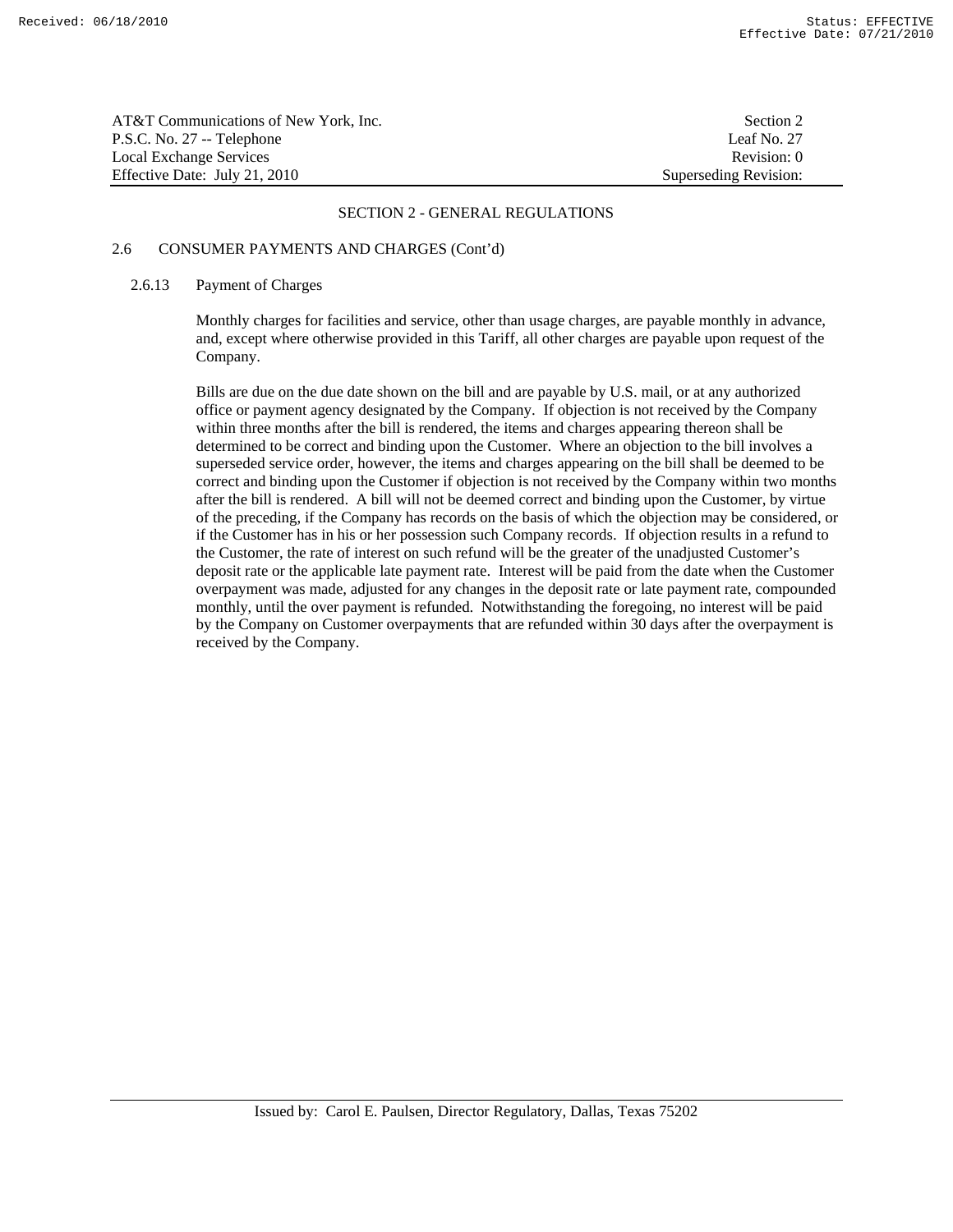| AT&T Communications of New York, Inc. | Section 2             |
|---------------------------------------|-----------------------|
| P.S.C. No. 27 -- Telephone            | Leaf No. 28           |
| Local Exchange Services               | Revision: 0           |
| Effective Date: July 21, 2010         | Superseding Revision: |

# 2.6 CONSUMER PAYMENTS AND CHARGES (Cont'd)

#### 2.6.14 Late Payment Charge

 A charge at the rate of 18% annually, simple interest (1.5% monthly, simple interest) will apply to all amounts previously billed on a Customer's bill, including arrears charges and late payment charges, which remain unpaid at the time the next bill is prepared. The minimum late payment charge is \$5.00. When a local exchange company provides the billing function on behalf of the company, the local exchange company's late payment charge applies.

## A. Regulations

 Collection procedures and the requirement for a deposit are unaffected by the application of a late payment charge.

The late payment charge does not apply to final accounts.

 The late payment charge does not apply to unpaid balances associated with disputed amounts. Undisputed amounts on the same bill are subject to the late payment charge if unpaid and carried forward to the next bill.

 Except as shown in 2.6.8 preceding, the Company reserves the right to refuse an application for service made by a present or former Customer who is indebted to the Company for service previously furnished, until the indebtedness is satisfied. In the event that service is connected for a Customer who is indebted to the Company for service previously furnished such Customer, the service may be terminated by the Company unless the Customer satisfies the indebtedness within 20 days after written notification.

 Late payment charges do not apply to government agencies of the State of New York. These agencies are required to make payment in accordance with the provisions of Article XI-A of the State Finance Law (Chapter 153 of the Laws of 1984).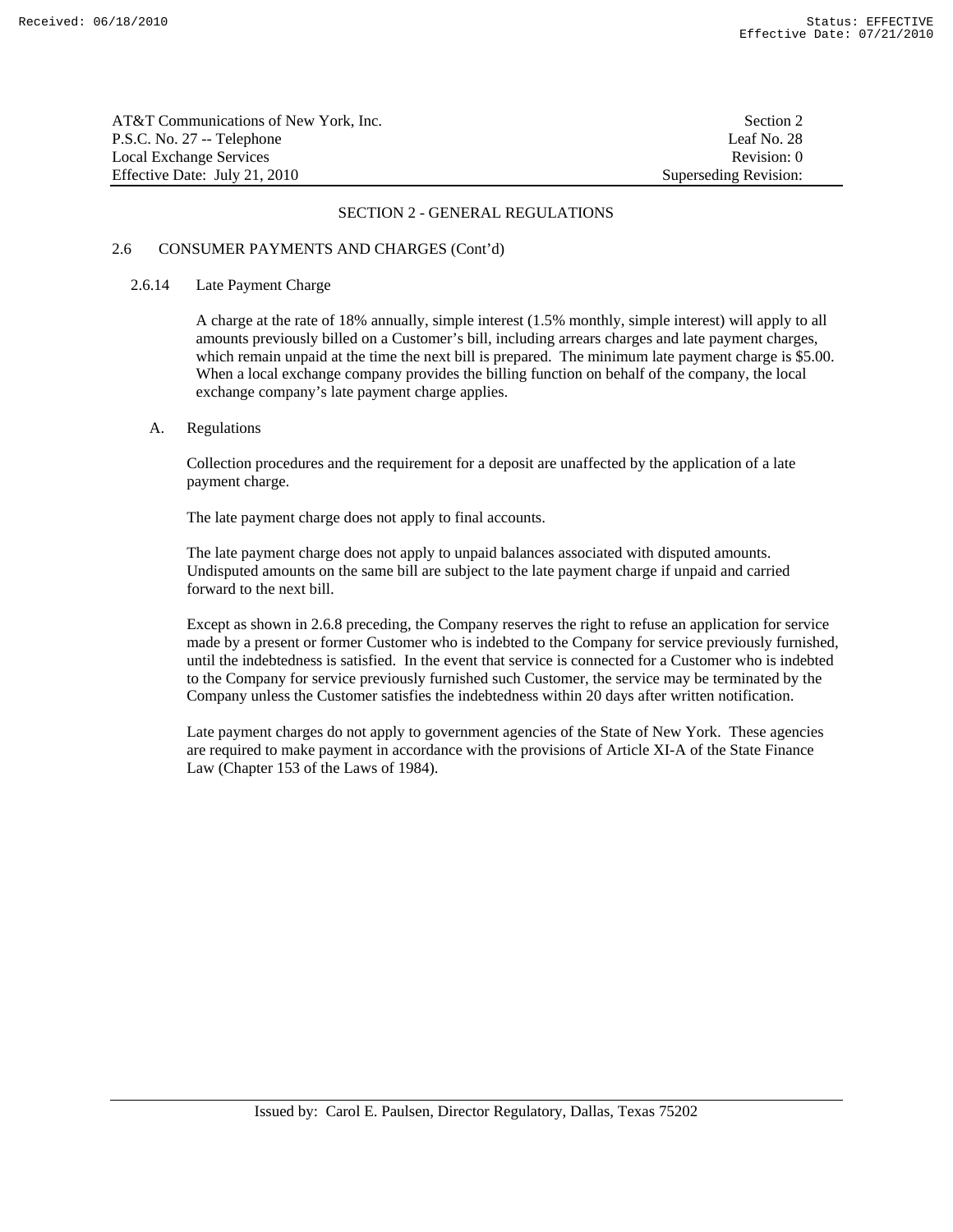| AT&T Communications of New York, Inc. | Section 2             |
|---------------------------------------|-----------------------|
| P.S.C. No. 27 -- Telephone            | Leaf No. 29           |
| Local Exchange Services               | Revision: 0           |
| Effective Date: July 21, 2010         | Superseding Revision: |

# 2.6 CONSUMER PAYMENTS AND CHARGES (Cont'd)

#### 2.6.15 Deferred Payment Agreements

 Existing Customers with three or more months service and for whom service has not been terminated in the initial three months shall be offered a deferred payment agreement prior to suspension or termination. Customers with medical emergencies and Customers who are elderly, blind or disabled shall be exempt from such eligibility criteria.

Service will not be suspended or terminated unless a deferred payment plan is offered.

 Final notice of suspension/termination will advise the Customer of deferred payment arrangements and will include, in bold print, a notice that assistance in reaching an agreement may be obtained from the Commission. The DPA notice will be mailed no less than six days before termination of total service.

2.6.16 Adjusted Payment Schedule

 Customers on fixed incomes (e.g., pensions and public assistance) shall be offered the opportunity to pay their bills on a reasonable schedule that is adjusted for periodic receipt of income.

# 2.6.17 Quarterly Payment Plan

 Residence Customers, 62 years of age or older, may request to pay their bills on a quarterly basis. This option shall be limited to customers having average annual bills not exceeding \$150. Average annual billing is determined using the last 12 months actual billing or an estimate of the next 12 months anticipated billing.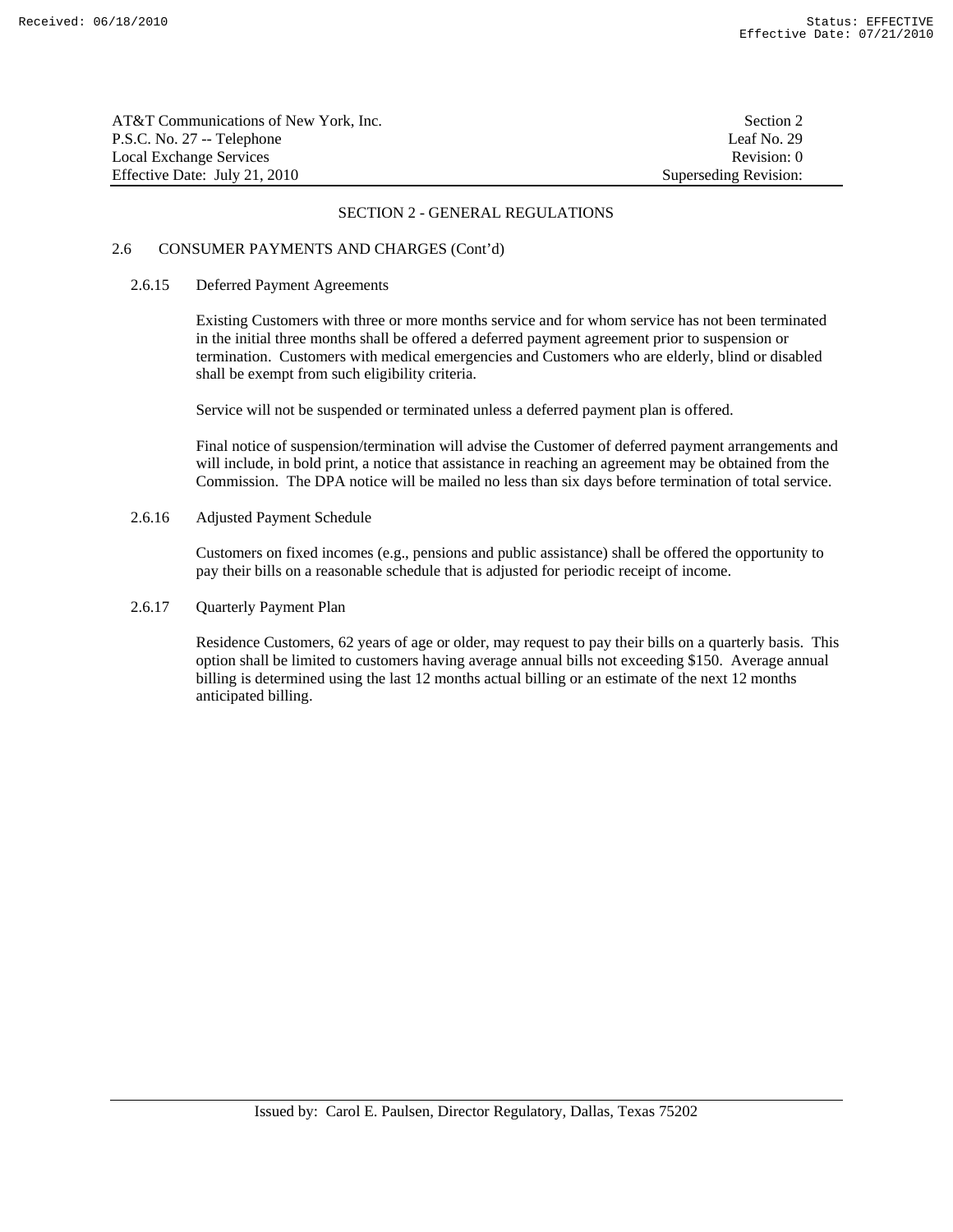| AT&T Communications of New York. Inc. | Section 2             |
|---------------------------------------|-----------------------|
| P.S.C. No. 27 -- Telephone            | Leaf No. 30           |
| Local Exchange Services               | Revision: 0           |
| Effective Date: July 21, 2010         | Superseding Revision: |

# 2.6 CONSUMER PAYMENTS AND CHARGES (Cont'd)

#### 2.6.18 Installment Billing

 Customers may elect to pay their service connection, initial, installation, move, substitution and other non-recurring charges associated with service orders including restoral charges and maintenance of service charges in monthly installments for up to a 12 month period. When installment billing is requested, it will be applied to all non-recurring charges associated with a given service order, subject to the following:

- 1. Charges will be billed in 12 monthly installments, of equal dollar amounts as requested by the Customer but the Customer may choose a shorter payment period.
- 2. A Customer may not pay a portion of the charges and then request installment billing for the remaining charges.
- 3. A Customer may elect to pay the unbilled charges before the expiration of the installment plan.
- 4. More than one installment plan may be in effect for the same Customer at the same time.
- 5. If a Customer disconnects service during the installment payment period all unbilled charges will be included in the final bill rendered.
- 6. Installment billing payments will continue even though an account is temporarily suspended.
- 7. No interest or carrying charges will be applied to the outstanding balance during the installment period.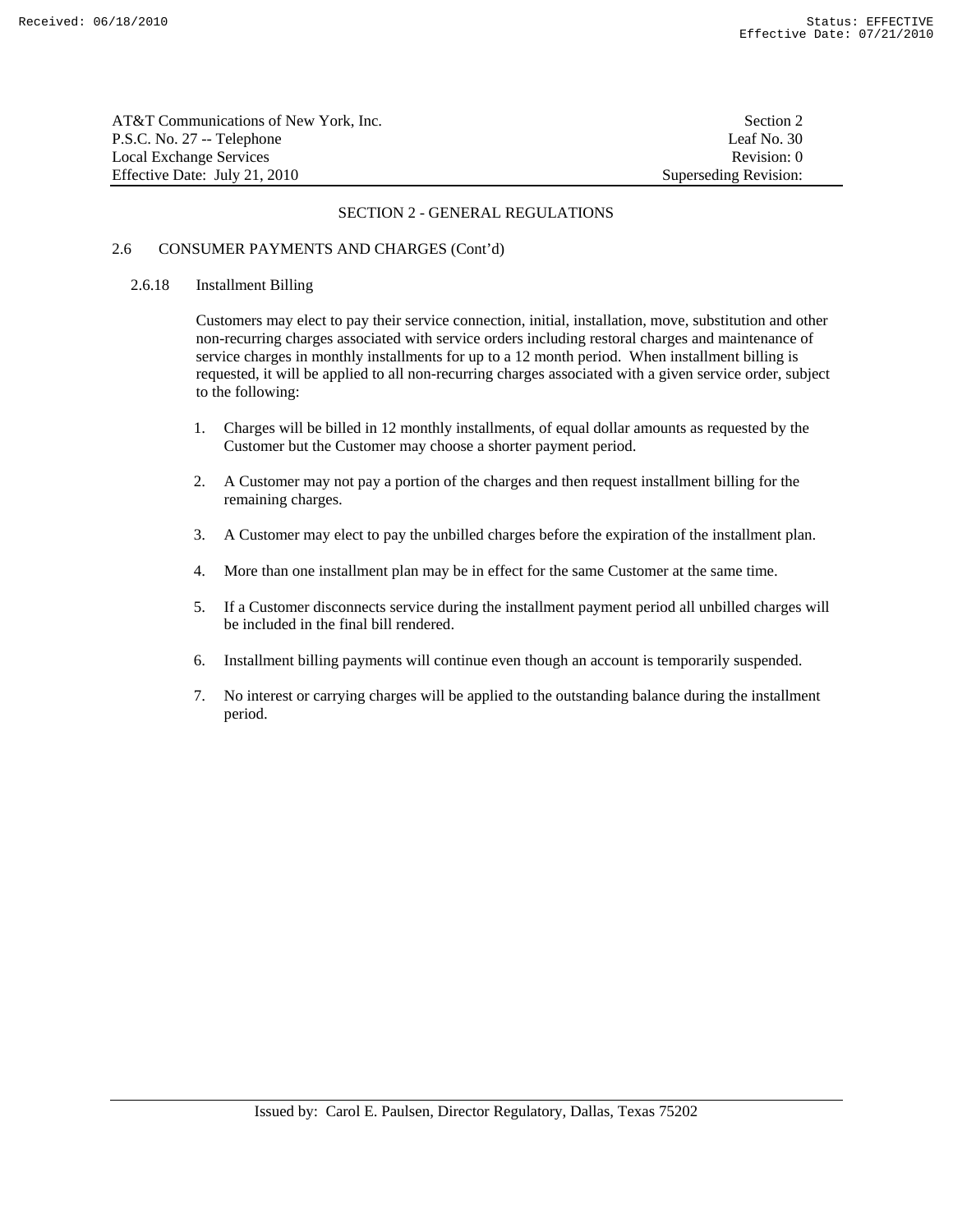| AT&T Communications of New York, Inc. | Section 2             |
|---------------------------------------|-----------------------|
| P.S.C. No. 27 -- Telephone            | Leaf No. 31           |
| Local Exchange Services               | Revision: 0           |
| Effective Date: July 21, 2010         | Superseding Revision: |

# 2.7 CONSUMER SUSPENSION OR TERMINATION

#### 2.7.1 Suspension or Termination for Nonpayment

 In the event of the nonpayment of any bill rendered or any required deposit or advance payment, the Company may terminate service (discontinue both incoming and outgoing service) until the bill rendered or the required deposit or advance payment has been paid.

 Such termination shall not be made until at least 20 days after written notification has been mailed to the Customer.

 Suspension or termination notices may not be issued or sent out to the Customer until at least 25 days after the date of the bill and only in accordance with Commission approved procedures. Bills must be mailed to Customers no later than six business days after the date of the bill. The 25 day period shall be extended one day for each day beyond the sixth business day when bills are mailed late.

 AT&T must notify the Customer that termination of service may be avoided by a deferred payment agreement specified in 2.6.15 preceding.

Termination shall not be made until at least 20 days after written notification has been issued.

 Termination will occur only between the hours of 8 AM and 4 PM Monday through Thursday, provided that such day or the following day is not a public holiday or a day on which the Company's offices are closed. In addition, service will not be disconnected on December 23 through 26 and December 30 through January 2. At least one attempt shall be made during non-working hours to contact the Customer by telephone before the date of termination.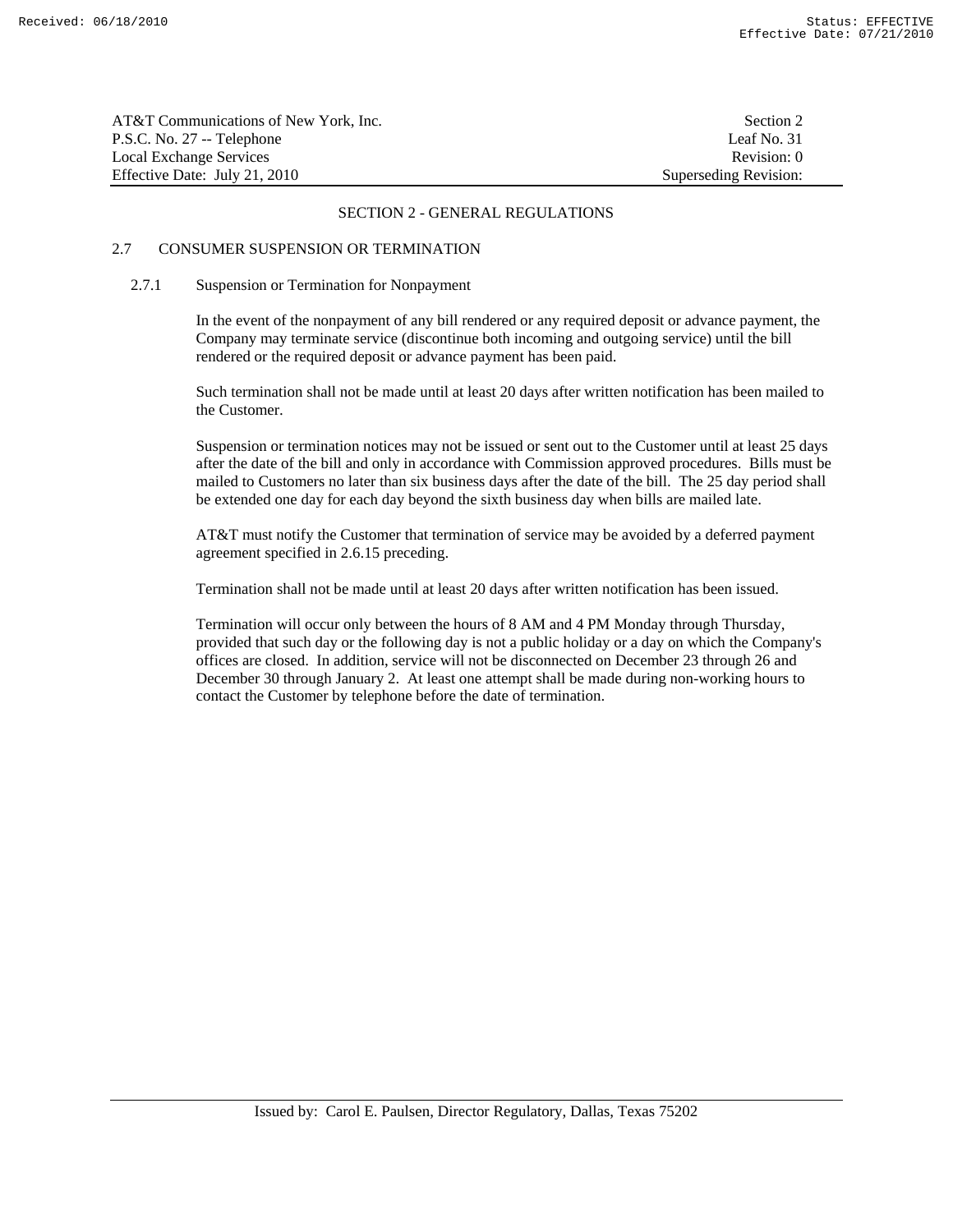| AT&T Communications of New York, Inc. | Section 2             |
|---------------------------------------|-----------------------|
| P.S.C. No. 27 -- Telephone            | Leaf No. 32           |
| Local Exchange Services               | Revision: 0           |
| Effective Date: July 21, 2010         | Superseding Revision: |

# 2.7 CONSUMER SUSPENSION OR TERMINATION (Cont'd)

#### 2.7.1 Suspension or Termination for Nonpayment (Cont'd)

A. No Suspension or Termination on Weekends or Certain Holidays.

 Service shall not be terminated for nonpayment of a bill rendered or a required deposit on a weekend; or the following public holidays:

New Year's Day Election Day Lincoln's Birthday Columbus Day Washington's Birthday Veteran's Day Memorial Day Thanksgiving Day Independence Day Christmas Day Labor Day

 Special days proclaimed by the President or the Governor, or Days on which the collection agents of the Company are not open for business.

B. Dishonored Checks

 If a Customer who has received a notice of discontinuance pays his or her bill with a check that is subsequently dishonored, his or her account remains unpaid and the Company is not required to issue any additional notice before discontinuing service. However, when a check received from a Customer is dishonored, the Company shall make two attempts, one outside of normal business hours, to contact the Customer within 24 hours. The Customer shall be given an additional 24 hours to pay before termination. The additional notice will be given provided that the Customer has not previously submitted a dishonored check to the Company within the past 12 months.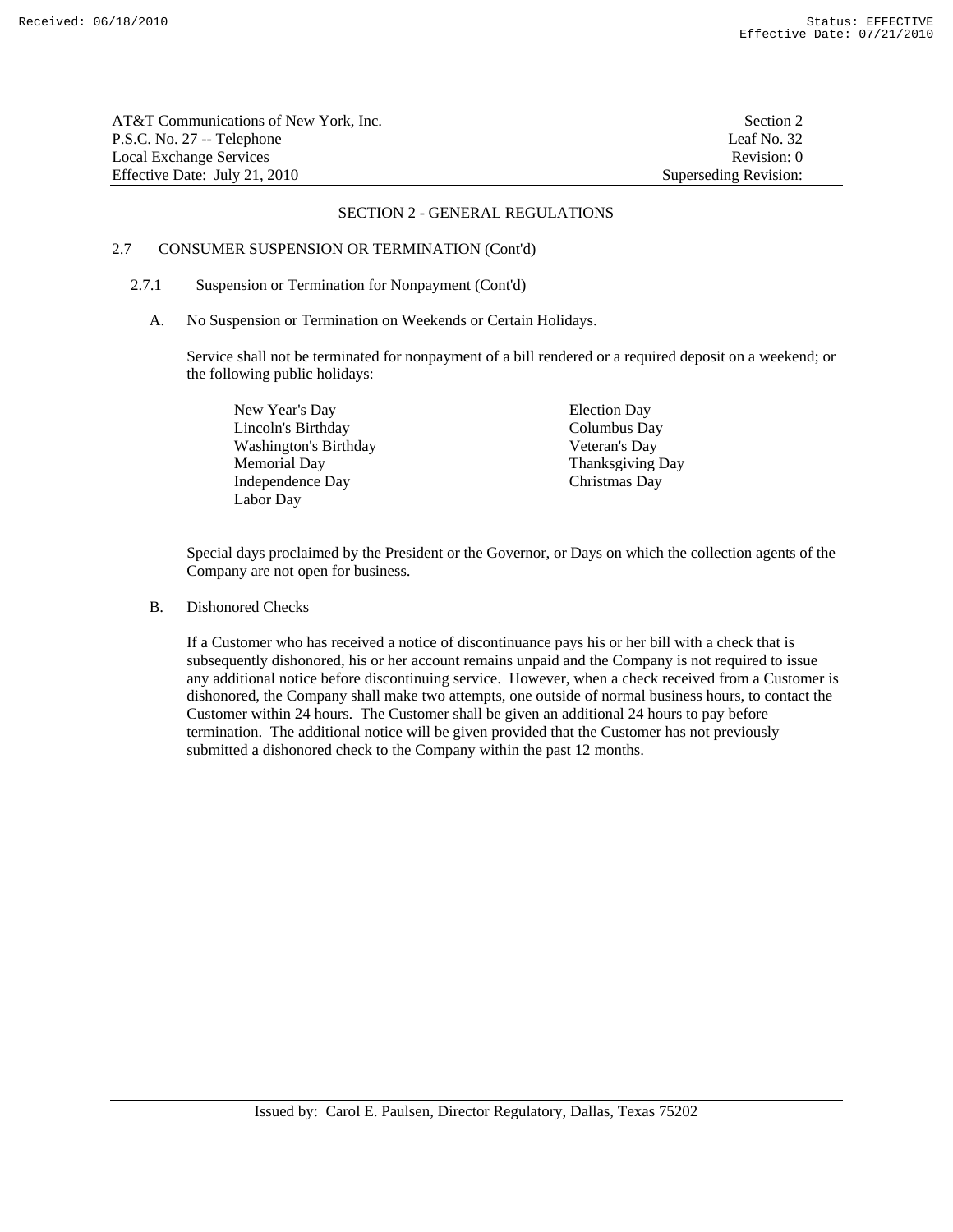| AT&T Communications of New York, Inc. | Section 2             |
|---------------------------------------|-----------------------|
| P.S.C. No. 27 -- Telephone            | Leaf No. 33           |
| Local Exchange Services               | Revision: 0           |
| Effective Date: July 21, 2010         | Superseding Revision: |

# 2.7 CONSUMER SUSPENSION OR TERMINATION (Cont'd)

- 2.7.1 Suspension or Termination for Nonpayment (Cont'd)
	- C. Exceptions to Suspension or Termination

The monthly service charge does not apply during the period of termination for nonpayment.

Service shall not be terminated for:

- a. Nonpayment of bills rendered other than for service or deposits requested in connection with service;
- b. Nonpayment for services for which a bill has not been rendered;
- c. Nonpayment for services which have not been rendered, except the initial advance payment of new Customers.
- 2.7.2 Suspension or Termination Medical Emergencies

 For medical emergencies an additional 30 days will be allowed for Customers before termination, provided a medical certificate is supplied. The medical emergency status may be extended beyond 30 days upon submission of required documentation. During the pendency of the emergency, Customers will be able to defer payment of monthly charges in an amount set by the Commission until the emergency ceases or it is determined that Customers have the ability to pay the charges.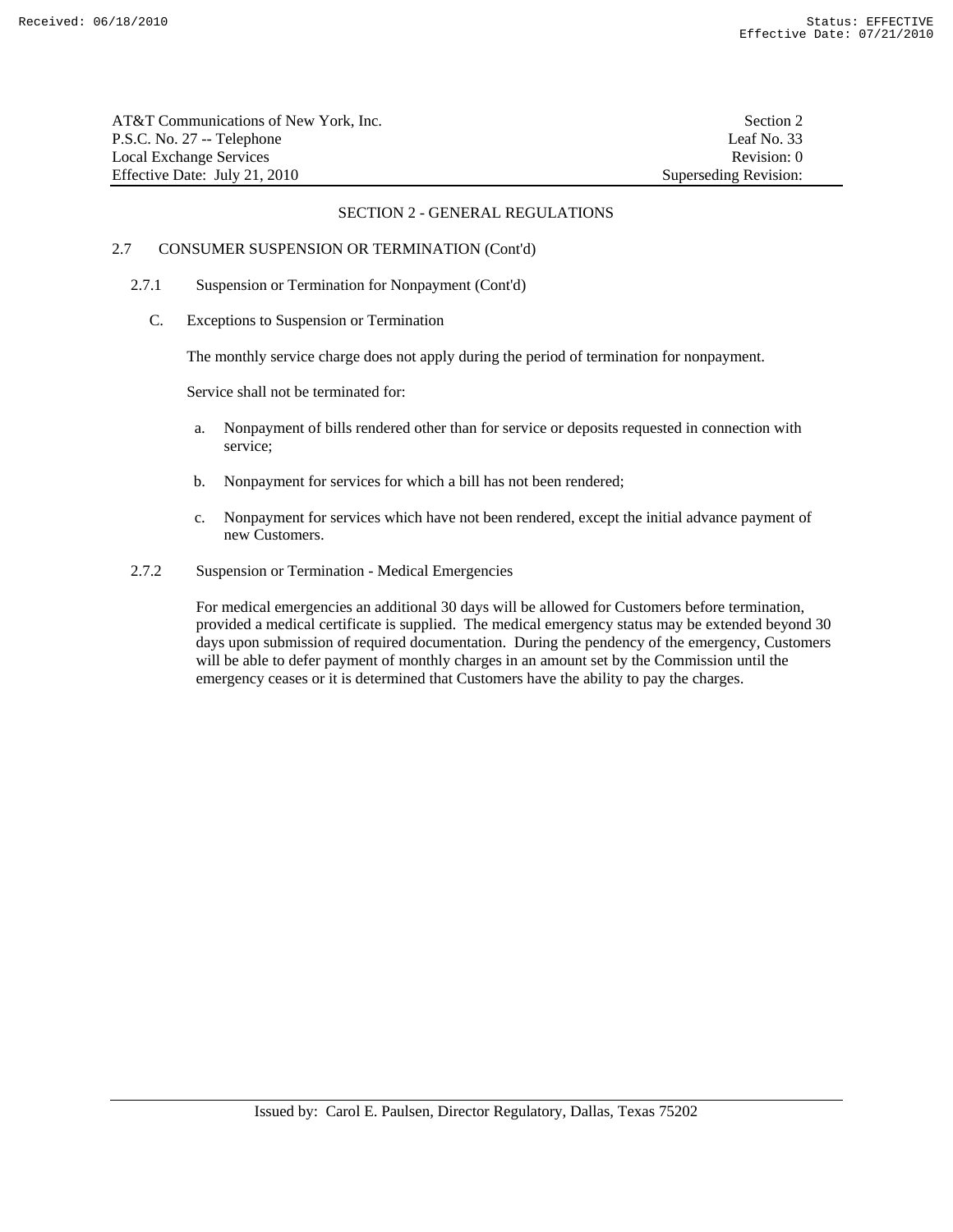| AT&T Communications of New York, Inc. | Section 2             |
|---------------------------------------|-----------------------|
| P.S.C. No. 27 -- Telephone            | Leaf No. 34           |
| Local Exchange Services               | Revision: 0           |
| Effective Date: July 21, 2010         | Superseding Revision: |

# 2.7 CONSUMER SUSPENSION OR TERMINATION (Cont'd)

# 2.7.3 Suspension or Termination - Elderly, Blind or Disabled

 Where a Customer is identified to the Company as being blind, disabled or 62 years of age or older and all other occupants of the household are under 18 years of age, or 62 years of age or older, blind or disabled, an additional 30 days will be allowed before suspension or termination may occur. The Company shall make a diligent effort to contact by phone or in person an adult resident at the location for purposes of devising a payment plan at least eight days before the date of termination.

# 2.7.4 Verification of Nonpayment

Service shall not be terminated for nonpayment of a bill rendered or a required deposit unless:

- a. The Company shall have verified in a manner approved by the Public Service Commission that payment has not been received at any office of the Company or at any office of an authorized collection agent through the end of the period indicated in the notice, and
- b. The Company shall have checked the Customer's account on the day termination occurs, to determine whether payment has been posted to the Customer's account as of the opening of business on that day.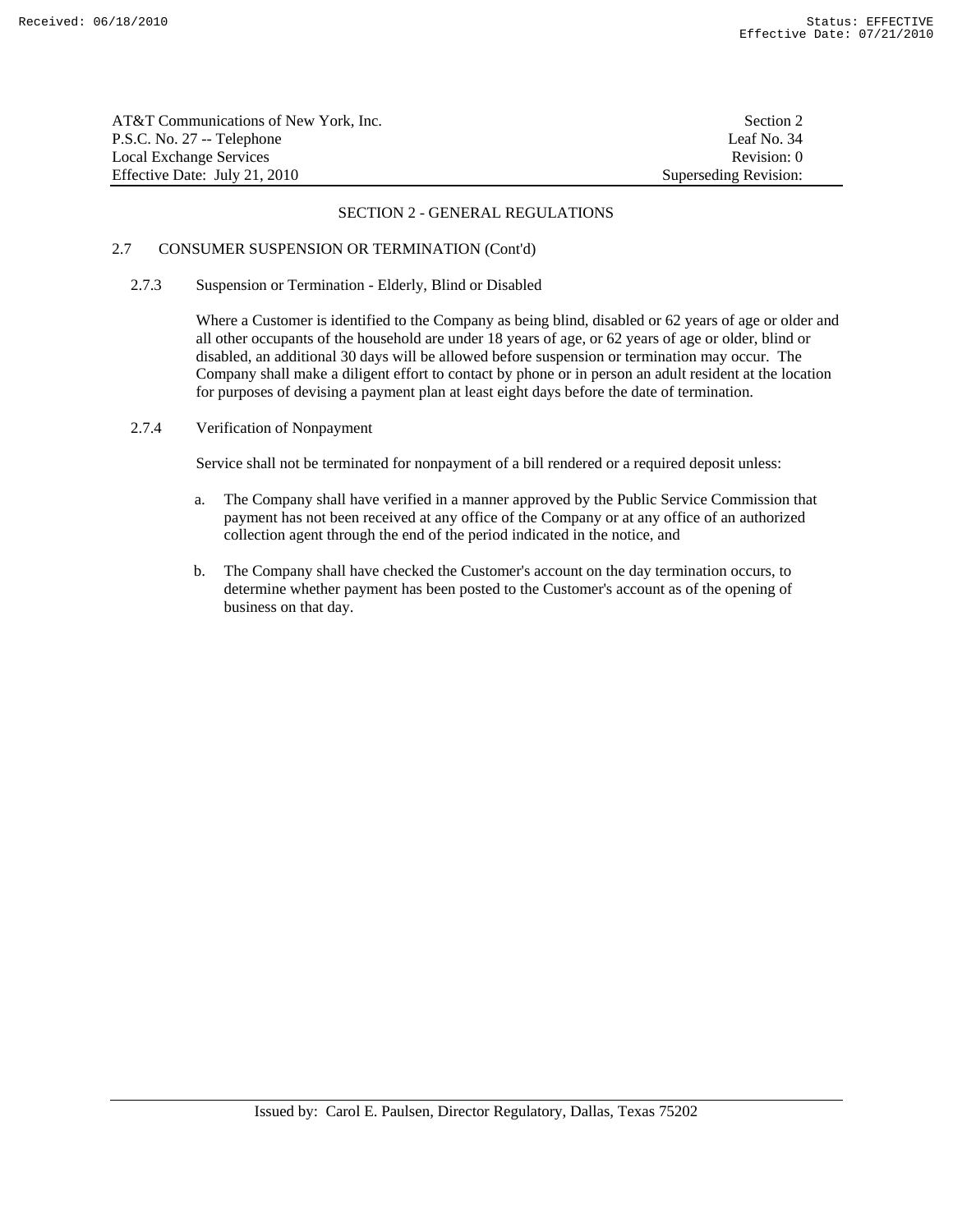| AT&T Communications of New York, Inc. | Section 2             |
|---------------------------------------|-----------------------|
| P.S.C. No. 27 -- Telephone            | Leaf No. 35           |
| Local Exchange Services               | Revision: 0           |
| Effective Date: July 21, 2010         | Superseding Revision: |

# 2.7 CONSUMER SUSPENSION OR TERMINATION (Cont'd)

# 2.7.5 Disputed Bills

 Service shall not be terminated for nonpayment of any billed charge which is in dispute or for the nonpayment of a deposit which is in dispute during the period before a determination of the dispute is made by the Company in accordance with Company complaint handling procedures. These procedures are in accordance with the New York State Public Service Commission's Rules Governing Provision of Telephone Service to Residential Customers, Part 633, and the Company may not discontinue service regarding a disputed bill or deposit until it has complied with said Rules.

 Service may be terminated for nonpayment of the undisputed portion of a disputed bill or deposit if the Customer, having been asked to pay such undisputed portion, does not do so. Terminated service shall be reconnected within 24 hours following payment absent circumstances beyond the Company's control. When circumstances beyond the Company's control exist, the service will be connected within 24 hours after the cessation of such circumstances.

 The Commission or its authorized designee may direct reconnection of service which may be within less than 24 hours.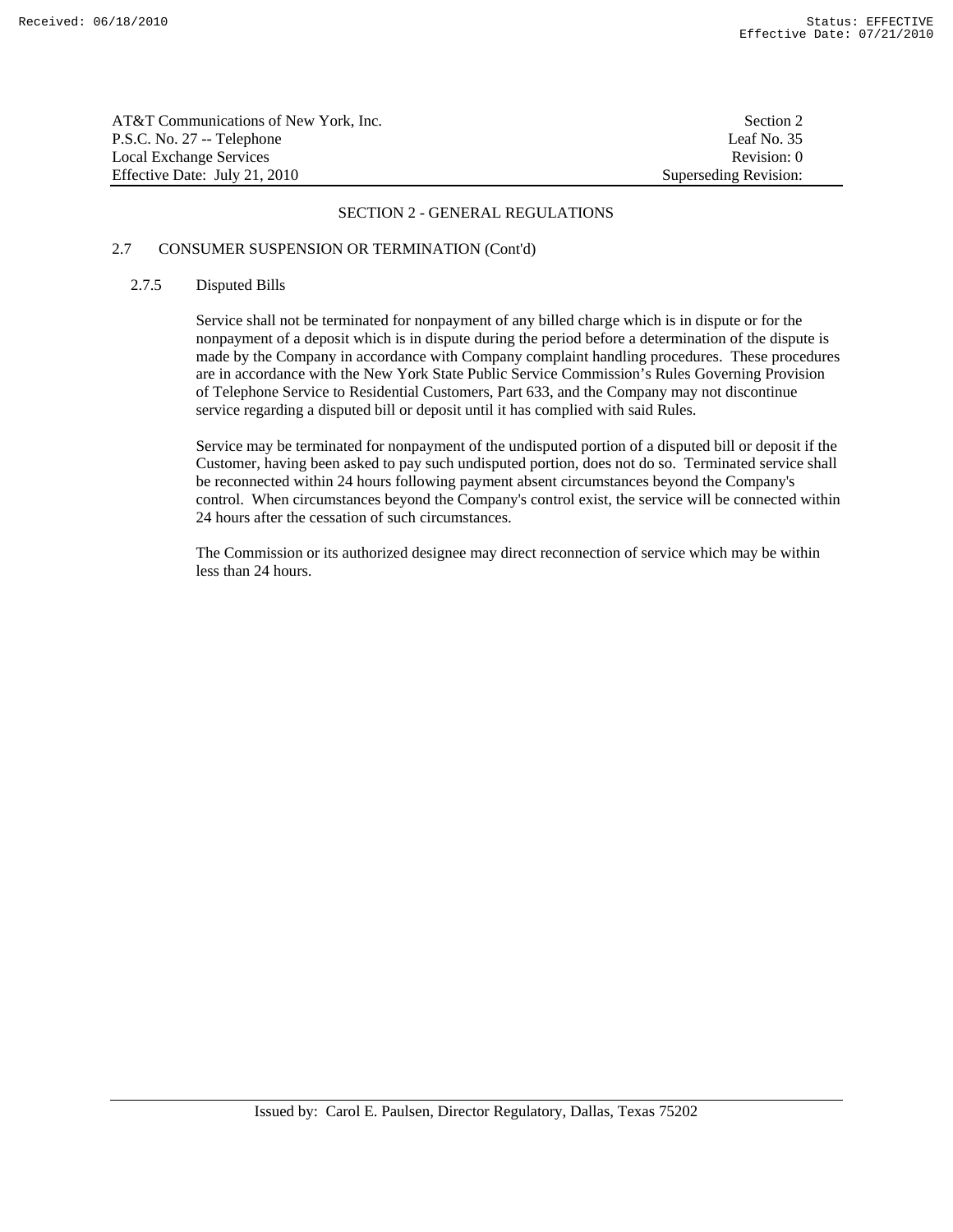| AT&T Communications of New York, Inc. | Section 2             |
|---------------------------------------|-----------------------|
| P.S.C. No. 27 -- Telephone            | Leaf No. 36           |
| Local Exchange Services               | Revision: 0           |
| Effective Date: July 21, 2010         | Superseding Revision: |

# 2.7 CONSUMER SUSPENSION OR TERMINATION (Cont'd)

2.7.6 Restoral Charges Following Suspension or Termination

 A restoral charge as specified in Section 5 of this tariff applies when service is reconnected after suspension or termination for nonpayment but before cancellation of the service.

2.7.7 Suspension or Termination For Cause Other Than Nonpayment

 The Company, after notice in writing to the Customer and after having given the Customer an opportunity, appropriate to the circumstances involved, to respond to such notice, may, under the following conditions, terminate the service, and sever the connection and remove its equipment from the Customer's premises:

- 1. In the event of prohibited, unlawful or improper use of the facilities or service or any other violation by the Customer of the rules and regulations governing the facilities and service furnished, or
- 2. If, in the judgment of the Company, any use of the facilities or service by the Customer tends to injuriously affect the efficiency of the Company's personnel, plant, property or service.

 The Company, however, shall have the right to take immediate action, including termination of the service and severing of the connection without notice to the Customer when injury or damage to Company personnel, plant, property or service is occurring, or is likely to occur.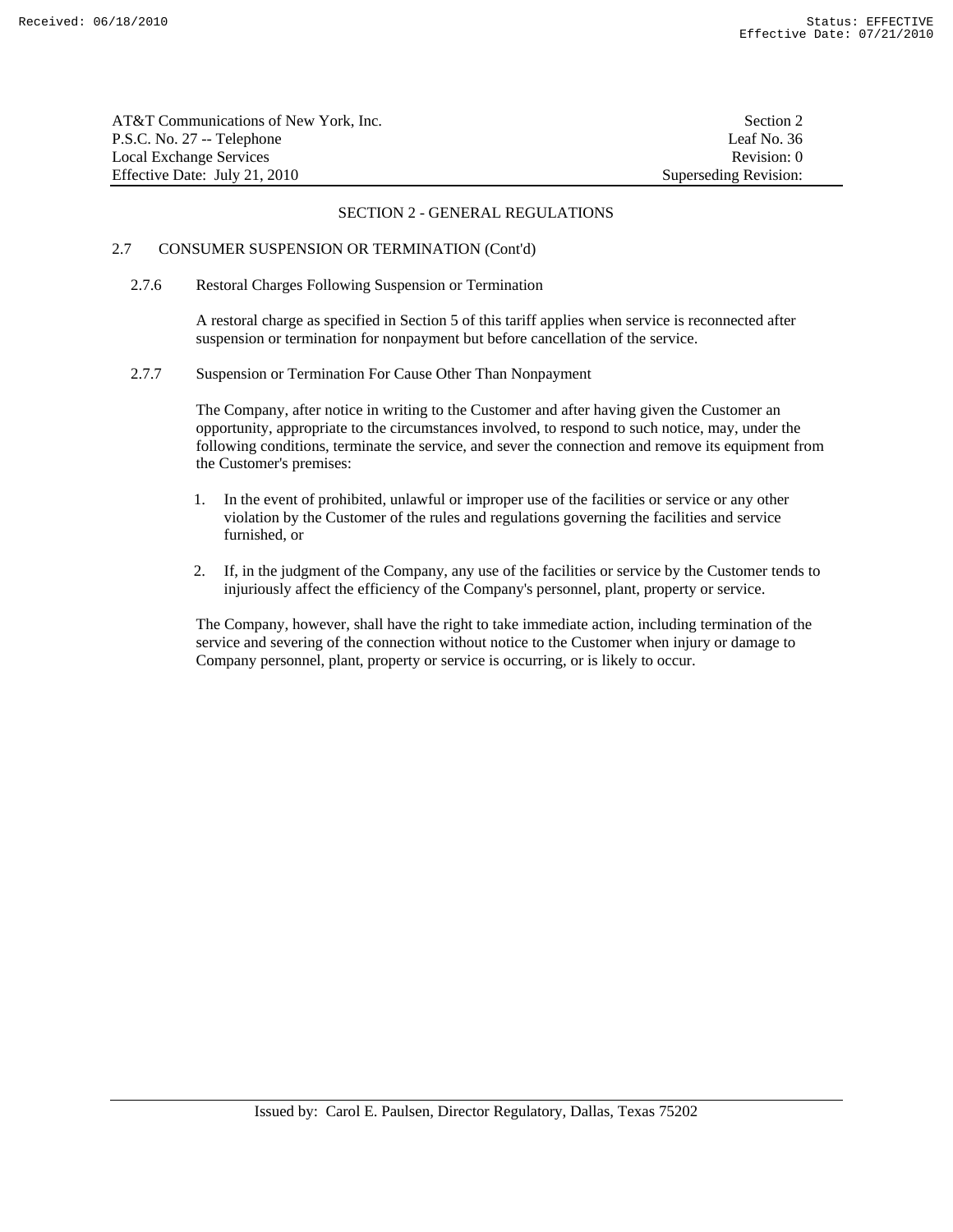| AT&T Communications of New York, Inc. | Section 2             |
|---------------------------------------|-----------------------|
| P.S.C. No. 27 -- Telephone            | Leaf No. 37           |
| Local Exchange Services               | Revision: 0           |
| Effective Date: July 21, 2010         | Superseding Revision: |

# 2.7 CONSUMER SUSPENSION OR TERMINATION (Cont'd)

- 2.7.7 Suspension or Termination for Cause other than Nonpayment (Cont'd)
	- A. Fraud, Improper Use, Illegal Use of Service

Prohibited, unlawful or improper use of the facilities or service includes, for example:

- 1. The use of facilities or services of the Company to transmit a message or locate a person or otherwise to give or obtain information, without payment of Tariff charges,
- 2. Calling or permitting others to call another person or persons so frequently or at such times of the day or in such a manner as to harass, frighten, abuse or torment such other person or persons,
- 3. The use of profane or obscene language,
- 4. The use of the service in such a manner as to interfere with the service of one or more other Customers or to prevent others from making or receiving calls,
- 5. The use of a mechanical dialing device or recorded announcement equipment to seize a Customer's line, thereby interfering with the Customer's use of the service,
- 6. The obtaining of service by any fraudulent means whatsoever, with the intent of avoiding payment for the service.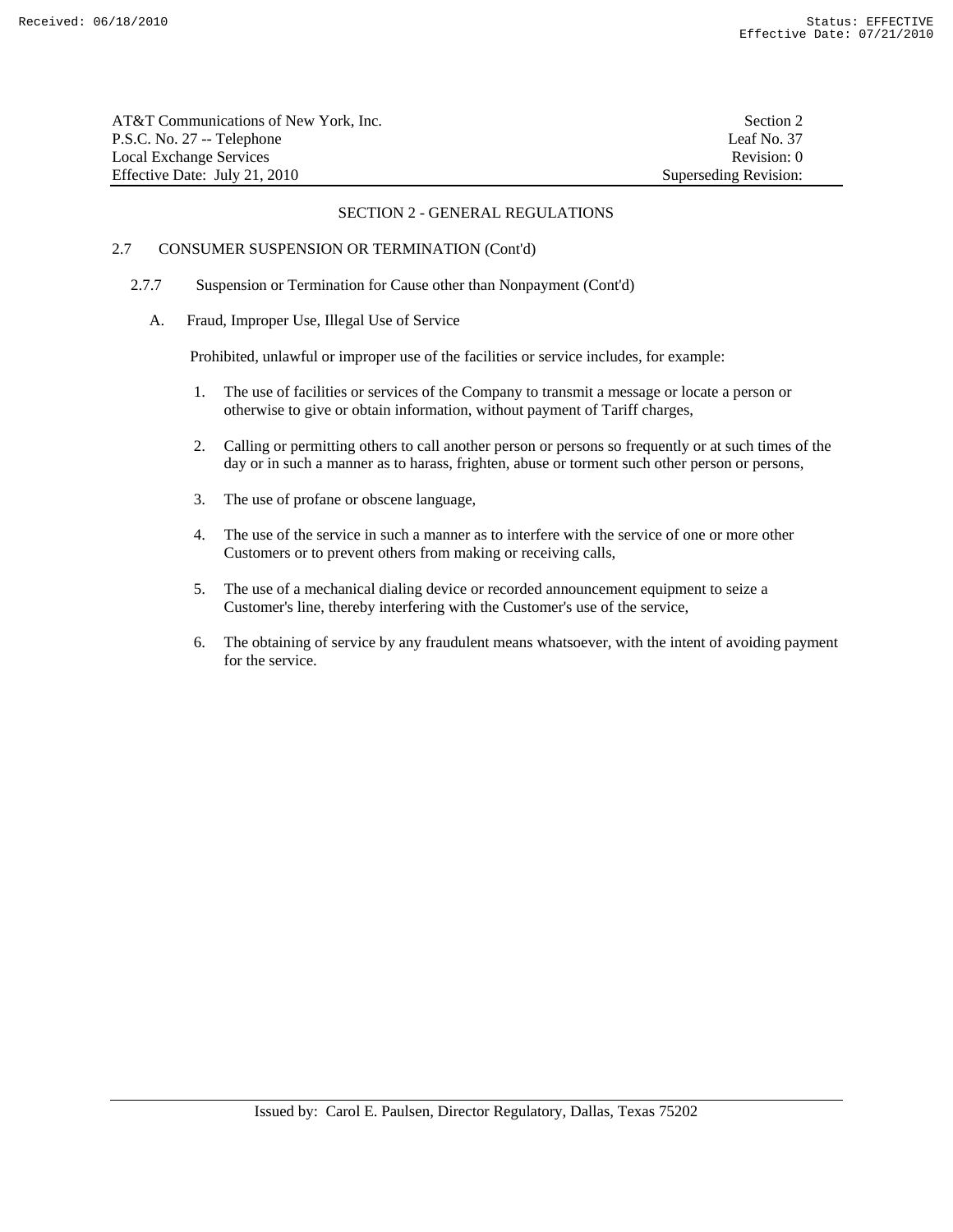| AT&T Communications of New York, Inc. | Section 2             |
|---------------------------------------|-----------------------|
| P.S.C. No. 27 -- Telephone            | Leaf No. 38           |
| Local Exchange Services               | Revision: 0           |
| Effective Date: July 21, 2010         | Superseding Revision: |

# 2.7 CONSUMER SUSPENSION OR TERMINATION (Cont'd)

- 2.7.7 Suspension or Termination for cause other than Nonpayment (Cont'd)
	- B. Abandonment or Unauthorized Use
		- 1. In the event of abandonment of facilities or use by unauthorized persons, the Company may terminate service if it is determined by an inspection of the premises, or such other means as are necessary, that such facilities have in fact been abandoned or are being used by unauthorized personnel.

 Termination of service for abandonment or unauthorized use may occur only after such means are used which are reasonably calculated to determine occupancy or authorized use and a notice must be sent to the Customer five days before such termination. The notification requirement is waived when previous mailings are returned by the Post Office or a new Customer advises that he or she moved into the location.

- 2. In the event that telephone service is terminated for abandonment of facilities or unauthorized use and that service is subsequently restored to the same Customer at the same location.
	- a. No charge shall apply for the period during which service had been terminated and
	- b. No charge shall be made for reconnection of the service if the termination was in error.
- 2.7.8 Emergency Termination of Service at Customer's Request

 The Company will immediately terminate the service of any Customer, on request, when the Customer has reasonable belief that the service is being used by an unauthorized person or persons. The Company may require that the request be submitted in writing as a follow-up to a request made by telephone.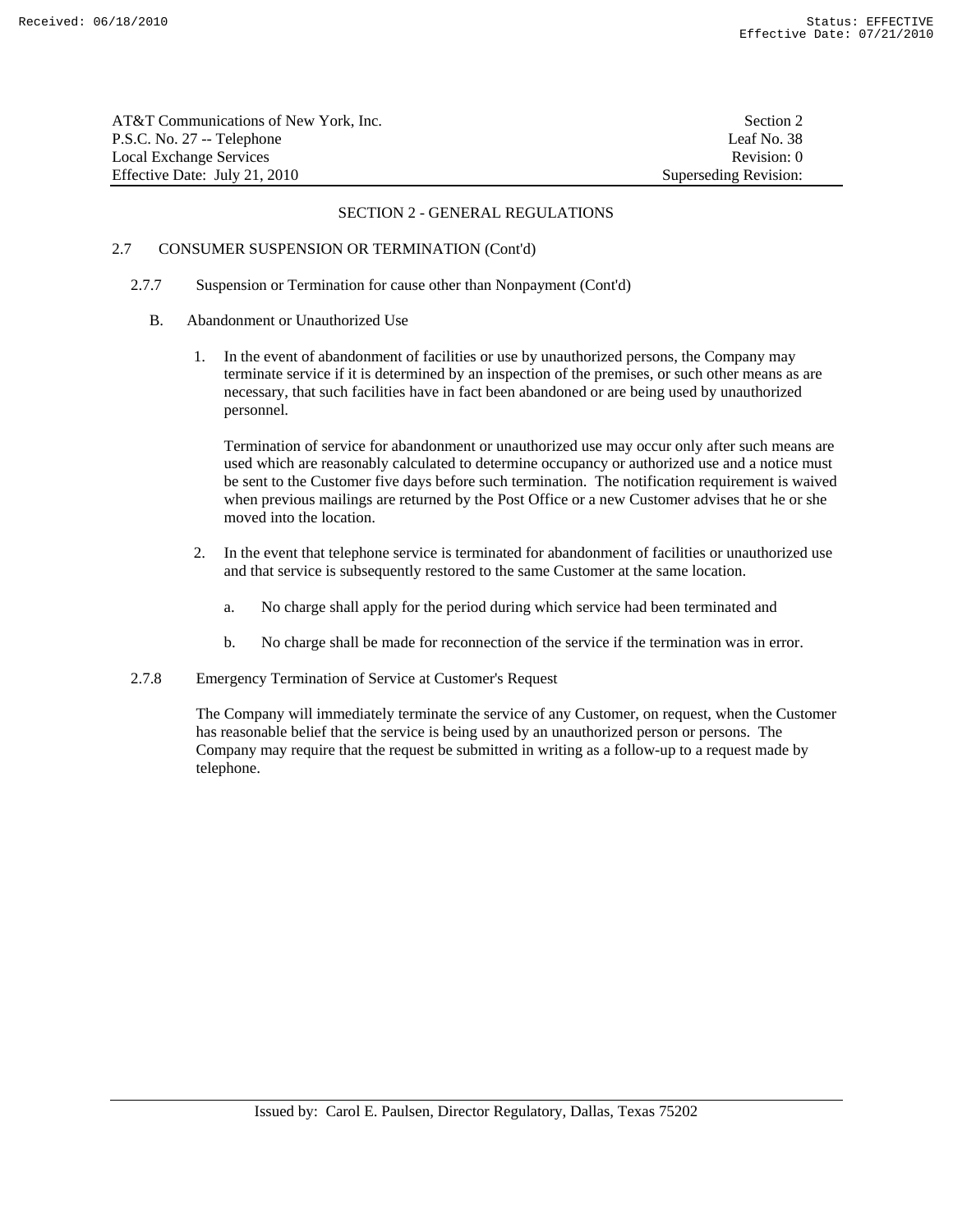AT&T Communications of New York, Inc. Section 2 P.S.C. No. 27 -- Telephone Leaf No. 39 Local Exchange Services **Revision:** 0 Effective Date: July 21, 2010 Superseding Revision:

#### SECTION 2 - GENERAL REGULATIONS

# 2.8 CONSUMER BILLING ACTIVITY

# 2.8.1 Backbilling

 Charges for previously unbilled service or upward adjustments of bills previously rendered to a Customer may not be billed beyond 24 months after the error occurred unless the culpable conduct of the Customer caused or contributed to the untimely billing. When such charges are billed, the Company must provide an explanation and advise a Customer that payment may be made under an installment plan which shall not be less than one month for each month represented by the late billed charges. In addition, the Company may not terminate service for charges rendered during the period in excess of six months unless due to the Customer's culpable conduct.

#### 2.8.2 Customer Overpayment

 AT&T will provide interest on a Customer overpayment. A Customer overpayment is defined as a payment to AT&T in excess of the correct rates or charges for service which was caused by erroneous AT&T billing. The rate of interest on such an overpayment shall be the greater of the unadjusted Customer deposit rate or the applicable late payment rate. Interest shall be paid from the date when the Customer overpayment was made, adjusted for any changes in the deposit rate or late payment rate, and compounded monthly, until the date when the overpayment is refunded. The date when overpayment is considered to have been made will be the date on which the Customer's overpayment was originally recorded to the Customer's account by the Company. No interest will be paid on Customer overpayments that are refunded within 30 days after such overpayment is received by AT&T.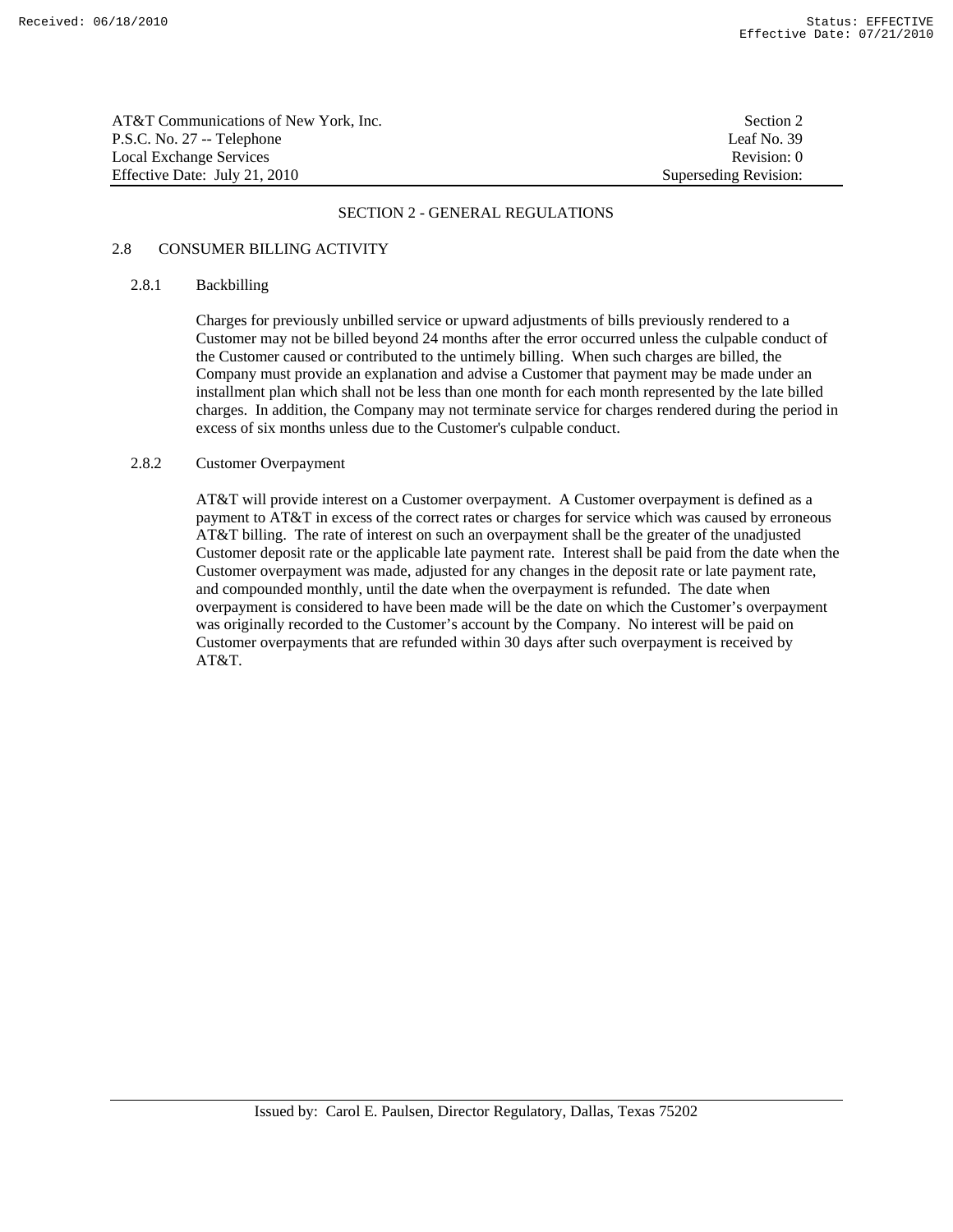| AT&T Communications of New York. Inc. | Section 2             |
|---------------------------------------|-----------------------|
| P.S.C. No. 27 -- Telephone            | Leaf No. 40           |
| Local Exchange Services               | Revision: 0           |
| Effective Date: July 21, 2010         | Superseding Revision: |

# 2.9 COMMERCIAL PAYMENTS AND CHARGES

#### 2.9.1 Billing and Collection

 The Customer is responsible for payment of all charges for facilities and services furnished by the Company to the Customer.

 The Company will establish a monthly billing date for each Customer account and shall bill all charges incurred by, and credits due to the Customer under this tariff. Recurring charges are billed monthly, in advance of the month in which service is provided, except for usage sensitive charges which will be billed monthly for the preceding billing period. Bills are due by the payment due date shown on the bill.

 When service does not begin on the first day of the billing cycle, or end on the last day of the billing cycle, the charge for the fraction of the billing cycle in which service was furnished will be calculated on a prorated basis, except as otherwise expressly provided in this tariff.

# 2.9.2 Billing Disputes

 The Customer is responsible for providing written notification to the Company of any charges in dispute within six months of the bill date, otherwise, the charge will be considered correct and binding. The Customer is responsible for payment of those charges not in dispute, by the payment due date. Upon notification of a dispute, the Company shall undertake an investigation of the disputed charges. At the conclusion of the investigation, the Company shall notify the Customer of any amount determined by the Company to be correctly charged and such amount shall become immediately due and owing. Amounts determined by the Company to be correctly charged shall also be subject to the late payment charge specified in this tariff.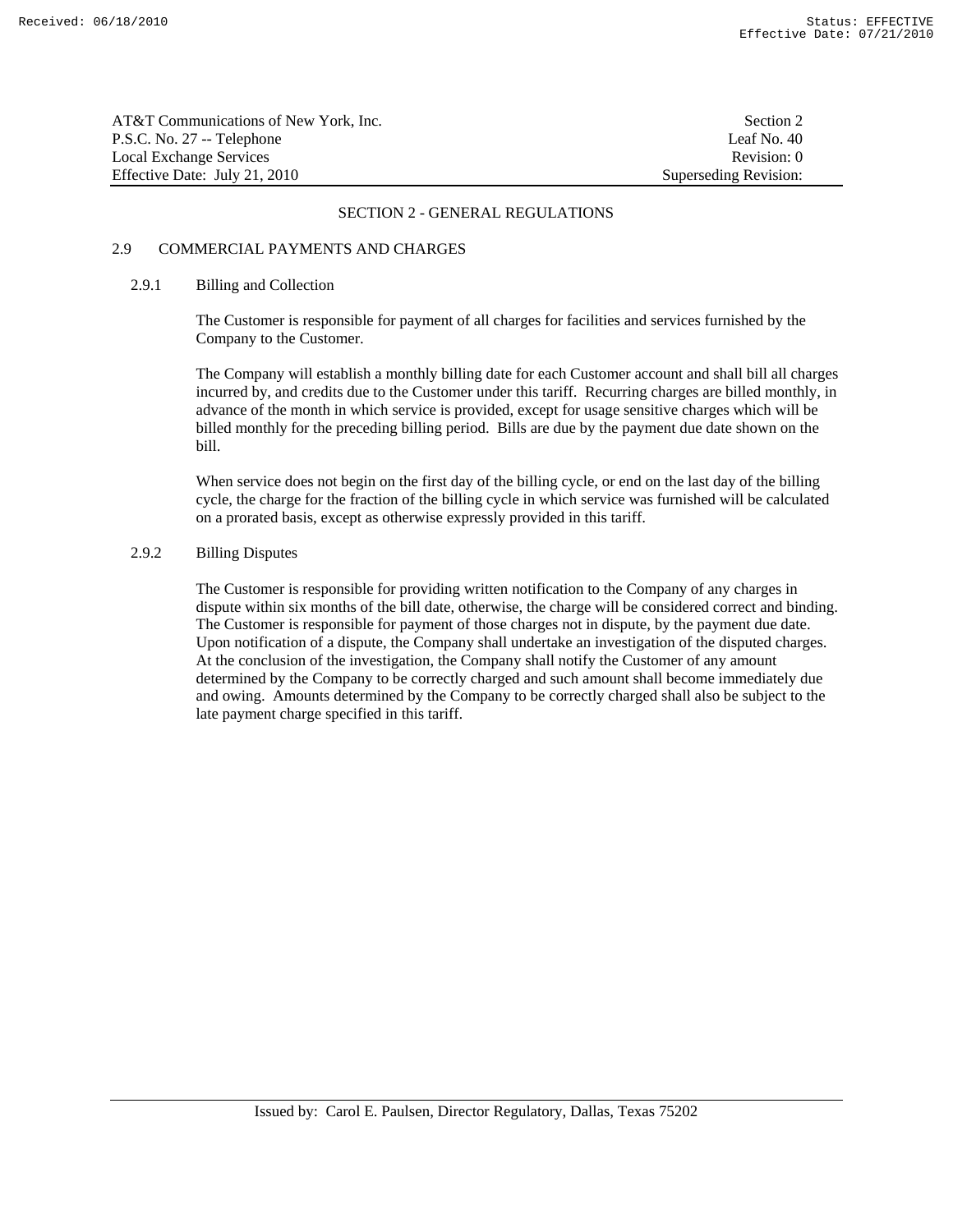| AT&T Communications of New York, Inc. | Section 2             |
|---------------------------------------|-----------------------|
| P.S.C. No. 27 -- Telephone            | Leaf No. 41           |
| Local Exchange Services               | Revision: 0           |
| Effective Date: July 21, 2010         | Superseding Revision: |

# 2.9 COMMERCIAL PAYMENTS AND CHARGES (Cont'd)

# 2.9.3 Advance Payments

 The Company may require a Customer to make an advance payment as a condition of continued or new service. The Company reserves the right to require from an applicant for service, advance payments of recurring and non-recurring charges, estimated usage charges, and other charges and guarantees in such amount as may be deemed necessary by the Company for safeguarding its interests. In addition, where special construction is involved, advance payment of the construction charges quoted may be required at the time of application.

# 2.9.4 Customer Overpayment

 AT&T will provide interest on a Customer overpayment. A Customer overpayment is defined as a payment to AT&T in excess of the correct rates or charges for service which was caused by erroneous AT&T billing. The rate of interest on such an overpayment shall be the greater of the unadjusted Customer deposit rate or the applicable late payment rate. Interest shall be paid from the date when the Customer overpayment was made, adjusted for any changes in the deposit rate or late payment rate, and compounded monthly, until the date when the overpayment is refunded. No interest will be paid on Customer overpayments that are refunded within 30 days after such overpayment is received by AT&T.

# 2.9.5 Deposits

 The Company may require a deposit, or an increase in the amount of deposit, of a Customer who cannot establish a satisfactory credit standing to the satisfaction of the Company. The deposit may not exceed the actual or estimated rates and charges for the service for a two month period.

 Deposits will be returned to a Commercial Customer upon cancellation of service or after one year, whichever event occurs first, unless the Customer is delinquent in payment, in which case the Company will continue to retain the deposit until one year after the delinquency is satisfied. If a service is involuntarily discontinued, the deposit is applied against the final bill, and any balance is returned to the Customer.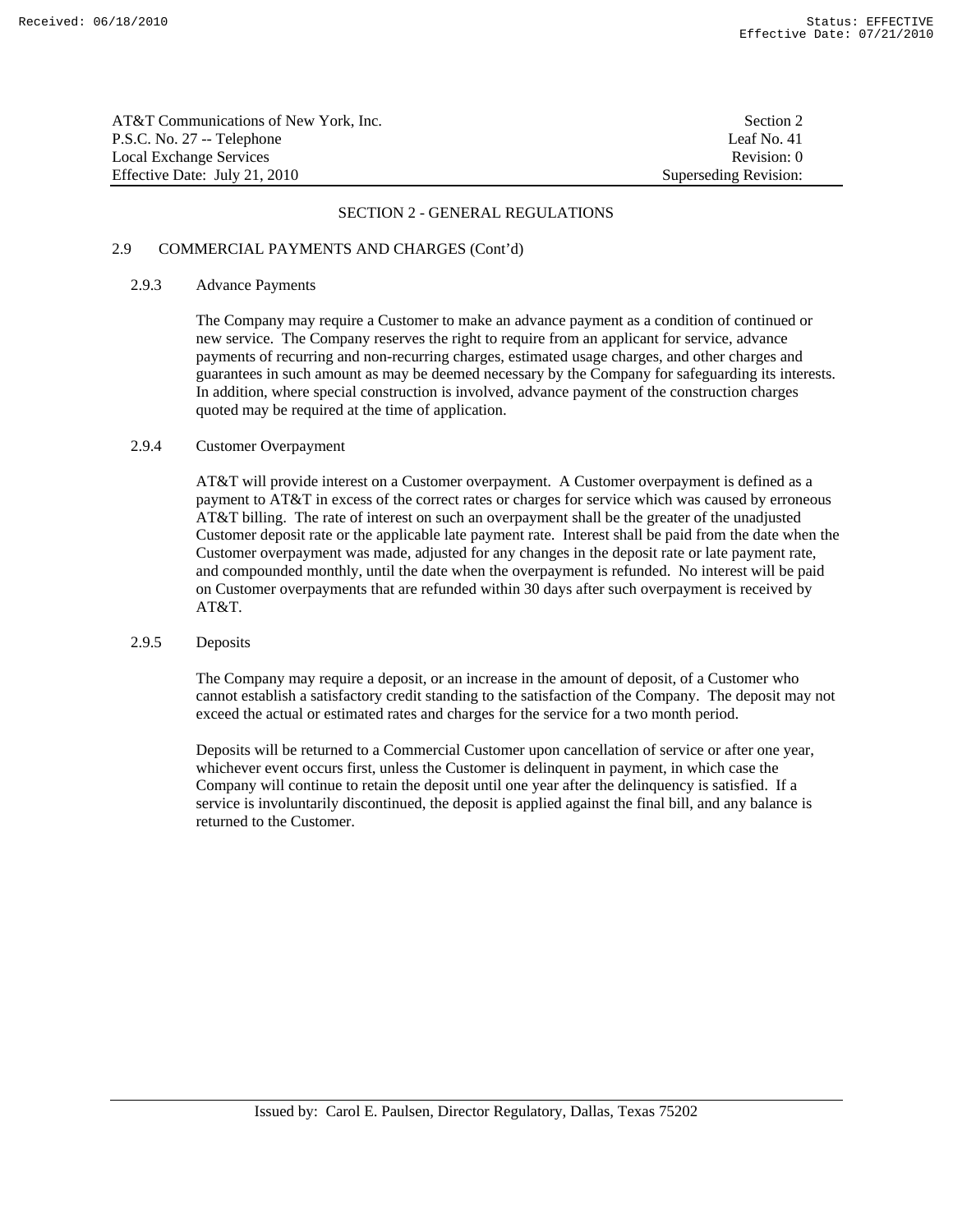| AT&T Communications of New York, Inc. | Section 2               |
|---------------------------------------|-------------------------|
| P.S.C. No. 27 -- Telephone            | Leaf No. $42$           |
| Local Exchange Services               | Revision: 1             |
| Effective Date: June 15, 2012         | Superseding Revision: 0 |

# 2.9 COMMERCIAL PAYMENTS AND CHARGES (Cont'd)

# 2.9.5 Deposits (Cont'd)

 Deposits held will accrue simple interest at a rate specified by the New York State Public Service Commission. In the event no such rate is set, then simple interest at the rate of up to 6% per annum shall be credited or paid to the customer while the deposit is held by AT&T. (T)  $\mathbb{R}$ (T)

 A deposit, including any accrued interest held when service is disconnected, is returned to the Customer, less any amounts due the Company. Even though a deposit is made, the Customer must still pay bills, including any advance payments, when requested. A Customer's payment of a deposit does not waive or modify the Company's practice of disconnecting service for failure to pay any bills.

# 2.9.6 Returned Check Charges

 The Customer will be assessed a charge of fifteen dollars (\$15.00) for each check, draft, or electronic funds transfer submitted by the Customer to the Company which a financial institution refuses to honor.

# 2.9.7 Minimum Period Charge

 The minimum period for service is one month. When a service is discontinued prior to the expiration of the minimum period, the minimum period charge will apply. In addition, all non-recurring charges associated with the provision of the service will be billed.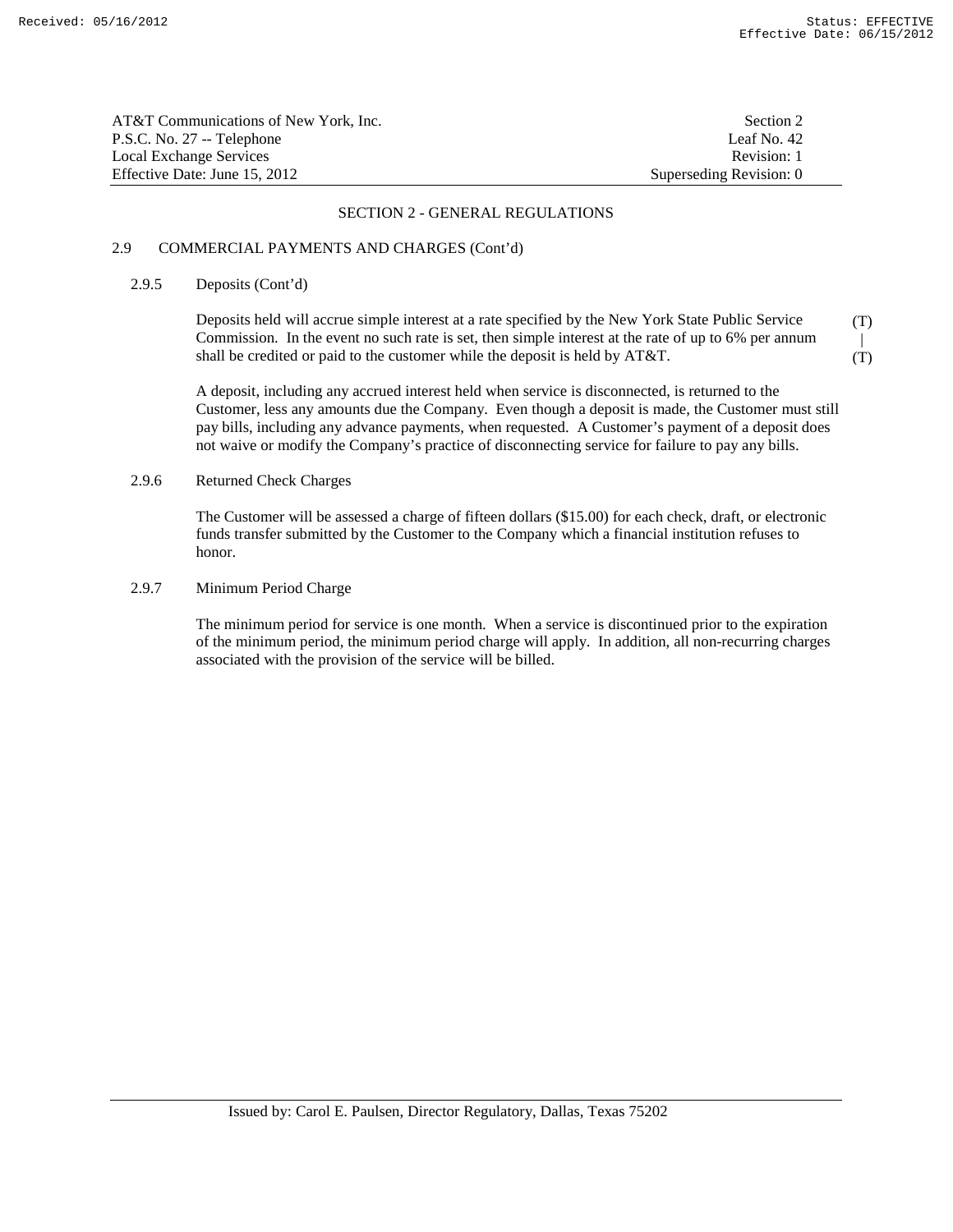| AT&T Communications of New York. Inc. | Section 2             |
|---------------------------------------|-----------------------|
| P.S.C. No. 27 -- Telephone            | Leaf No. 43           |
| Local Exchange Services               | Revision: 0           |
| Effective Date: July 21, 2010         | Superseding Revision: |

# 2.10 COMMERCIAL CANCELLATION, DISCONTINUANCE, CHANGES AND RESTORAL OF SERVICE

# 2.10.1 Cancellation of Service

# A. Cancellation of Application for Service

 Where the Company permits the Customer to cancel an application for service prior to the start of service or prior to any special construction, no charges will be imposed except for those specified below.

 Where, prior to cancellation by the Customer, the Company incurs any expenses in installing the service or in preparing to install the service that it otherwise would not have incurred, a charge equal to the costs the Company incurred, less net salvage, shall apply, but in no case shall this charge exceed the sum of the charge for the minimum period of services ordered, including installation charges, and all charges others levy against the Company that would have been chargeable to the Customer had service begun.

 Where the Company incurs an expense in connection with special construction, or where special arrangements of facilities or equipment have begun, before the Company receives a cancellation notice, a charge equal to the costs incurred, less net salvage, applies.

The special charges described above will be calculated and applied on a case-by-case basis.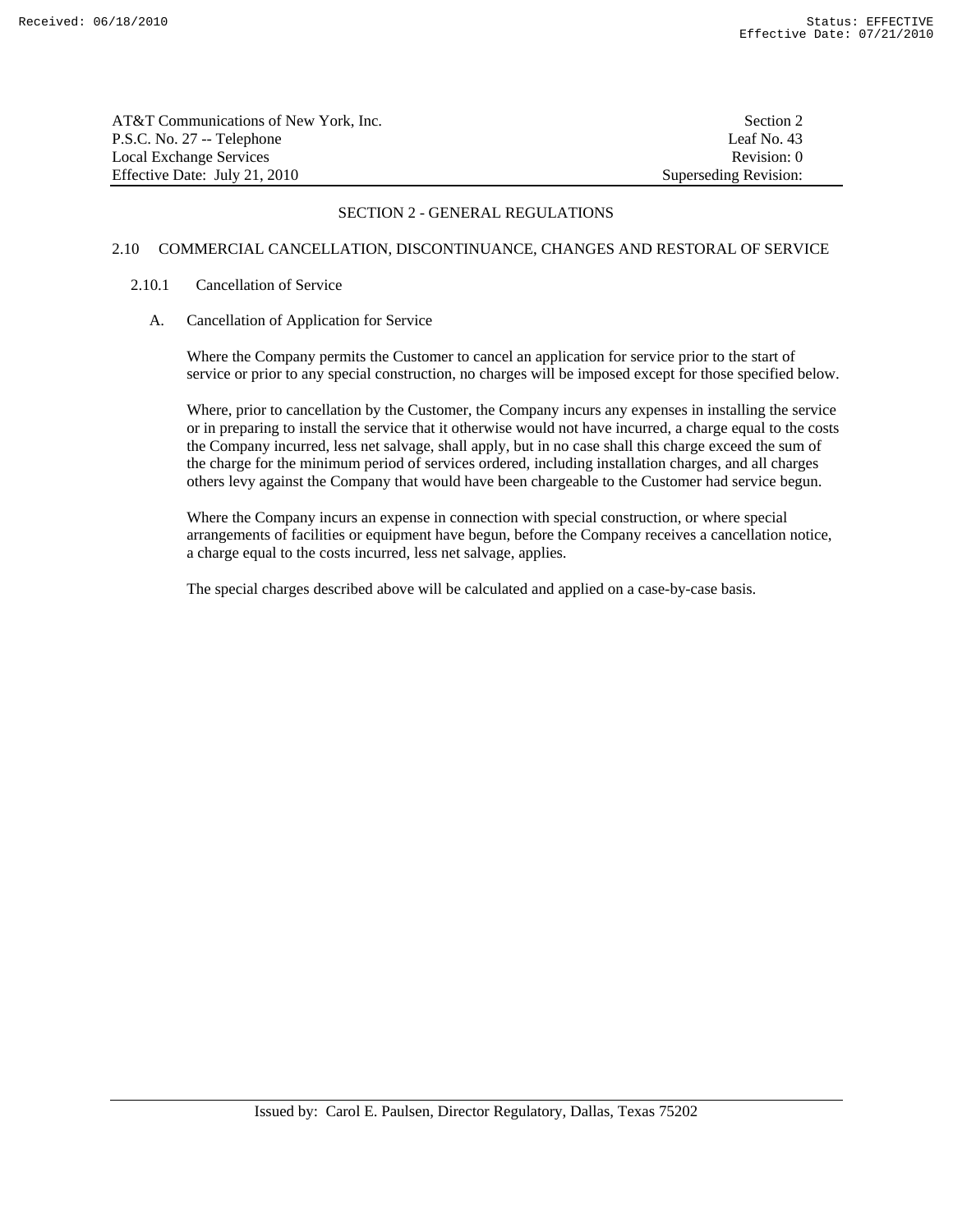| AT&T Communications of New York. Inc. | Section 2             |
|---------------------------------------|-----------------------|
| P.S.C. No. 27 -- Telephone            | Leaf No. 44           |
| Local Exchange Services               | Revision: 0           |
| Effective Date: July 21, 2010         | Superseding Revision: |

# 2.10 COMMERCIAL CANCELLATION, DISCONTINUANCE, CHANGES AND RESTORAL OF SERVICE (Cont'd)

# 2.10.1 Cancellation of Service (Cont'd)

B. Cancellation of Service

 If a Customer cancels a service order or terminates services before the completion of the term for any reason whatsoever, the Customer agrees to pay to the Company the following sums:

- 1. all non-recurring charges reasonably expended by the Company to establish service to the Customer, and
- 2. any disconnection, early cancellation or termination charges reasonably incurred and paid to third parties by the Company on behalf of the Customer, and
- 3. all recurring charges specified in the applicable service order tariff for the balance of the then current term.

 These sums shall become due and owing as of the effective date of the cancellation or termination and be payable within the period, as set forth in this tariff.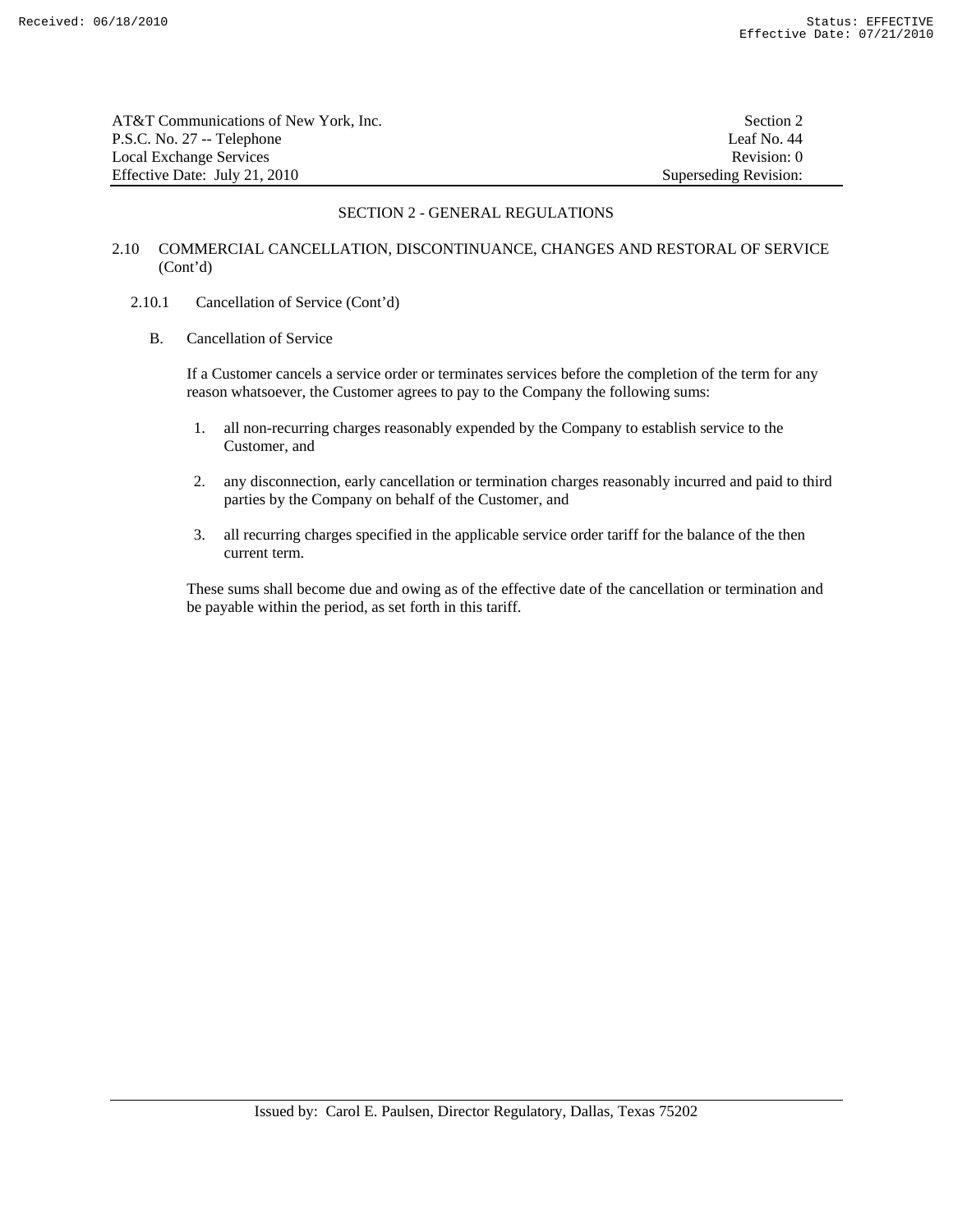| AT&T Communications of New York. Inc. | Section 2             |
|---------------------------------------|-----------------------|
| P.S.C. No. 27 -- Telephone            | Leaf No. 45           |
| Local Exchange Services               | Revision: 0           |
| Effective Date: July 21, 2010         | Superseding Revision: |

# 2.10 COMMERCIAL CANCELLATION, DISCONTINUANCE, CHANGES AND RESTORAL OF SERVICE (Cont'd)

#### 2.10.2 Discontinuance of Service

 The Company may discontinue or refuse to furnish any and/or all service(s) to the Customer without incurring any liability if the Company deems that such action is necessary to prevent or to protect against fraud or to otherwise protect its personnel, agents, facilities, assets or services.

 If a Customer (or any reseller or intermediary in the sales chain between the Customer and an end user) fails to comply with Section 2.2.2 (Use of AT&T Marks), preceding, the Company may, on written notification to the Customer, immediately deny requests for additional service and/or restrict service to the non-complying Customer. If the non-compliance is not cured to AT&T's reasonable satisfaction within 30 days after the date of notification, the Company may discontinue the service upon five days prior written notice to the Customer (such cure may require, among other things, corrective communications with end users, in addition to cessation of the non-complying use of AT&T's Marks). The Company may pursue any other available remedies with respect to the conduct that constitutes the non-compliance.

 The discontinuance of service(s) by the Company pursuant to this Section does not relieve the Customer of any obligation to pay the Company for charges due and owing for service(s) furnished up to the time of discontinuance. In addition, the Company may declare all future monthly and other charges which would have been payable by the Customer during the remainder of the term for which such services would have otherwise been provided to the Customer, to be immediately due and payable.

 In the event the Company incurs fees or expenses, including attorney's fees, in collecting or attempting to collect any charges owed the Company, the Customer will be liable to the Company for the payment of all such fees and expenses reasonably incurred.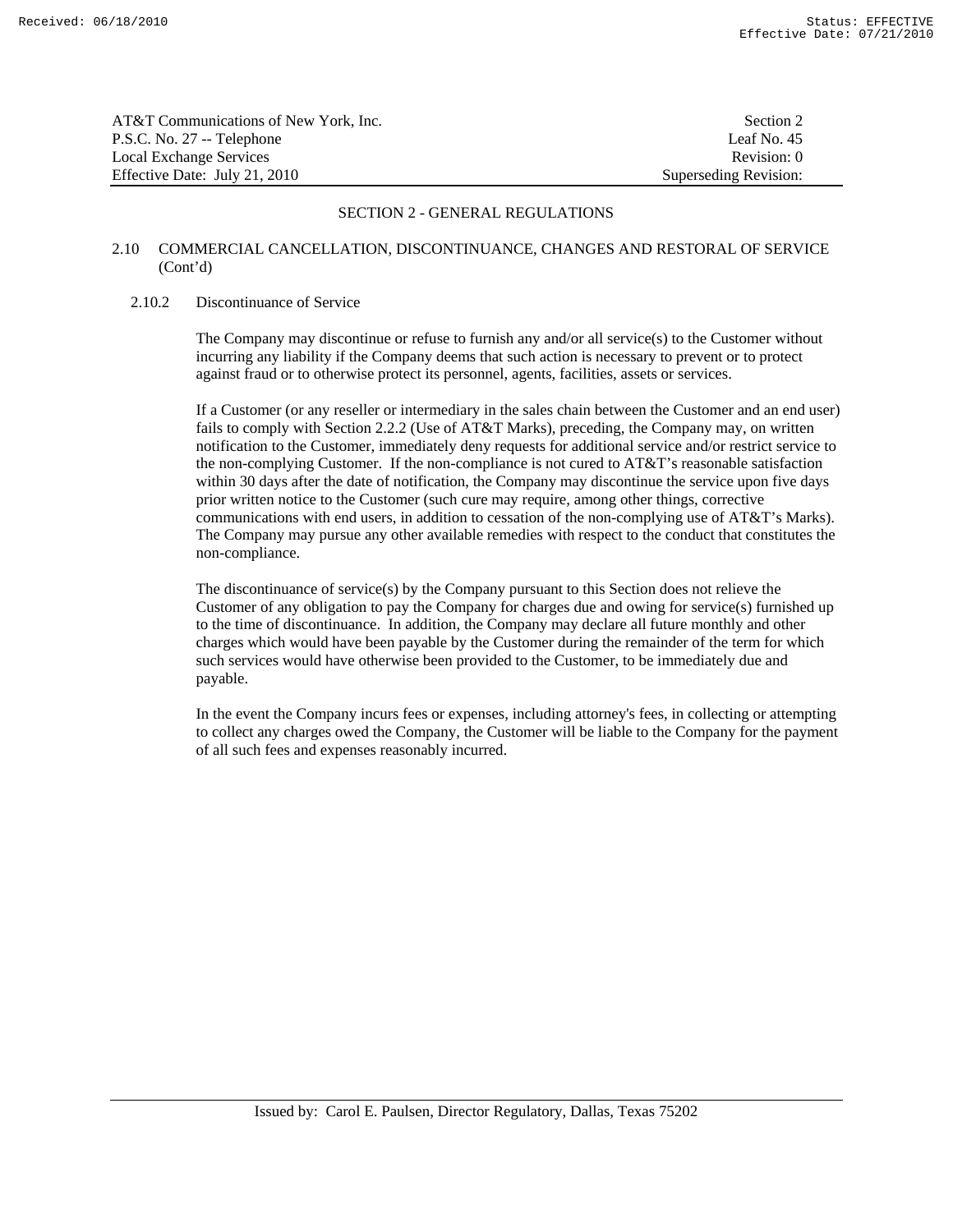| AT&T Communications of New York, Inc. | Section 2             |
|---------------------------------------|-----------------------|
| P.S.C. No. 27 -- Telephone            | Leaf No. 46           |
| Local Exchange Services               | Revision: 0           |
| Effective Date: July 21, 2010         | Superseding Revision: |

# 2.10 COMMERCIAL CANCELLATION, DISCONTINUANCE, CHANGES AND RESTORAL OF SERVICE (Cont'd)

- 2.10.2 Discontinuance of Service (Cont'd)
	- A. The Company may discontinue, suspend service immediately or refuse service without notice pursuant to the following:
		- 1. The Customer refuses to furnish information to the Company regarding the Customer's creditworthiness, its past or current use of communications services or its planned use of service(s); or
		- 2. The Customer provides false information to the Company regarding the Customer's identity, address, credit-worthiness, past or current use of communications services, or its planned use of the Company's service(s); or
		- 3. The Customer states that it will not comply with a request of the Company for security for the payment for service(s) or advance payments, as specified in this tariff; or
		- 4. The Customer uses service to transmit a message, locate a person or otherwise give or obtain information without payment for the service; or
		- 5. The Customer uses, or attempts to use, service with the intent to avoid the payment, either in whole or in part, of the tariffed charges for the service by:
			- (a) Using or attempting to use service by rearranging, tampering with, or making connections to the Company's service not authorized by this tariff; or
			- (b) Using tricks, schemes, false or invalid numbers, false credit devices, electronic devices; or
			- (c) Any other fraudulent means or devices.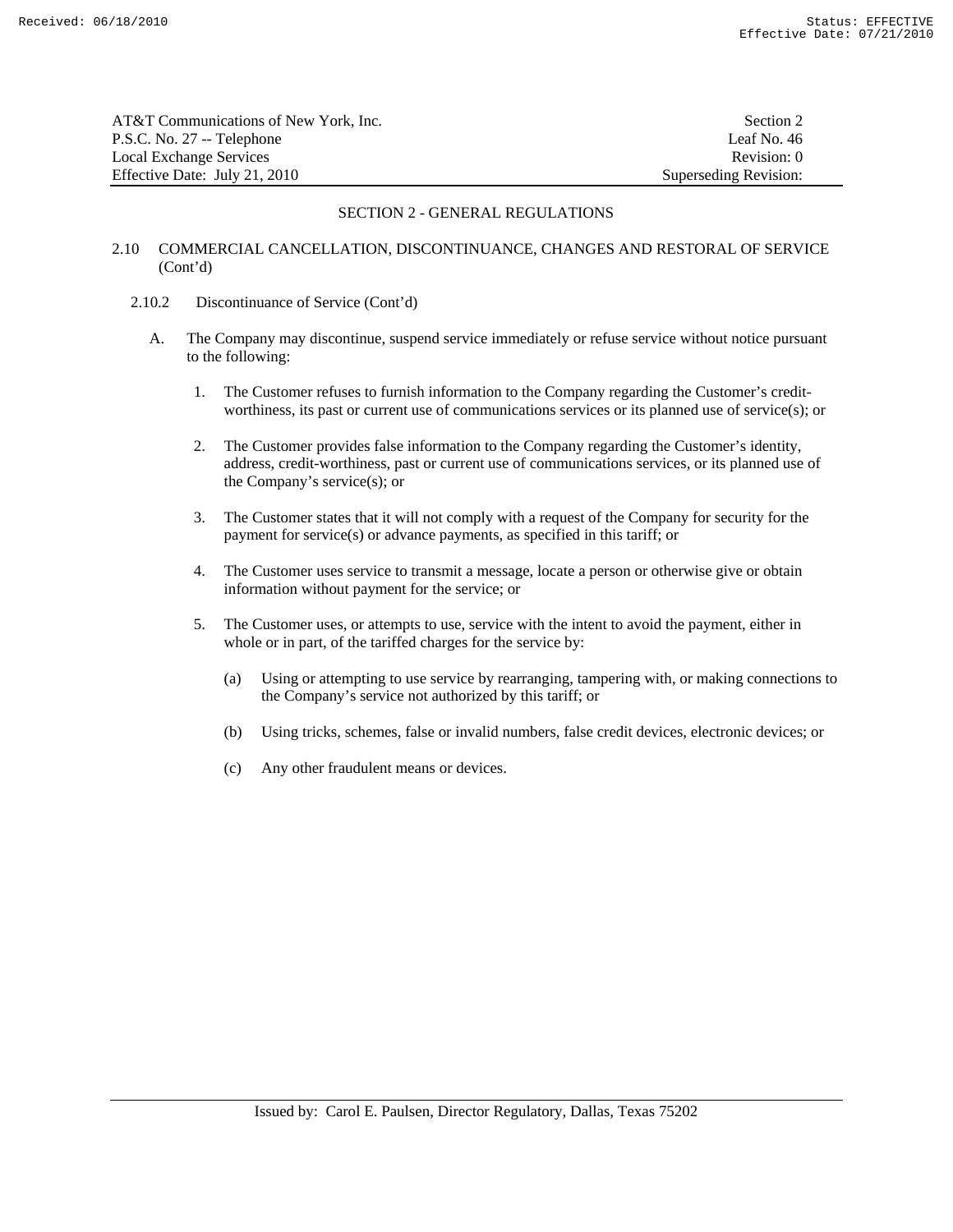| AT&T Communications of New York. Inc. | Section 2             |
|---------------------------------------|-----------------------|
| P.S.C. No. 27 -- Telephone            | Leaf No. 47           |
| Local Exchange Services               | Revision: 0           |
| Effective Date: July 21, 2010         | Superseding Revision: |

# 2.10 COMMERCIAL CANCELLATION, DISCONTINUANCE, CHANGES AND RESTORAL OF SERVICE (Cont'd)

#### 2.10.2 Discontinuance of Service (Cont'd)

- B. Upon the Customer's nonpayment of any amounts owing to the Company for which the Customer subscribes or had subscribed or used, the Company, by giving at least eight (8) calendar days' (calculated from the date of mailing) prior written notice to the Customer, may suspend service without incurring any liability. Termination shall not be made until at least twenty (20) calendar days after written notification has been mailed to the billing address of the Customer.
- C. Upon the Customer's failure to comply with a request made by the Company for security for the payment of service(s), or advance payments, as specified in this tariff or upon the Customer's violation of any of the other material terms or conditions required for furnishing service, the Company may, by giving at least eight (8) calendar days' (calculated from the date of mailing) prior written notice to the Customer, suspend service without incurring any liability. Termination shall not be made until at least twenty (20) calendar days after written notification has been mailed to the billing address of the Customer.
- D. Upon condemnation of any material portion of the facilities used by the Company to provide service to the Customer or if a casualty renders all or any material portion of such facilities inoperable beyond feasible repair, the Company, by written notice to the Customer, may discontinue or suspend service without incurring any liability.
- E. Upon any governmental prohibition or requirement, Customer alteration of the services to be provided or any Customer violation of an applicable law or regulation, the Company may with or without prior written notice discontinue service without incurring any liability.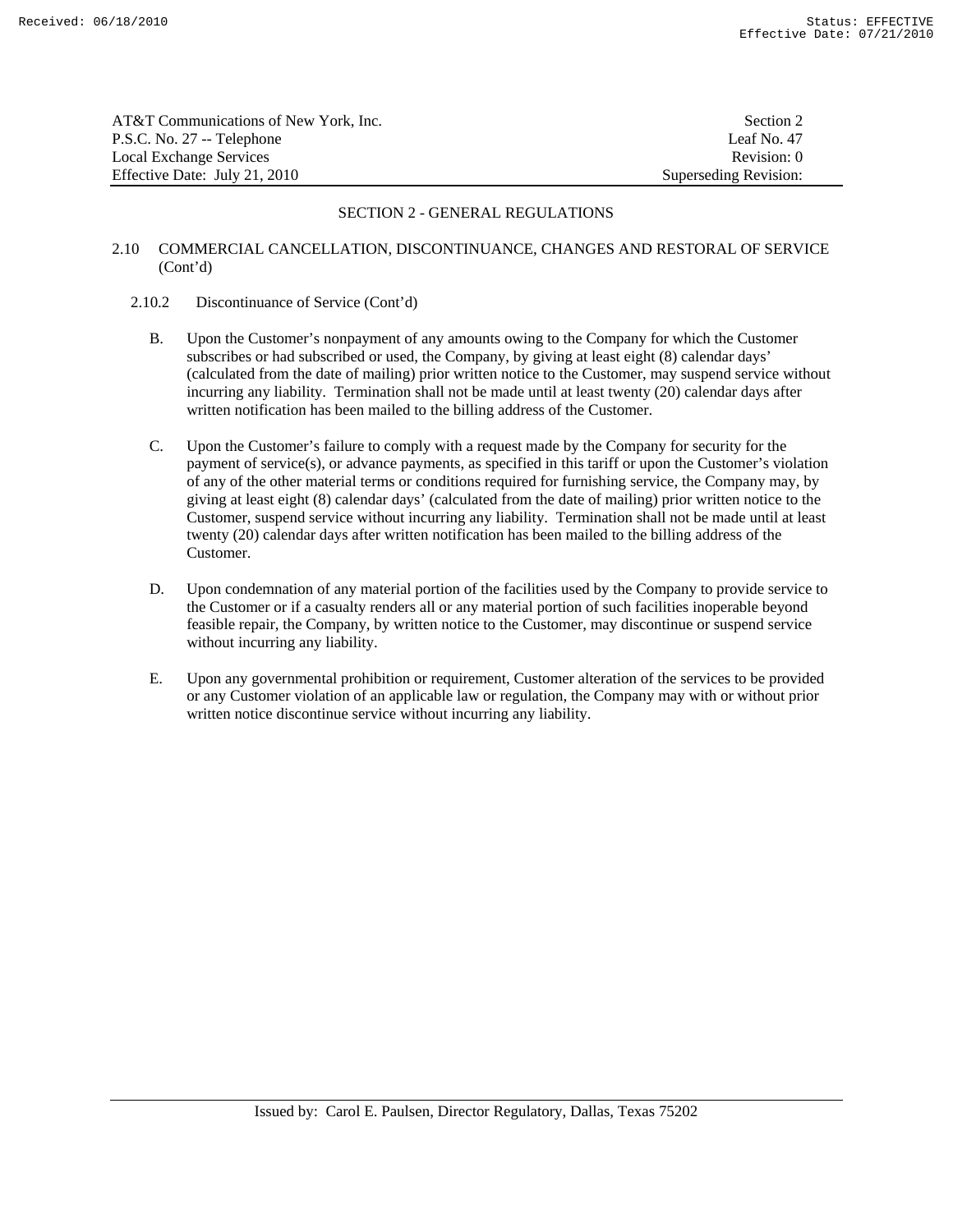| AT&T Communications of New York, Inc. | Section 2             |
|---------------------------------------|-----------------------|
| P.S.C. No. 27 -- Telephone            | Leaf No. 48           |
| Local Exchange Services               | Revision: 0           |
| Effective Date: July 21, 2010         | Superseding Revision: |

# 2.10 COMMERCIAL CANCELLATION, DISCONTINUANCE, CHANGES AND RESTORAL OF SERVICE (Cont'd)

#### 2.10.3 Changes in Service

 If the Customer makes or requests material changes in circuit engineering, equipment specifications, service parameters, premises locations or otherwise materially modifies any provision of the application for service, the Customer's installation fee shall be adjusted accordingly.

# 2.10.4 Restoral of Service

 If any Customer's service is restored after having been disconnected in accordance with this tariff but a Company service order to terminate such service has not been completed when such service is restored, the Customer may be required to pay a restoral of service charge.

 When a Customer's service has been disconnected in accordance with this tariff and the service has been terminated through the completion of a Company service order, service will be re-established only upon the basis of an application for new service.

 If a service has been suspended or discontinued for nonpayment, service will be re-established upon receipt of all charges due, which includes charges for services and facilities during the period of suspension and which may include a service restoral fee. If the Customer has a history of payments returned for insufficient funds, the Company may require payment by cash, money order or certified check. If such payment is made by personal check, restoral of service will be effected upon bank clearance of the check.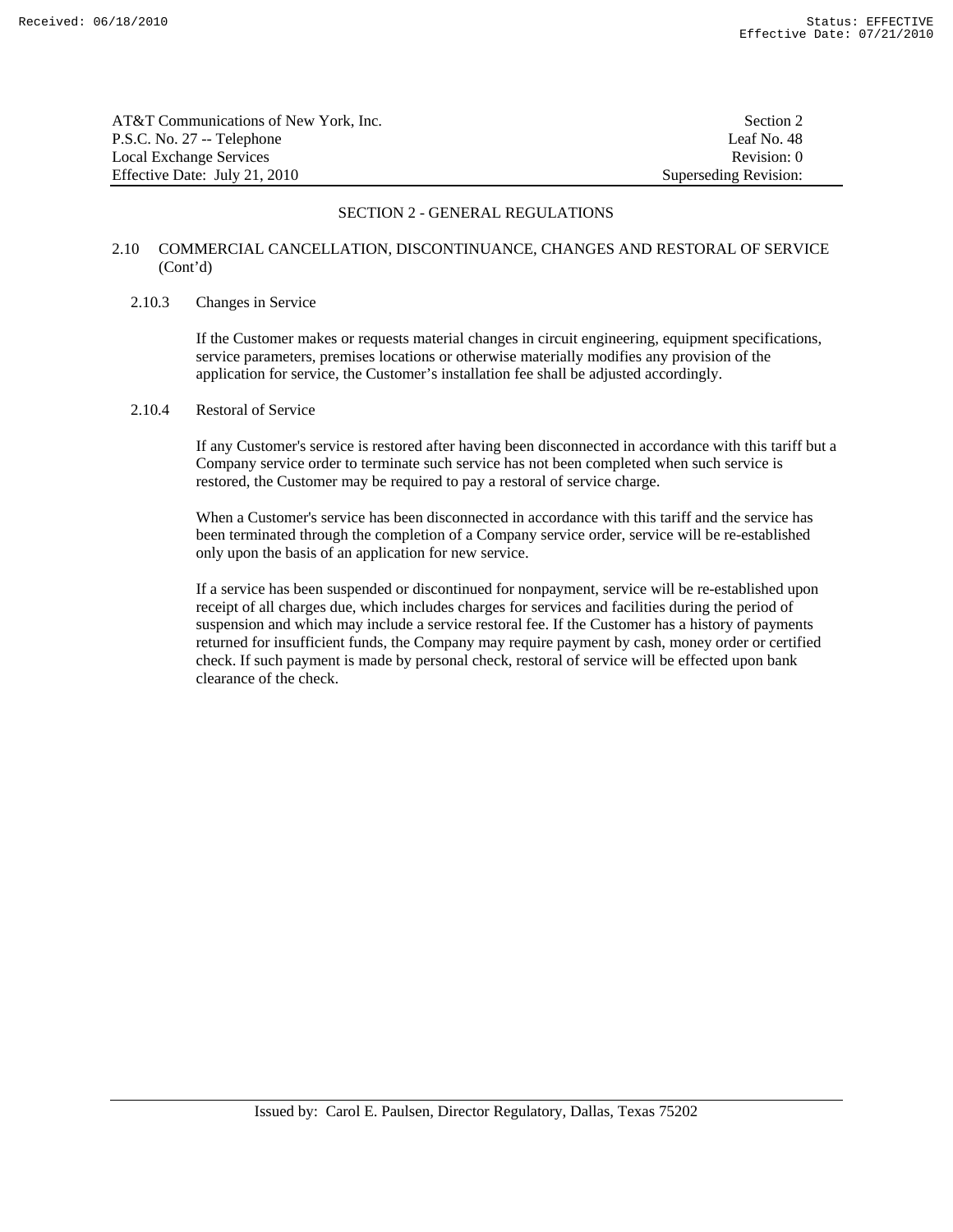| AT&T Communications of New York, Inc. | Section 2             |
|---------------------------------------|-----------------------|
| P.S.C. No. 27 -- Telephone            | Leaf No. 49           |
| Local Exchange Services               | Revision: 0           |
| Effective Date: July 21, 2010         | Superseding Revision: |

# 2.10 COMMERCIAL CANCELLATION, DISCONTINUANCE, CHANGES AND RESTORAL OF SERVICE (Cont'd)

#### 2.10.5 Assignment or Transfer of Service

 The Customer may not assign or transfer its rights or duties in connection with the services and facilities provided by the Company without the written consent of the Company and the other party, except that the Company may assign its rights and duties (a) to any subsidiary, parent company or affiliate of the Company, (b) pursuant to any sale or transfer of substantially all the assets of the Company, or (c) pursuant to any financing, merger or reorganization of the Company.

# 2.11 SHORTAGE OF EQUIPMENT OR FACILITIES

 The Company reserves the right to limit or to allocate the use of existing facilities or additional facilities offered by the Company when necessary because of lack of facilities or due to some other cause beyond the Company's control.

 The furnishing of service under this tariff is subject to the availability on a continuing basis of all the necessary facilities and is limited to the capacity of the Company's facilities as well as facilities the Company may obtain from other carriers to furnish service from time to time as required at the sole discretion of the Company.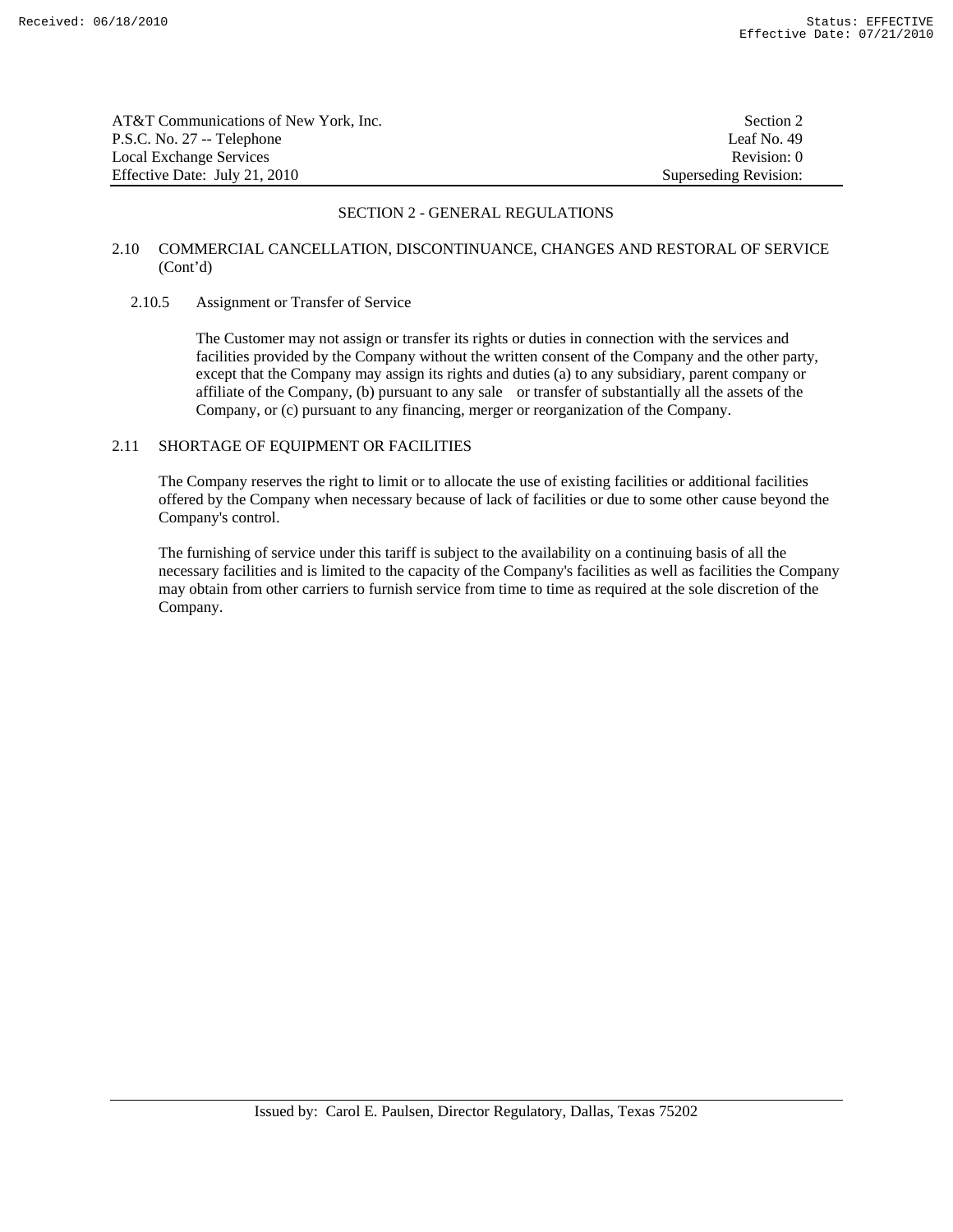(T)

(T)

| AT&T Communications of New York, Inc. | Section 2               |
|---------------------------------------|-------------------------|
| P.S.C. No. 27 -- Telephone            | Leaf No. 50             |
| Local Exchange Services               | Revision: 1             |
| Effective Date: January 1, 2014       | Superseding Revision: 0 |

#### SECTION 2 - GENERAL REGULATIONS

# 2.12 TAXES AND SURCHARGES

# 2.12.1 NEW YORK GROSS RECEIPTS SURCHARGE\*

 A New York Gross Receipts Surcharge to recover the additional expense related to the State Gross Income and Earnings Taxes applies to recurring and non-recurring and usage rates and charges for all local services except charges collected on coin station sent-paid messages, and check return charges. AT&T may elect to include surcharges on the Customer's bill.

#### 2.12.2 MUNICIPAL SURCHARGE FOR LOCAL UTILITY GROSS RECEIPTS TAX SURCHARGE (T)

 In certain cities and villages a municipal surcharge to recover the additional expense related to Local Utility Gross Receipts Taxes applies to recurring and non-recurring charges for all intrastate services except toll message usage, operators, charges for busy verification and interrupt service, WATS, check return and late payment charges.

 The percentage rate of the surcharge in municipalities where such surcharges applies is shown on a schedule which is attached to this tariff. Any changes to these rates will be filed on 15 days notice to the Commission, or as directed by the Commission. Customers will be notified of any changes by bill insert or separate mailing no later than the first billing period following the date of the change. Whenever the state levies a new tax on the Company's gross revenues, repeals such a tax, or changes the rate of such a tax, the Commission may approve new surcharge factors, and the Company will file revised surcharges as directed by the Commission.

 <sup>\*</sup> The applicable Gross Revenue Surcharge rates and MTA tax rates are shown on a statement (Statement Type: GRT) which is attached to this tariff. Any changes to these rates will be filed on 15 days' notice to the Commission, or as directed by the Commission. Customers will be notified of any changes by bill insert or separate mailing no later than the first billing period following the date of the change. Whenever the state levies a new tax on the Company's gross revenues, repeals such a tax, or changes the rate of such a tax, the Commission may approve new surcharge factors, and the Company will file revised surcharges as directed by the Commission.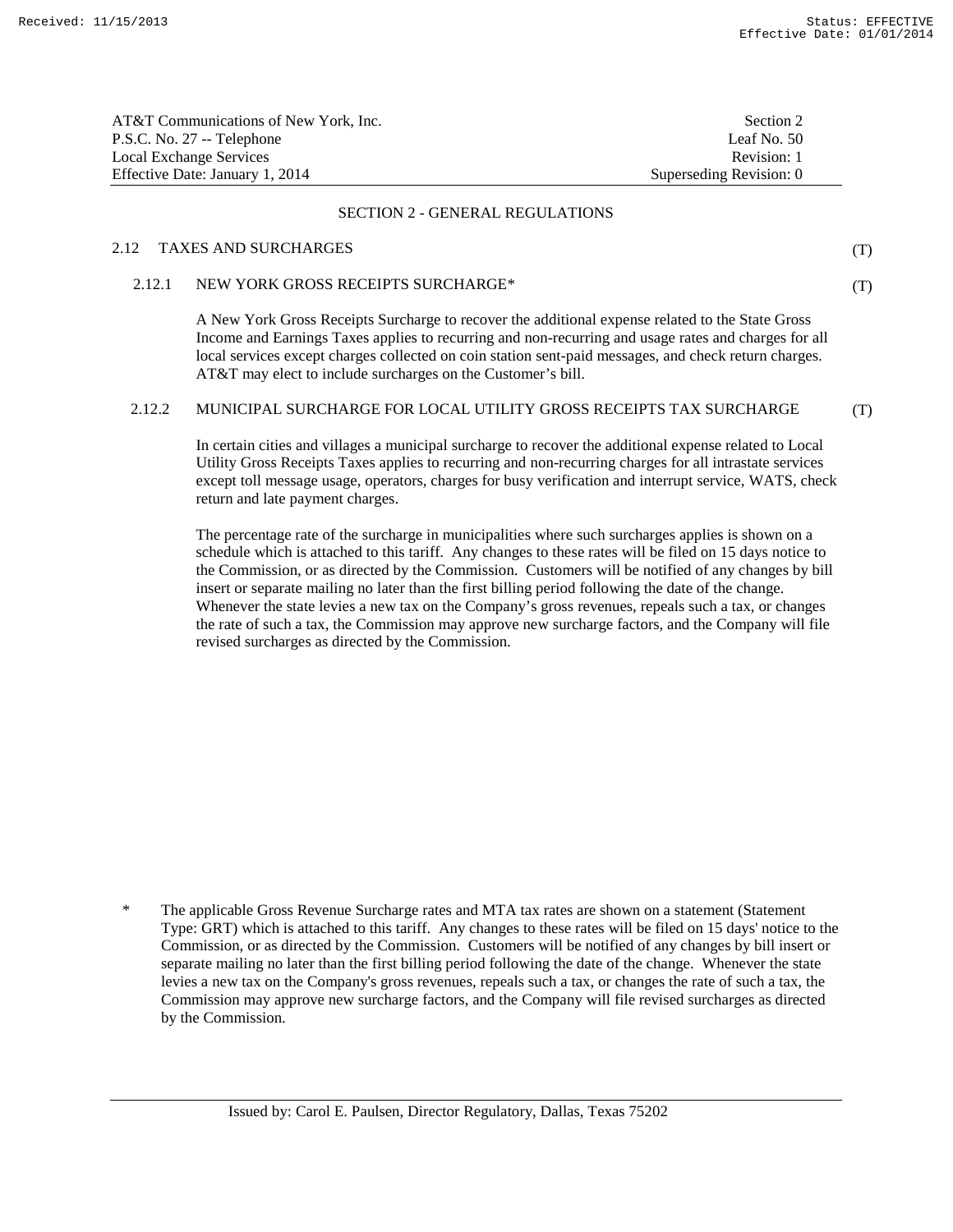| AT&T Communications of New York, Inc. | Section 2               |
|---------------------------------------|-------------------------|
| P.S.C. No. 27 -- Telephone            | Leaf No. 51             |
| Local Exchange Services               | Revision: 1             |
| Effective Date: January 1, 2014       | Superseding Revision: 0 |

#### SECTION 2 - GENERAL REGULATIONS

# 2.12 TAXES AND SURCHARGES

(T)

(T)

- 2.12.3 METROPOLITAN COMMUTER TRANSPORTATION DISTRICT TAX SURCHARGE\*
	- A. As described in B. following, a surcharge to recover the additional expense related to the Temporary Metropolitan Transportation Business Tax Surcharge (MTA Tax) applies to recurring and non-recurring and usage rates and charges for all local services except charges collected on coin station sent-paid messages and check return charges. AT&T may elect to include surcharges on the Customer's bill.
	- B. The surcharge is applicable to services furnished from the following counties:

| <b>New York City Counties</b> | <b>Dutchess County</b>    |
|-------------------------------|---------------------------|
| <b>Bronx County</b>           | Nassau County             |
| <b>Kings County</b>           | <b>Orange County</b>      |
| New York County               | Putnam County             |
| <b>Oueens County</b>          | <b>Rockland County</b>    |
| <b>Richmond County</b>        | <b>Suffolk County</b>     |
|                               | <b>Westchester County</b> |

|      | 2.12.4 New York State Universal Service Fund Surcharge                                                                                                                                                                                                                                                                                                                                                                                                                                                                                                                                                                                                                                                                                 | (N) |
|------|----------------------------------------------------------------------------------------------------------------------------------------------------------------------------------------------------------------------------------------------------------------------------------------------------------------------------------------------------------------------------------------------------------------------------------------------------------------------------------------------------------------------------------------------------------------------------------------------------------------------------------------------------------------------------------------------------------------------------------------|-----|
|      | The New York Public Service Commission (NYPSC) issued its Order in Case 09-M0527 allowing the<br>New York State Universal Service Fund assessments to be flowed through to the end user. The New<br>York State Universal Service Fund Surcharge is applied to the Business customer's total monthly net<br>local charges for telecommunications services, in addition to other monthly rates and charges set forth<br>in this tariff. If the Company has collected its annually assessed amount prior to the end of the calendar<br>year, as determined by the Fund Administrator, it will suspend collection of these surcharges for the<br>remainder of that year, subject to any subsequent adjustment necessitated by NYPSC Order. |     |
|      | See AT&T Communications of New York, Inc., P.S.C. No. 24 tariff for surcharge.                                                                                                                                                                                                                                                                                                                                                                                                                                                                                                                                                                                                                                                         | (N) |
| 2.13 | <b>RESERVED FOR FUTURE USE</b>                                                                                                                                                                                                                                                                                                                                                                                                                                                                                                                                                                                                                                                                                                         |     |

 \* The applicable Gross Revenue Surcharge rates and MTA tax rates are shown on a statement (Statement Type: GRT) which is attached to this tariff. Any changes to these rates will be filed on 15 days' notice to the Commission, or as directed by the Commission. Customers will be notified of any changes by bill message, bill insert or separate mailing no later than the first billing period following the date of the change. Whenever the state levies a new tax on the Company's gross revenues, repeals such a tax, or changes the rate of such a tax, the Commission may approve new surcharge factors, and the company will file revised surcharges as directed by the Commission.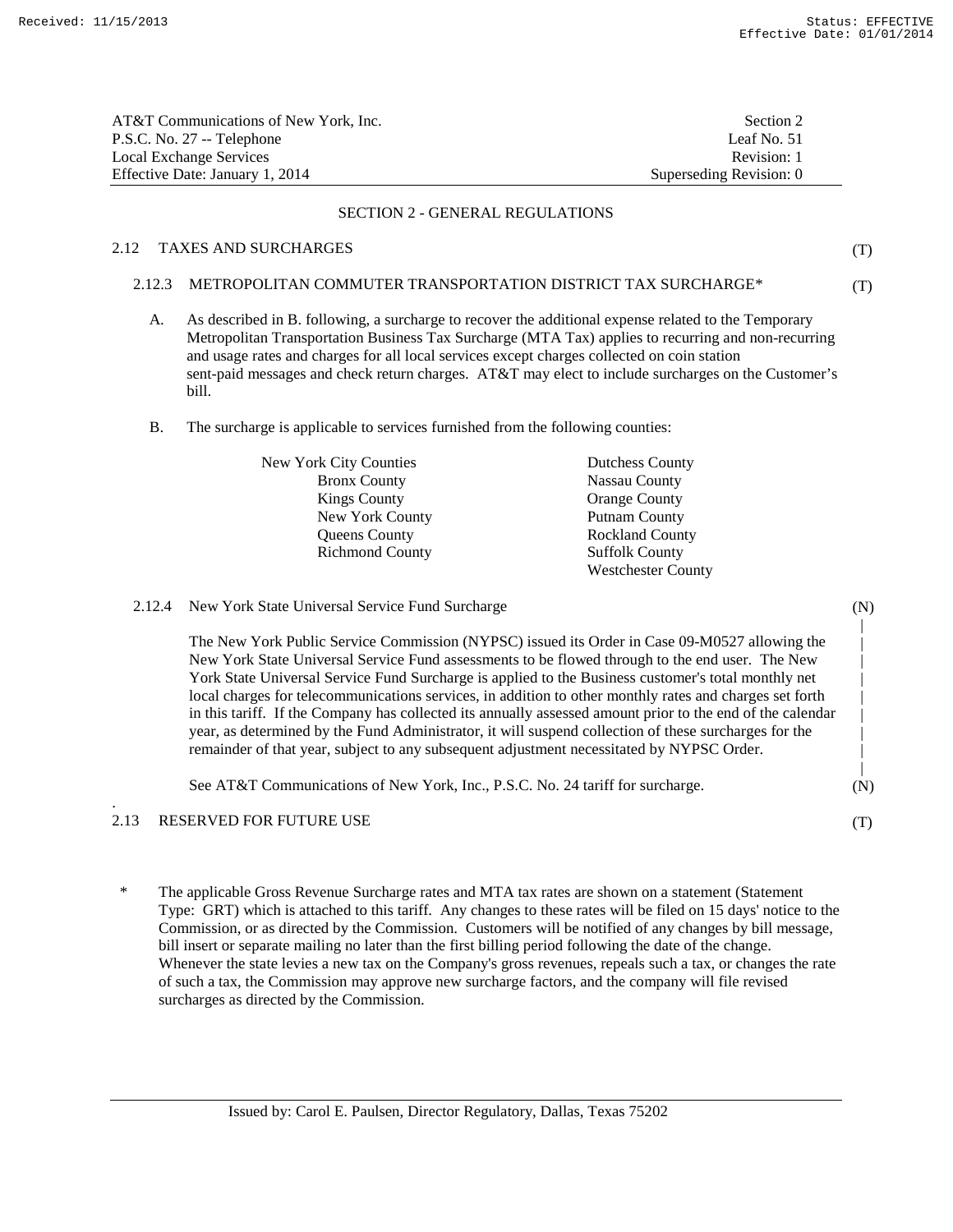| AT&T Communications of New York. Inc. | Section 2               |
|---------------------------------------|-------------------------|
| P.S.C. No. 27 -- Telephone            | Leaf No. 52             |
| Local Exchange Services               | Revision: 1             |
| Effective Date: December 20. 2013     | Superseding Revision: 0 |

# 2.14 EMERGENCY NUMBER SERVICE (911 and E911)

# 2.14.1 General

- A. This tariff provides for Emergency Number Service (911 Service), which is an arrangement of Company Central Office and trunking facilities whereby a user who dials the telephone number "911" will reach the emergency report center for the telephone from which the number is dialed. The telephone user who (C) dials the 911 number will not be charged for the call.
- B. Both 911 and E911 service are only available from Company switching facilities (where available) and via Company services that are equipped to provide and that do provide 911 or E911 service. The Company shall provide to the PSAP only such name, address and telephone number information as the Customer shall provide to the Company, and for any 911 or E911 call, the Company shall only pass to the PSAP such information, including ALI and/or ANI data, as the Customer's facilities, network or station equipment shall make properly available to the Company's network and equipment for transmission to the PSAP.
- C. Universal Emergency Number Service (911) is a telephone exchange communicationservice whereby a Public Safety Answering Point (PSAP) serving the Customer's location may receive telephone calls dialed to the telephone number "911" from service users within a 911 service district.
- D. Two types of 911 service are offered: Basic 911 (911) and Enhanced 911 Service (E911).

 Basic 911 Service: provides for routing all 911 calls originated by telephones having telephone numbers beginning with a given central office prefix code or codes to a single PSAP equipped to receive those calls.

 Enhanced 911 Service provides additional features, such as selective routing of 911 calls to a specific PSAP and Automatic Number Identification.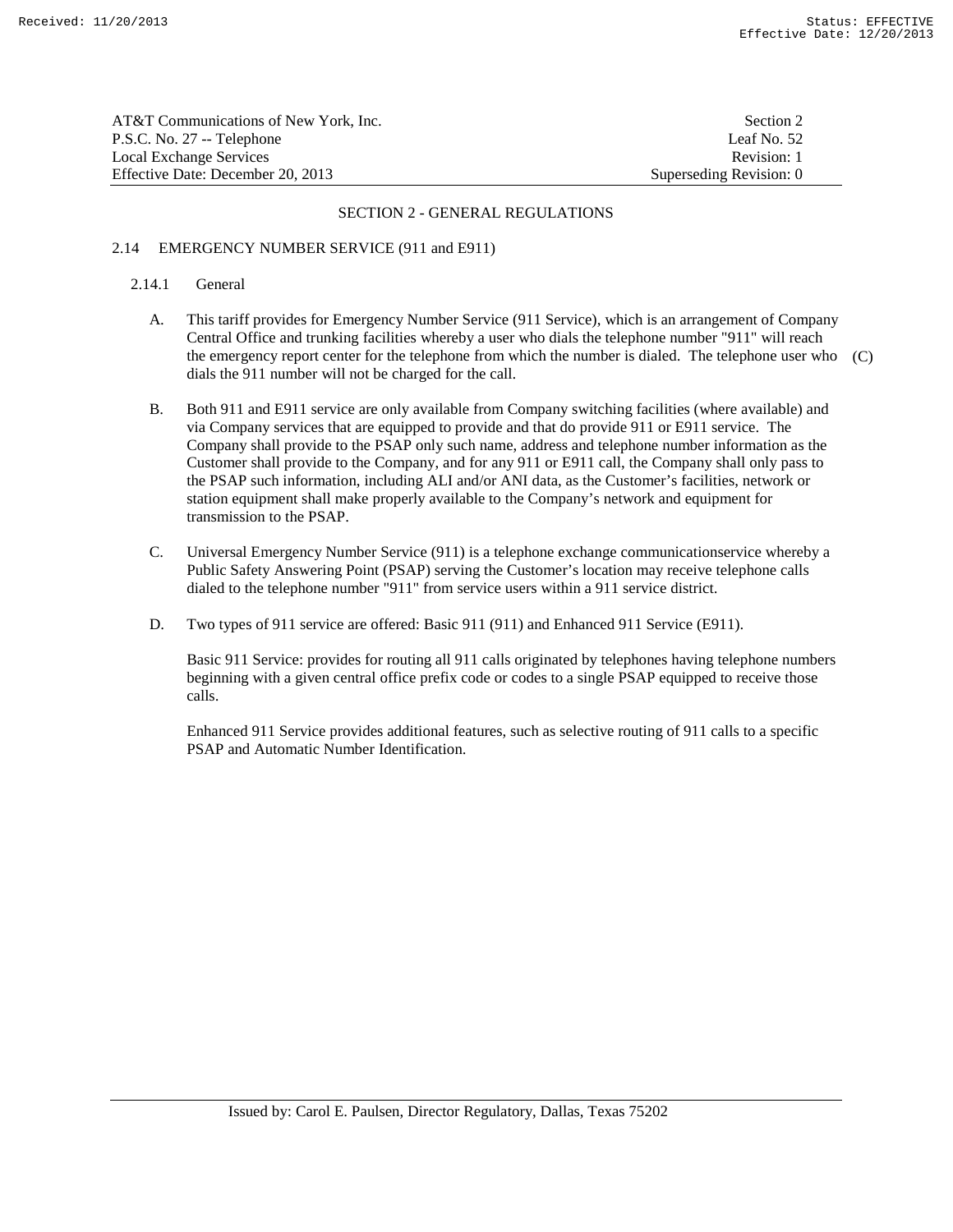| AT&T Communications of New York. Inc. | Section 2             |
|---------------------------------------|-----------------------|
| P.S.C. No. 27 -- Telephone            | Leaf No. $53$         |
| Local Exchange Services               | Revision: 0           |
| Effective Date: July 21, 2010         | Superseding Revision: |

# 2.14 EMERGENCY NUMBER SERVICE (911 and E911) (Cont'd)

#### 2.14.1 General(Cont'd)

- E. The 911 calling party waives the privacy afforded by non-listed and non-published service to the extent that the telephone number, address and name associated with the originating access line location are furnished to the PSAP.
- F. The Company may assess Customers a fee, on a recurring basis, non-recurring basis, or both, to recover the costs incurred by the Company for providing 911 service, and may, where required or permitted, also assess and remit appropriate surcharges or other amounts payable to public or other agencies that provide 911 services.
- G. Because the Company's serving boundaries may not coincide with political subdivisions and 911 service district boundaries, the Company may assess standard fees and surcharges upon all service users served by a central office providing 911 service.
- 2.14.2 Rules, Regulations and Terms and Conditions
	- A. The Company will not provide both Basic 911 and Enhanced 911 Service within a given central office (switching entity).
	- B. The Company does not undertake to answer and forward 911 calls, but furnishes the use of its facilities to enable the service users to have the ability to access the PSAP.
	- C. The services provided pursuant to this tariff do not include the monitoring of facilities to discover errors, defects and malfunctions in 911 or E911 services, facilities, or operations, nor does the Company undertake such responsibility. The Customer shall be responsible for making such operational tests as, in the judgement of the Customer, are required to determine whether 911 and E911 calls are functioning properly for its use. The Customer shall promptly notify the Company in the event the system is not functioning properly.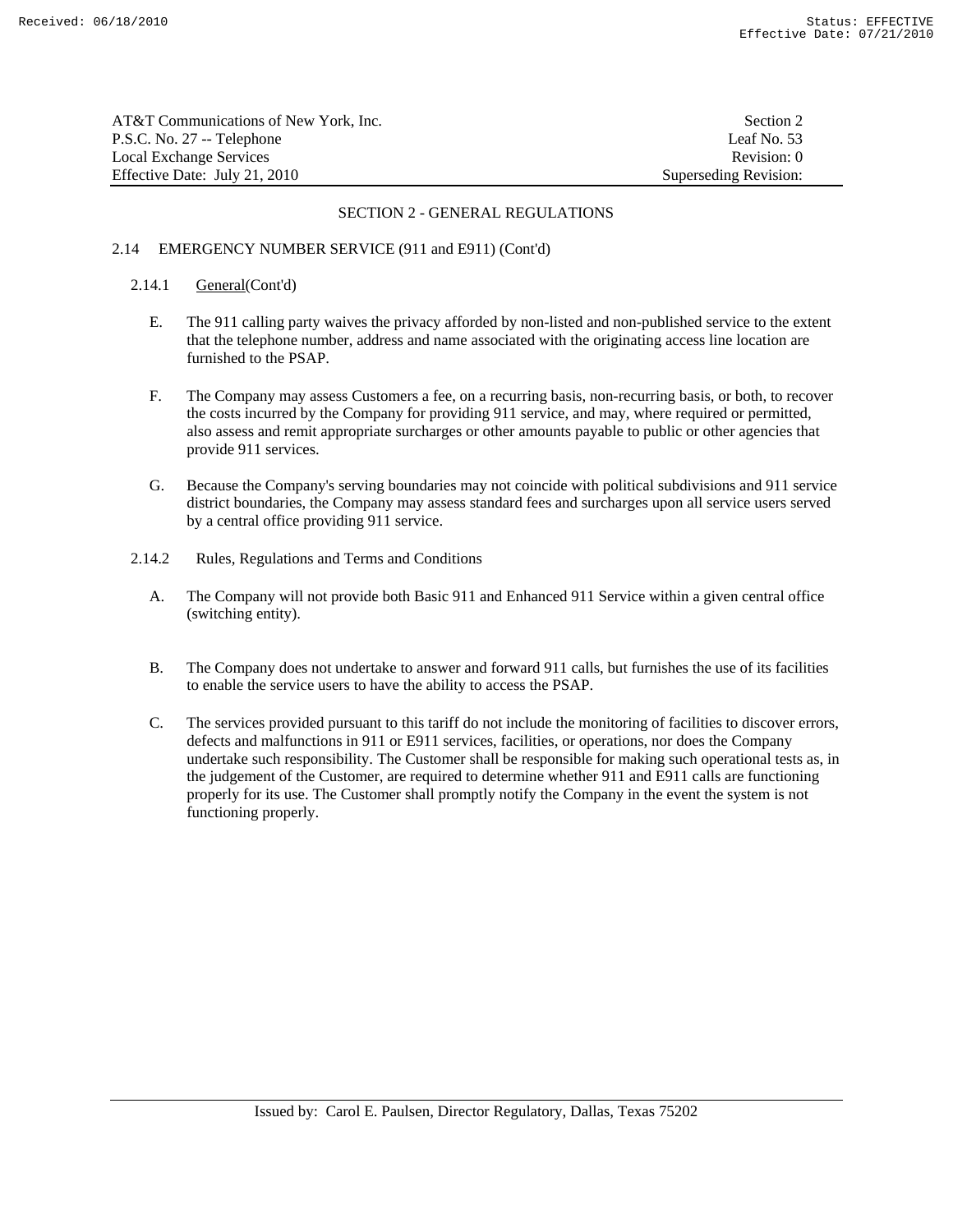| AT&T Communications of New York, Inc. | Section 2             |
|---------------------------------------|-----------------------|
| P.S.C. No. 27 -- Telephone            | Leaf No. 54           |
| Local Exchange Services               | Revision: 0           |
| Effective Date: July 21, 2010         | Superseding Revision: |

# 2.14 EMERGENCY NUMBER SERVICE (911 and E911) (Cont'd)

# 2.14.2 Rules, Regulations and Terms and Conditions (Cont'd)

- D. The Company's liability to the Customer, to any party dialing 911 using the Customer's facilities, or to any other party or persons, for any loss or damage arising from errors, interruptions, omissions, delays, defects, failures, or real functions of this service or any part thereof, whether caused by the negligence of the Company or otherwise, shall not exceed the amount equivalent to the pro-rate charges for the service affected during the period of time that the service was fully or partially inoperative. These limited damages shall be in addition to any credits which may be given for an out-of-service condition. This limitation of liability shall be in addition to any other limitations contained elsewhere in this tariff.
- E. The Customer agrees to release, indemnify, defend, and hold harmless the Company from any all claims, suits, proceedings, expenses, losses, liabilities, or damages ("Claims") by any party or parties arising out of the use or attempted use of the Customer's services for purposes of placing 911 or E911 calls, including (a) Claims of infringement or invasion of the right of privacy or confidentiality of any person or persons; (b) all other Claims arising out of any act or omission of Customer or any user of the Customer's services, caused or claimed to have been caused, directly or indirectly, by the installation, operation, failure to operate, maintenance, removal, presence, condition, occasion or use of 911 service features and the equipment associated therewith, or by any services furnished by the Company in connection therewith, including, but not limited to, the identification of the telephone number, address or name associated with the telephone used by the party or parties accessing 911 service hereunder. Customer agrees to defend Company against any such Claims and to pay, without limitation, all litigation costs, reasonable attorney's fees and court costs, settlement payments, and any damages awarded or resulting any such Claims.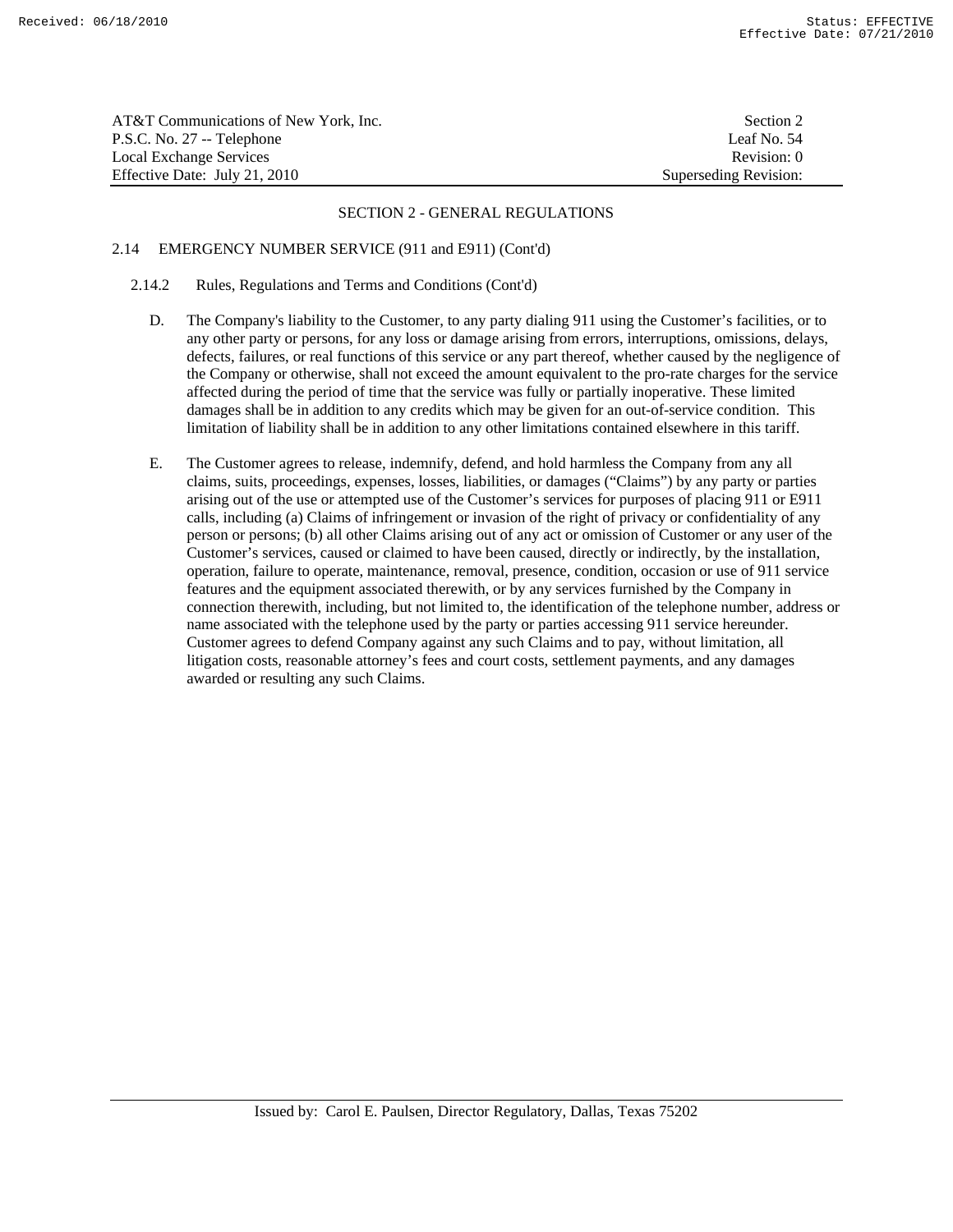AT&T Communications of New York, Inc. Section 2 P.S.C. No. 27 -- Telephone Leaf No. 55 Local Exchange Services **Revision:** 0 Effective Date: July 21, 2010 Superseding Revision:

# SECTION 2 - GENERAL REGULATIONS

# 2.15 DEFINITIONS

# Commercial Rates

Apply to service furnished:

- 1. In office buildings, stores, factories and all other places of a business nature.
- 2. In hotels, apartment houses, clubs, boarding and/or rooming houses except when all stations are within the subscriber's domestic establishment and no business listings are provided.
- 3. College administrative use, hospitals and other institutions; and in churches except when the station is located in an area reserved for domestic use.
- 4. At any location when the listing indicates a business profession except where a professional designation is permitted on residence service.
- 5. At any location where the service includes an extension which is at a location where business rates apply.
- 6. At any location where the substantial use of the service is occupational rather than domestic.
- 7. At any location where a Customer-owned coin operated telephone or Customer-owned coinless operated telephone is connected which provides pay telephone service to the general public.
- 8. All semi-public service is classified as commercial regardless of the location.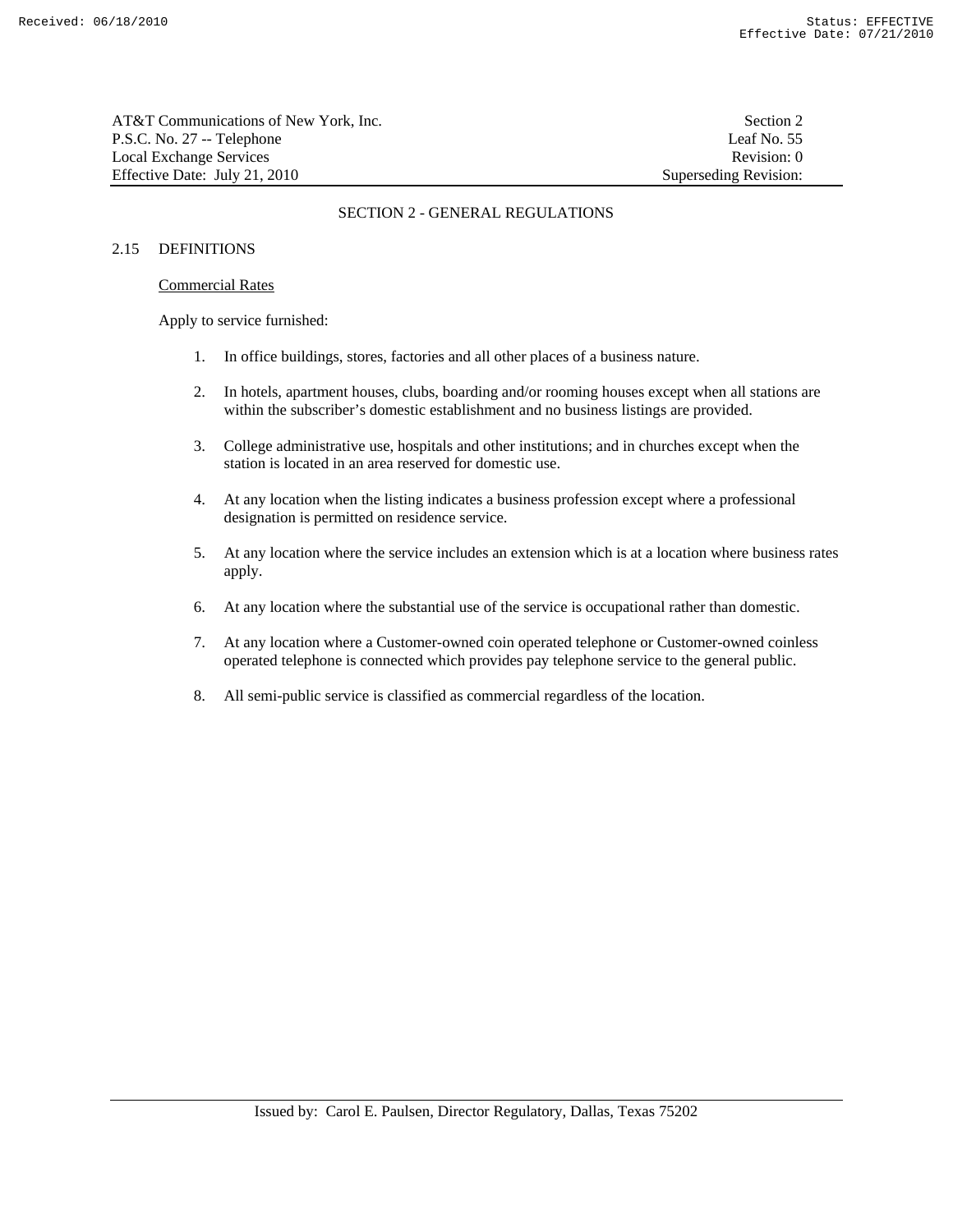| AT&T Communications of New York. Inc. | Section 2             |
|---------------------------------------|-----------------------|
| P.S.C. No. 27 -- Telephone            | Leaf No. 56           |
| Local Exchange Services               | Revision: 0           |
| Effective Date: July 21, 2010         | Superseding Revision: |

# 2.15 DEFINITIONS (Cont'd)

# Company Provided Facilities/Equipment

Facilities and/or equipment provided, leased or installed by the Company or on behalf of the Company.

#### Consumer Rates

 Apply to service furnished in private homes or apartments (including all parts of the subscriber's domestic establishment) for domestic use and not for substantial occupational use. Residence rates also apply:

- 1. In college fraternity, sorority houses or residence halls, convents and monasteries for domestic rather than occupational use in residential quarters.
- 2. Consumer rates do not apply to service in residential locations if the listing indicates a business or profession.
- 3. Consumer rates also do not apply to service furnished in residential locations if there is an extension line between the residential location and a business location; however, if the extension line is limited to incoming calls only, consumer rates may be applied to the service, (this exception applies only to existing subscribers to this service retaining the restrictive equipment on the same premises).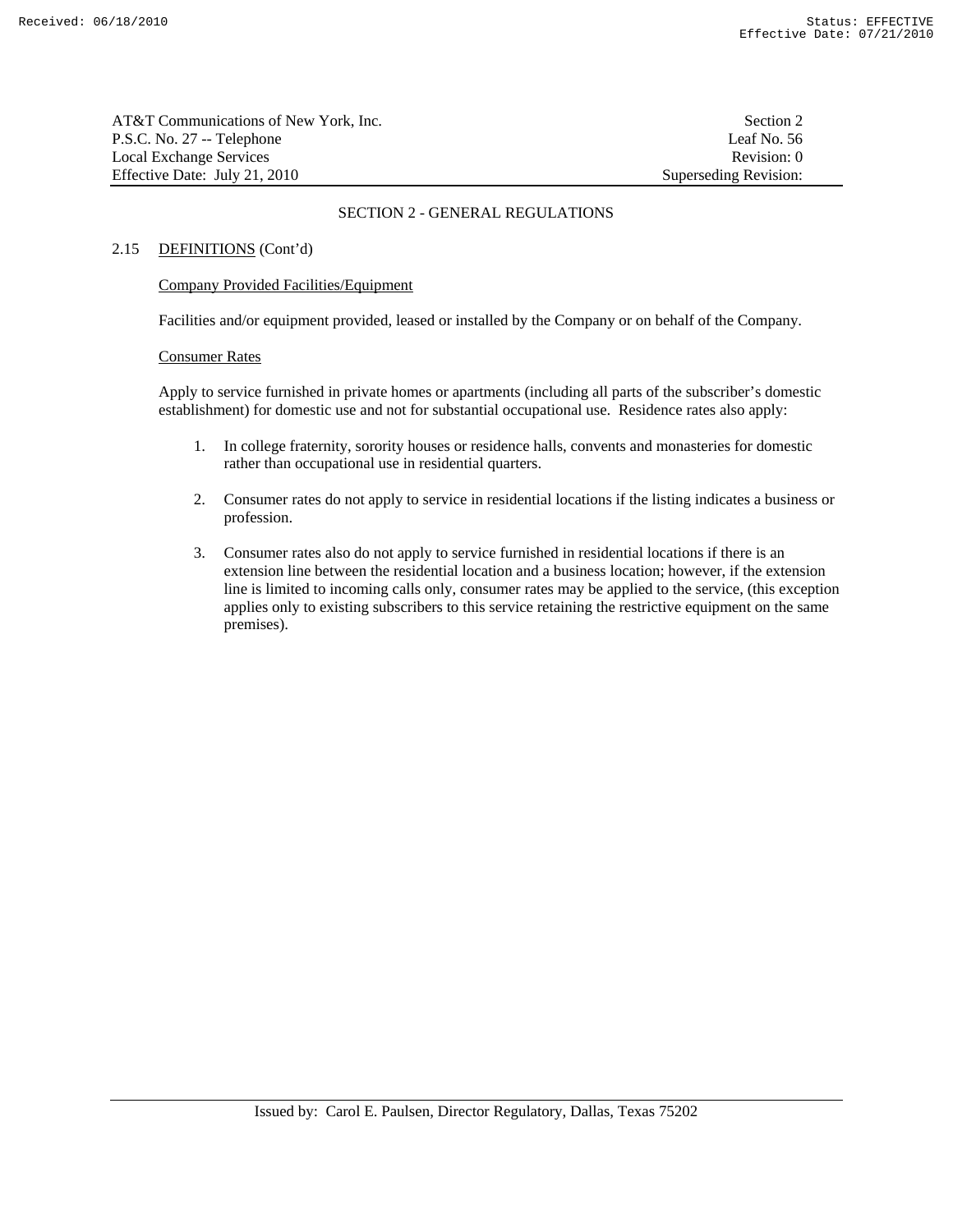| AT&T Communications of New York, Inc. | Section 2             |
|---------------------------------------|-----------------------|
| P.S.C. No. 27 -- Telephone            | Leaf No. 57           |
| Local Exchange Services               | Revision: 0           |
| Effective Date: July 21, 2010         | Superseding Revision: |

# 2.15 DEFINITIONS (Cont'd)

# Commercial Service (Business)

 Commercial (Business) Service is based upon the character of the directory listings and the character of the premises where the service is located. Service is classified Commercial (Business) Service when it is located on premises, which are of a business, institutional or occupational type or the service includes a yellow page listing.

# Consumer Service (Residence)

 Consumer Service denotes service provided when the main station is located in a private residence or a residential room or apartment of a building of any type. All listings of the service are in the names of individuals, without a business designation.

# Customer Premises

 One Customer premises is all space in the same building occupied by a Customer and all space occupied by the same Customer in different buildings on continuous property.

# Demarcation Point

The point at which common carriers terminate communications cabling in a building.

# Domestic Establishment

 The premises occupied by a family as a residence. A family consists of a group of persons related by blood or law, including their servants and guests, or not more than four unrelated persons, who maintain a common residence, and share the use of facilities such as kitchen, dining room, living room, etc.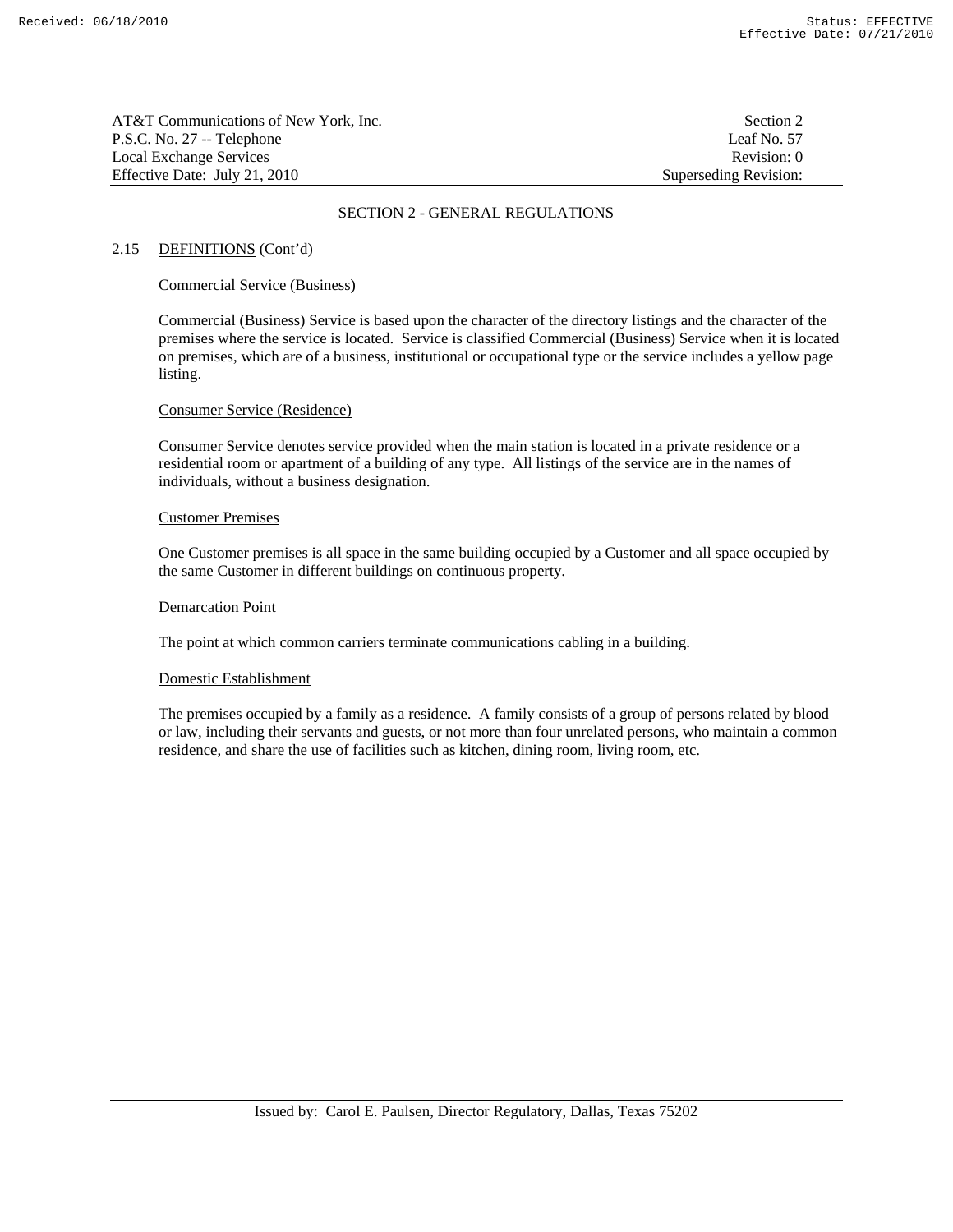AT&T Communications of New York, Inc. Section 2 P.S.C. No. 27 -- Telephone Leaf No. 58 Local Exchange Services **Revision:** 0 Effective Date: July 21, 2010 Superseding Revision:

# SECTION 2 - GENERAL REGULATIONS

#### 2.15 DEFINITIONS (Cont'd)

#### Interruption

 For the purpose of applying this provision, the word "interruption" shall mean the inability to complete calls either incoming or outgoing or both due to equipment malfunction or human errors. "Interruption" does not include and no allowance shall be given for service difficulties such as slow dial tone, circuits busy or other network and/or switching capacity shortages.

# Local Exchange Service

 Service which provides for exchange telephone communication within the local calling area at rates and under regulations as provided in this tariff. AT&T Local Exchange Service shall include access to emergency services (911 and 0) except as specified elsewhere in this tariff.

#### Local Automatic Number Identification (LANI

 A geographically significant 10-digit number that must be assigned to each customer location carrying AT&T Digital Link traffic for routing, billing and identification purposes. Where 911 service is available with Digital Link facilities, the LANI will be the telephone number of the calling party that is forwarded to the Public Safety Answering Point (PSAP).

 Unless it otherwise agrees, the Company will use the Customer's Main Listed Number (MLN) as the Customer's LANI.

 The Customer may propose that an alternative number, other than its MLN, be used as its LANI. The Company in its sole discretion may choose to use this alternative number so long as the alternative meets all applicable legal and regulatory requirements at the time that it is proposed and at all times after it is implemented. The Company reserves the right to revert to the use of the Customer's MLN for the Customer's LANI if, at any time, the alternative number provided by the Customer is determined not to comply with applicable legal or regulatory requirements.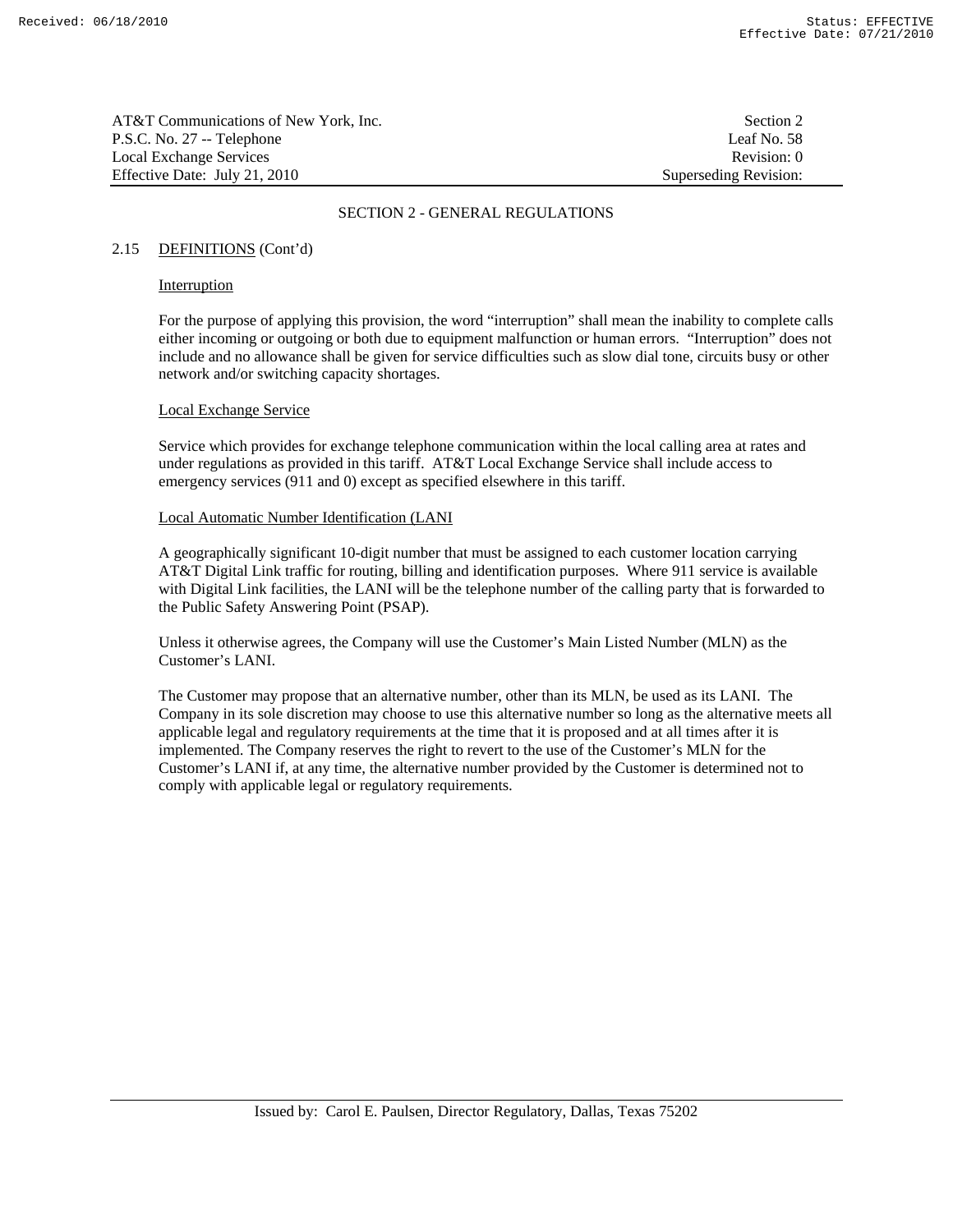AT&T Communications of New York, Inc. Section 2 P.S.C. No. 27 -- Telephone Leaf No. 59 Local Exchange Services **Revision:** 0 Effective Date: July 21, 2010 Superseding Revision:

# SECTION 2 - GENERAL REGULATIONS

# 2.15 DEFINITIONS (Cont'd)

# Local Calling Area

 That area within which a Customer for AT&T Local Exchange Service can make telephone calls without incurring a long distance telecommunications charge. A Local Calling area may be made up of one or more central office areas.

# Ported Numbers

 Customer numbers that are assigned in the LERG (Local Exchange Routing Guide) to a carrier other than AT&T. These numbers are requested, by the Customer, to be terminated using AT&T facilities.

# Rate Center

A specified geographical location used for determining mileage measurements.

#### Resale

 Resale is the reselling by a Customer of the Company's service to others for a profit. A reseller is a commercial Customer who is subject to the applicable rules and regulations set forth by the Public Service Commission. A reseller is the Customer of record in a resale arrangement.

# 911 and E911 Emergency Number Service:

 Automatic Location Identification (ALI)- an E911 feature that provides the name or address or both associated with the calling party's telephone number (identified by ANI as defined below) to the PSAP for display. Additional telephones with the same number as the calling party's (e.g., secondary locations, offpremise extensions) are generally identified with the address of the telephone number at the main location.

 Automatic Number Identification (ANI) - provides for the telephone number of the calling party to be forwarded to the PSAP.